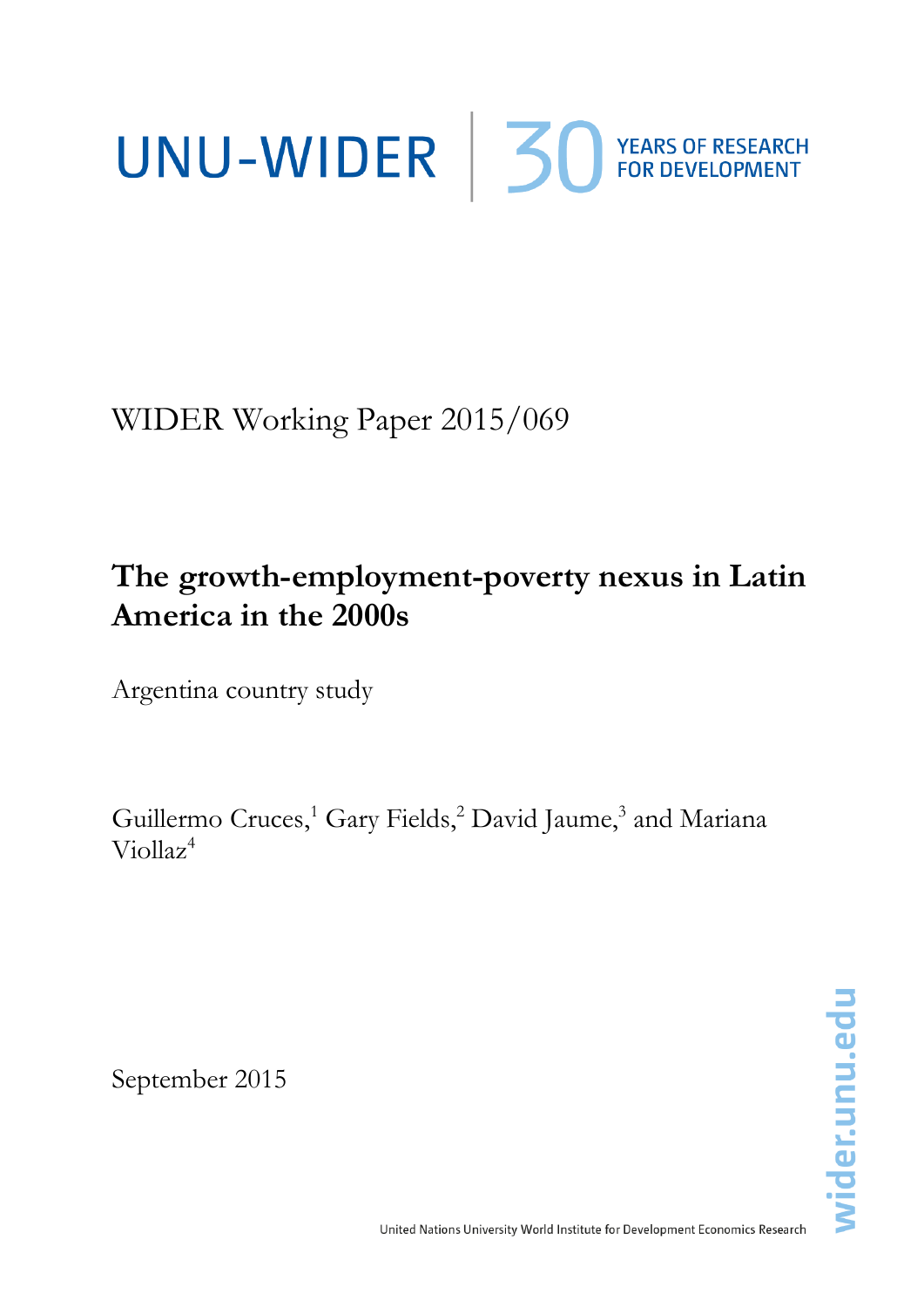**Abstract:** Argentina experienced a decline in the early years of the 2000s, from 2000 to 2002, in GDP and in most labour market indicators, followed by improvements in nearly all of them, tracing out a U-shaped pattern. The international crisis of 2008 impacted negatively only on the unemployment rate and the share of paid employees, but both returned to their pre-crisis levels by 2010. Notwithstanding Argentina's massive downturn from 2000 to 2002 and the international crisis of 2008, labour market conditions were in a better state in 2012 than they were at the start of the millennium.

**Keywords:** Argentina, Latin America, inclusive growth, labour market, poverty **JEL classification:** O15, J01, J30

**Figures and tables**: Provided at the end of the paper.

**Acknowledgements:** The authors wish to thank Leonardo Gasparini and Roxana Maurizio for very useful comments on previous versions of this paper.

This study has been prepared within the UNU-WIDER project '[The Growth-Employment-Poverty Nexus in Latin America in](http://www.wider.unu.edu/research/TIS-programme/inclusion/en_GB/growth-employment-poverty-nexus-latin-america-2000s/)  [the 2000s](http://www.wider.unu.edu/research/TIS-programme/inclusion/en_GB/growth-employment-poverty-nexus-latin-america-2000s/)', directed by Finn Tarp and Gary Fields.

Copyright © UNU-WIDER 2015

ISSN 1798-7237 ISBN 978-92-9230-958-9

Typescript prepared by Lesley Ellen for UNU-WIDER.

UNU-WIDER gratefully acknowledges the financial contributions to the research programme from the governments of Denmark, Finland, Sweden, and the United Kingdom.

The World Institute for Development Economics Research (WIDER) was established by the United Nations University (UNU) as its first research and training centre and started work in Helsinki, Finland in 1985. The Institute undertakes applied research and policy analysis on structural changes affecting the developing and transitional economies, provides a forum for the advocacy of policies leading to robust, equitable and environmentally sustainable growth, and promotes capacity strengthening and training in the field of economic and social policy-making. Work is carried out by staff researchers and visiting scholars in Helsinki and through networks of collaborating scholars and institutions around the world.

UNU-WIDER, Katajanokanlaituri 6 B, 00160 Helsinki, Finland, wider.unu.edu

The views expressed in this publication are those of the author(s). Publication does not imply endorsement by the Institute or the United Nations University, nor by the programme/project sponsors, of any of the views expressed.

<sup>1</sup>CEDLAS, Universidad Nacional de La Plata, CONICET, and IZA; 2Cornell University, IZA; corresponding author: [gsf2@cornell.edu;](mailto:gsf2@cornell.edu) 3Cornell University, CEDLAS, Universidad Nacional de La Plata; 4CEDLAS, Universidad Nacional de La Plata.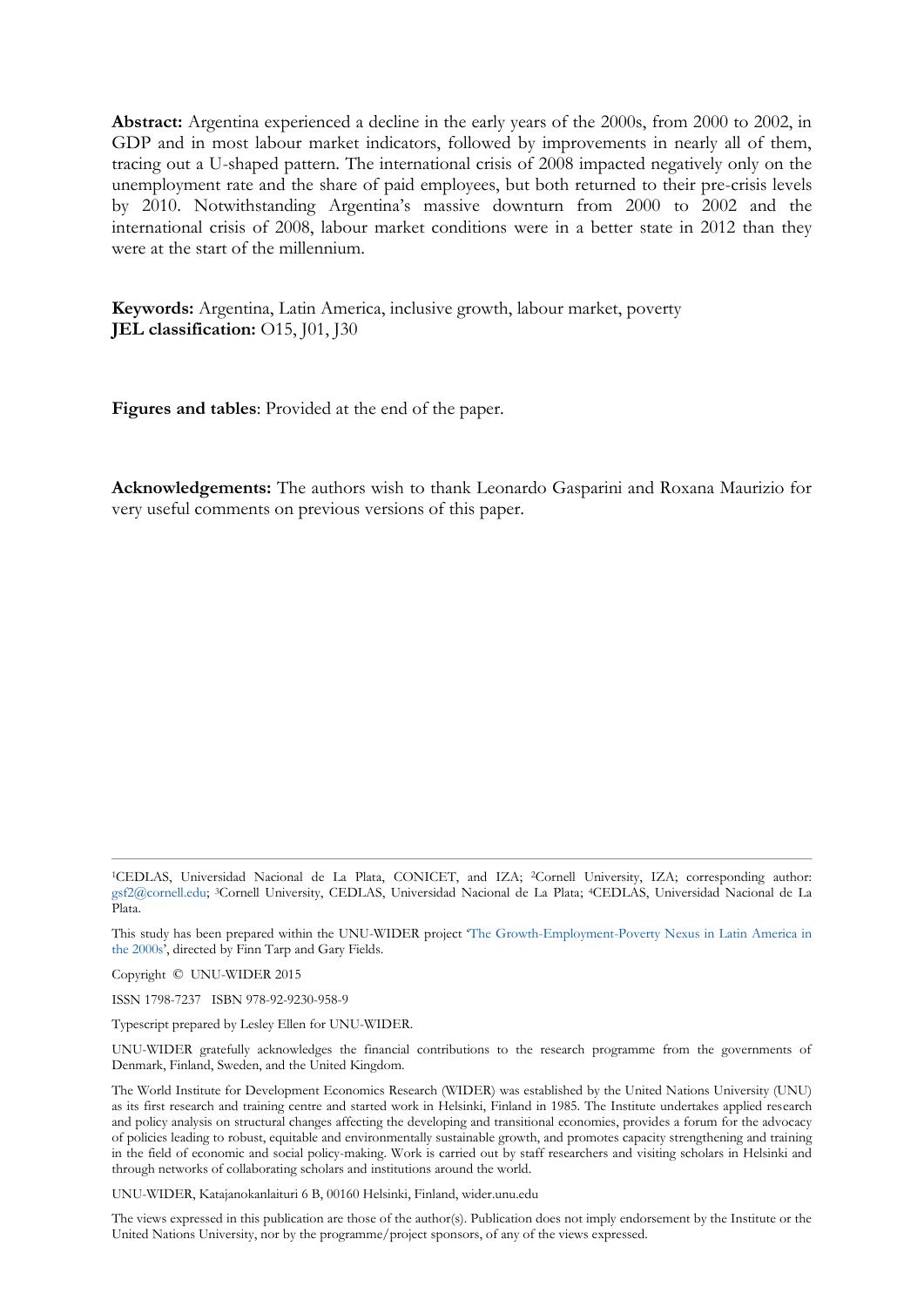### **1 Introduction**

Latin America in the 2000s witnessed an unprecedented period of growth with poverty and inequality reduction. The region also suffered from the economic crises in Europe and the United States from 2007/08 onwards.

Economic development has been defined as a widespread improvement in the material standards of living of a country's individuals. Economic growth is defined as an increase in the total amount of goods and services produced in an economy.

This paper on labour markets and growth in Argentina since 2000 is one of sixteen studies of Latin American countries, each of which aims to answer the following broad questions: Has economic growth resulted in economic development via improved labour market conditions in Latin America in the 2000s, and have these improvements halted or been reversed since the Great Recession? How do the rate and character of economic growth, changes in the various labour market indicators, and changes in poverty relate to each other?

More specifically:

 $\overline{a}$ 

- What was the country's economic growth experience?
	- Characteristics of economic growth: breakdown by sector (agriculture, industry, services).
- How have the following indicators of labour market conditions changed in the course of each country's economic growth?
	- 1. Employment and unemployment:
		- a. Unemployment rate, using International Labour Organization definition.
		- b. Employment-to-population ratio.
		- c. Labour force participation rate.
	- 2. Employment composition:
		- a. Occupational group—professional, managerial, and clerical, etc.<sup>1</sup>
		- b. Occupational position—wage/salaried employee, self-employed, unpaid family worker, etc.

<sup>&</sup>lt;sup>1</sup> In other country studies of this project we used the International Standard Classification of Occupations of 2008 (ISCO-08) to analyse the employment composition by occupational groups. We could not obtain this data from Argentinean household surveys and so this indicator was excluded from this paper.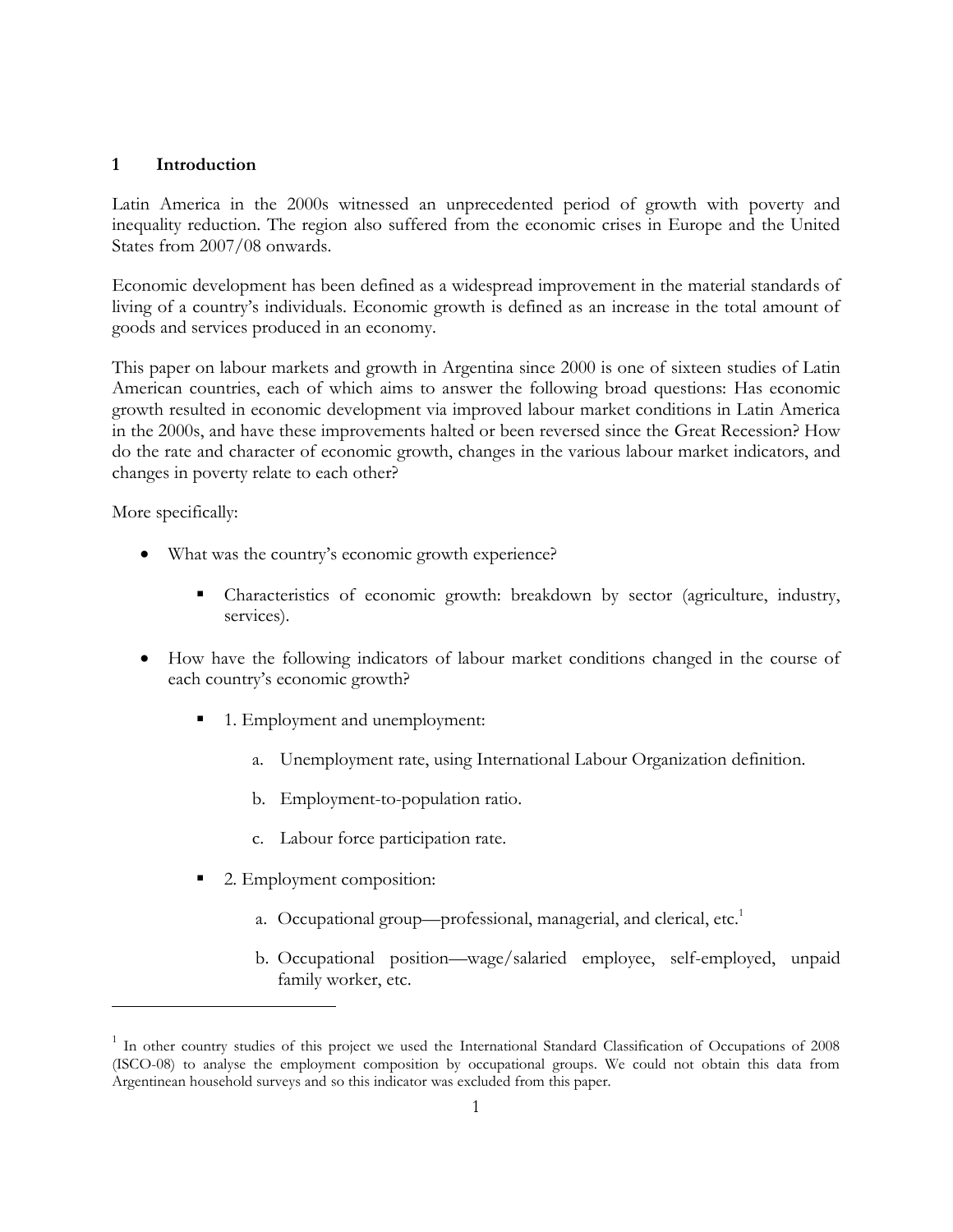- c. Sector of employment—agriculture, manufacturing, services, etc.
- d. Education level—low, medium, high.
	- e. Registered/unregistered with the nation's social security system.
- 3. Labour market earnings, real:
	- a. Overall.
	- b. Disaggregated by gender.
	- c. Disaggregated by age (youth/non-youth).
	- d. Disaggregated by occupational group.
	- e. Disaggregated by occupational position.
	- f. Disaggregated by sector (agriculture etc.).
	- g. Disaggregated by education level (low, middle, high).

The answers to the preceding questions are by no means obvious. Claims have been made that economic growth in Latin America has been jobless, that productivity has grown at the expense of employment, and that Latin America, having even greater economic inequality than the United States, may have been following the US's course of rising incomes for those at the very top of the income distribution, and stagnating or even falling incomes for the great majority, especially the poor. It has also been claimed that Latin America is caught in a middle-income bind, squeezed between the advanced economies on the one hand and emerging economies, especially China, on the other.

Recent evidence has shown that economic growth generally leads to an improvement in labour market conditions and reductions in poverty within developing countries (Fields 2012). The relatively scarce evidence for Latin America, however, indicates some heterogeneity at the country level. In the case of Argentina, the strong growth that followed the economic meltdown of 2001–02 was accompanied by large employment gains and increases in labour earnings, with higher gains (in relative terms) for less skilled workers. This process led to a large reduction in poverty in the 2003– 06 period (Gasparini and Cruces 2010). In Brazil, economic growth during the period 1996–2004 was relatively low. In this context, unemployment remained high and labour earnings low, while poverty increased (Fields and Raju 2007). Nicaragua also experienced economic growth during the period 2001–06 and, although there were increases in employment levels, overall poverty did not fall significantly (Gutierrez et al. 2008). The 2000–06 period of economic growth in Mexico was accompanied by improvements in employment composition, rising real labour earnings, and falling poverty, although the country also experienced rising unemployment levels in those years (Rangel 2009). The relatively long period of economic growth in Costa Rica (1976–2000) took place with increases in labour income, a reduction of employment in agriculture, and improvements in education, with a reduction in poverty levels (Fields and Bagg 2003). Finally, the period of economic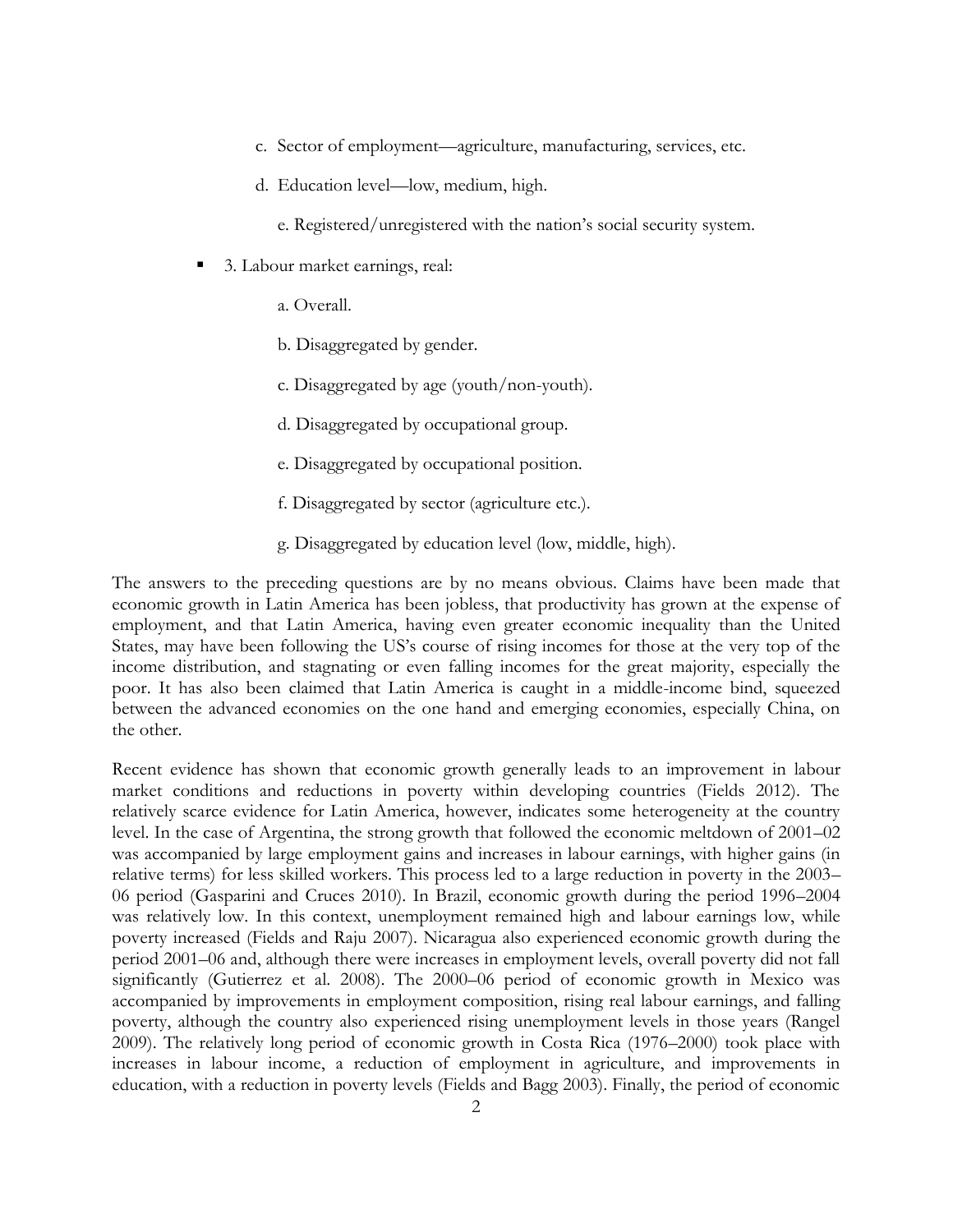growth in Colombia between 2002 and 2011 led to a reduction in unemployment and poverty levels (Ham 2013). This mixed evidence indicates that the growth-employment-poverty nexus is fairly complex and the experiences of Latin American countries are far from homogeneous.

Limited evidence is available on the mechanisms underlying the growth-labour markets-poverty nexus in Latin America. For instance, a World Bank (2011) study finds that the increase in men's labour income was higher than that of women's in the 2000s, and that this was the most important factor in lifting households out of poverty, even though World Bank (2013) shows that the increase in the labour force over this period was mainly led by women. Inchauste (2012) reports that jobrelated events were the main escape route from poverty for Latin American households over the same period, and these events included household heads getting a new job, other family members starting to work, and those employed achieving higher labour earnings than before.

Overall, previous studies generally show a positive association between economic growth, improvement in labour market indicators, and reduction in poverty in Latin American countries. However, the tightness of these relationships is not always clear from these studies. Moreover, these regional aggregates mask the heterogeneity at the country level, which implies that little can be said about the underlying mechanisms at play. This paper on Argentina is one of sixteen case studies which, taken together, will allow us to separate and identify country-specific from region-wide factors in the relationship between the economy's overall performance and labour market outcomes in the decade of 2000s.

#### **2 Data and methodology**

All the statistics in this paper are obtained using microdata from the Encuesta Permanente de Hogares (EPH), for the years 2000–02, and Encuesta Permanente de Hogares-Continua (EPH-C) for the years 2003–12. In the year 2003, Argentina implemented a change in its household surveys as it moved from the EPH to the EPH-C; the two surveys—both of which are urban in scope and represent approximately two-thirds of the population—are fully comparable. From 2000 to 2002 we use the October wave of the EPH, and from 2003 to 2012 we use data from the second semester with the exception of the year 2007 which has data only for the fourth quarter.

The nationwide surveys were incorporated into the SEDLAC—Socio Economic Database for Latin American and the Caribbean (CEDLAS and the World Bank 2014); three of the authors of this paper were involved in this project at CEDLAS (Center for Distributive, Labor and Social Studies), Universidad Nacional de la Plata in Argentina. The EPH and EPH-C only cover the biggest urban areas of the country. The survey's sample size has increased over time; it went from 22,763 households and 83,399 persons in 2000, to 34,356 households and 110,850 persons in 2012 (Table 1). The sample size of the 2007 survey is smaller due to the availability of data from the fourth quarter only.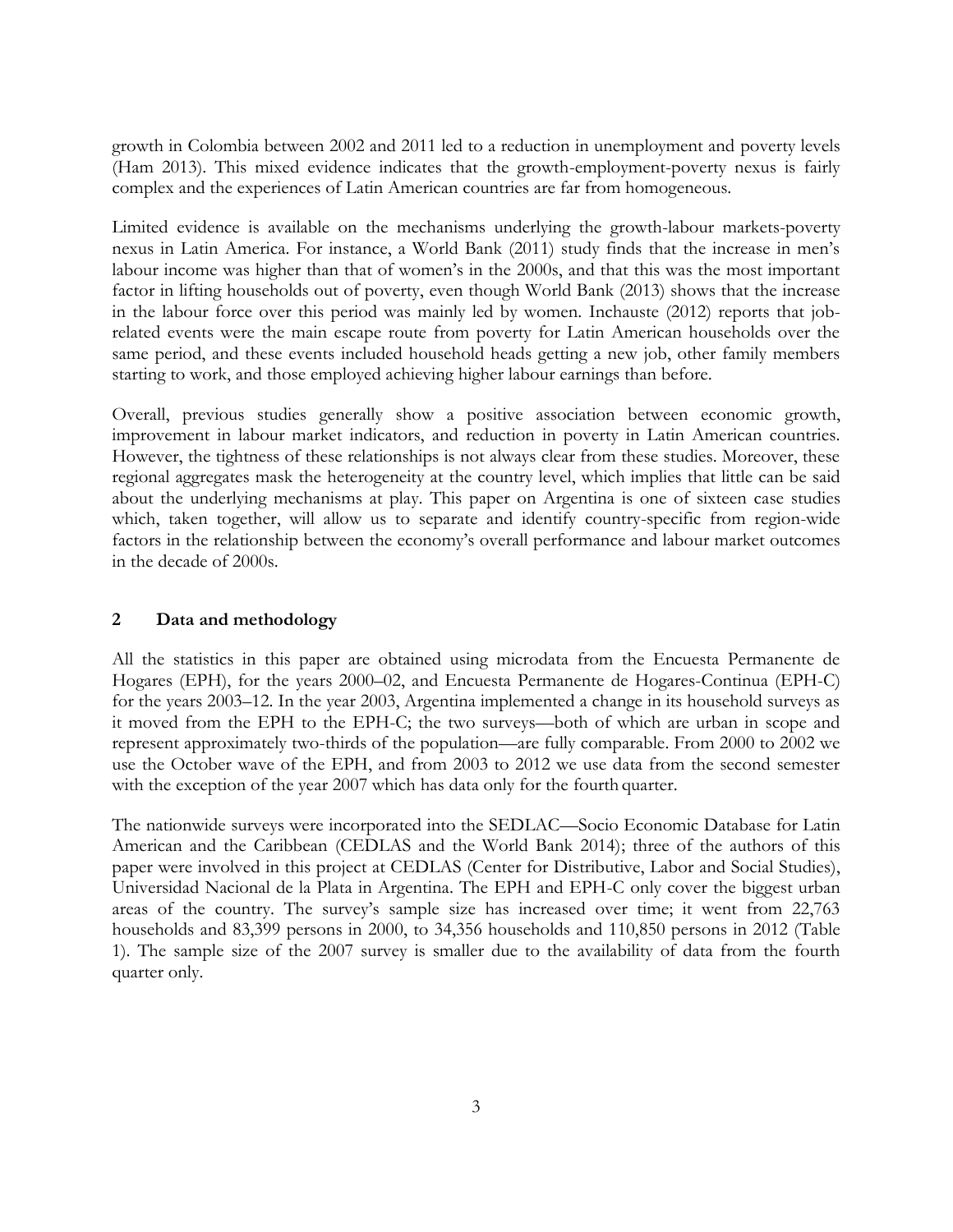For this study, we processed the microdata from Argentina to construct time series of comparable data for a wide range of labour market and income distribution indicators. The resulting indicators are compiled into a large number of tables and figures, provided at the end of the paper, which form the basis for the text that follows.

Several definitions and classifications are used in order to assess whether the labour market has improved or deteriorated. Unemployment is defined as usual, i.e. the share of unemployed persons over the economically active population. A person is unemployed if s/he is 15 years old or more and during the reference period (one month in the Argentine survey), s/he was without work, available for work, and seeking work. Youths are those between 15 and 24 years old, while adults are those between 25 and 65 years old.

The occupational position is classified into four categories: employer, wage/salaried employee, selfemployed, and unpaid worker. Given the nature of labour markets in Latin America, the analysis of the employment structure according to occupational positions will identify a decrease in selfemployment and an increase in wage/salaried employees as an improvement in the labour market.

The sector of employment was divided into: primary activities; low-tech industry; high-tech industry; construction; commerce; utilities and transportation; skilled services; public administration; education and health; and domestic workers. When looking at the sectoral distribution of employment, an improvement in the labour market is implied by an increase in the share of the sectors with higher earnings.

Turning now to the educational level of employed workers, we define three categories for the analysis: low (eight years of schooling or less); medium (from nine to thirteen years of schooling); and high (more than thirteen years of schooling). An increase in the education of the employed population is considered as an improvement in the labour market as the share of workers that are expected to receive high levels of earnings increases and the share of workers with low earnings' levels decreases.

We also classify employed workers according to whether they are registered with the social security system or not. Only wage and salaried employees are asked about registration in the social security system. We assume that it is better for employed workers to be registered, so an increase in this indicator will be interpreted as an improvement in the labour market.

Labour earnings are expressed on a monthly basis in 2005 purchasing power parity (PPP) dollars, and higher earnings represent an improvement in the labour market.<sup>2</sup> In Argentina, there is no information about incomes from secondary occupations for the year 2003, which was when the survey changed. Hence, that year was not taken into account for estimations of labour earnings. To compute poverty and inequality statistics, we use the per capita household income. Household income is the sum of labour income plus non-labour income; included in non-labour incomes are capital income, pensions, public and private transfers, and the imputed rent from own-housing.

 $\overline{a}$ 

 $2$  Official inflation statistics are widely considered as untrustworthy since 2008 (Cavallo 2013). We use an average of private, NGO, and public agencies' estimates compiled by the Argentine Congress.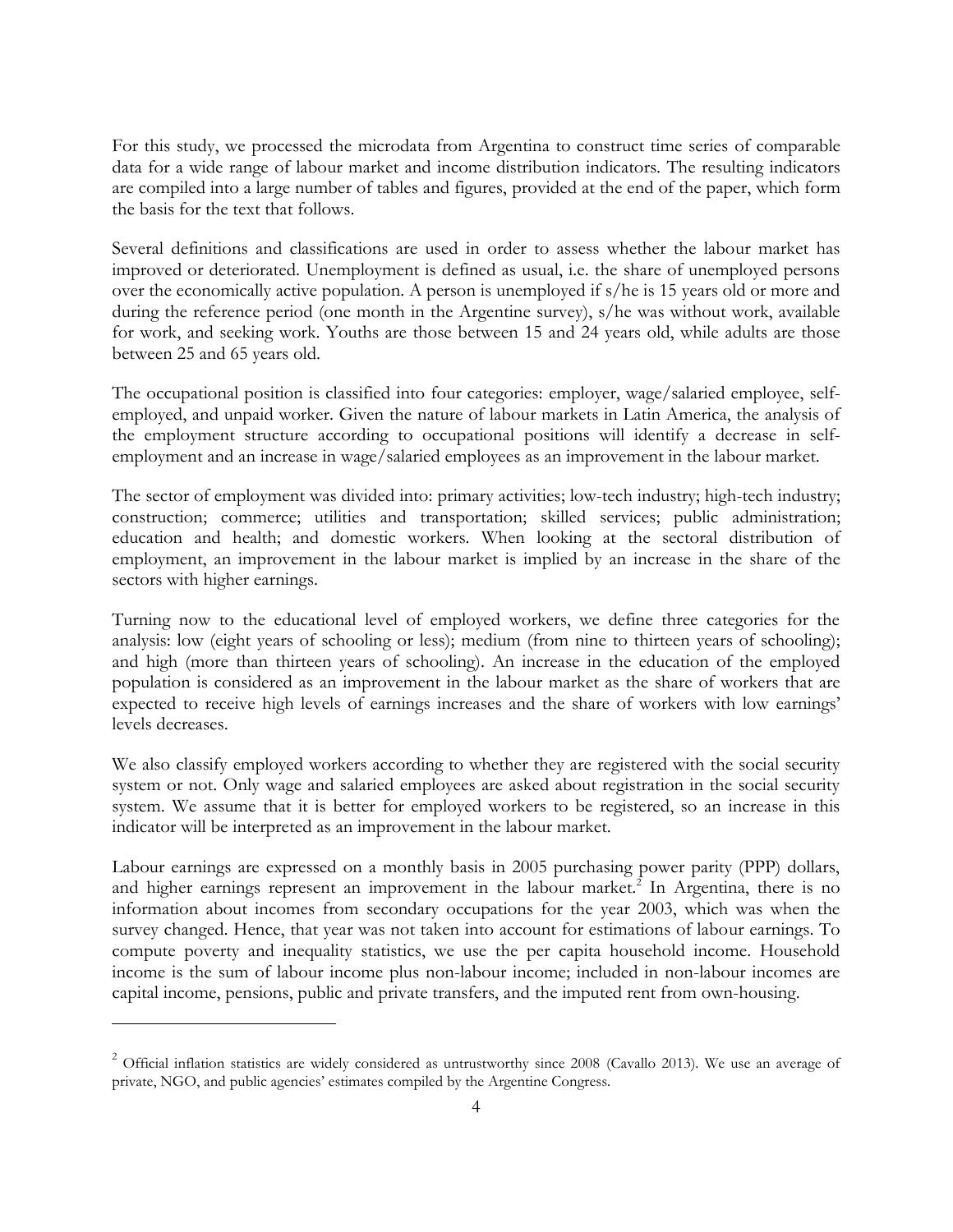Poverty rates are estimated considering the international poverty lines of 4 dollars-a-day and 2.5 dollars-a- day. We compute the poverty headcount ratio for each. We do not construct poverty rates based on official moderate and extreme poverty lines because they are based on price series suspected of being rigged by the Argentine government. We also calculate the share of working poor households (those with at least one member employed and a per capita family income below the international poverty line of 4 dollars-a-day). Income inequality is calculated using the Gini coefficient of per capita household income and labour earnings.

#### **3 Empirical results**

*Argentina experienced rapid economic growth during the 2000s overall, despite a devastating crisis at the beginning of the 2000s. The country underwent a mild recession following the international crisis of 2008, but it had completely recovered by 2010 (Figures 1 and 2).* 

From 2000 to 2012, the Argentine economy grew at an above average rate by Latin American standards. GDP per capita increased by 52.3 per cent, while the average for the region's eighteen countries was 36.2 per cent during the same period. GDP (measured at 2005 PPP dollars) grew by 69.6 per cent, and GDP per employed person rose by 17.5 per cent. While GDP per capita grew at an annual rate of 3.3 per cent, the progress of that indicator was erratic, with a minimum of -11.7 per cent in 2002 and a maximum of 8.2 per cent in 2005 and 2010 (Table 2).

The evolution of GDP in Argentina had a marked U-shape. At the beginning of the 2000s, Argentina underwent a major recession that ended in a severe economic, banking, and financial crisis in December 2001. Prior to the crisis, Argentina was suffering a deep recession, large levels of debt, and deficits in the fiscal and current accounts. The peso was overvalued, but devaluation was not an option without breaking the convertibility law that pegged the peso to the dollar. The country tried to restore its competitiveness through domestic deflation and by improving its fiscal accounts, but none of the efforts worked. The trigger for the crisis in Argentina was a run on the banking system which functioned mainly in dollars but lacked a lender of last resort. In the end, the fixed exchange rate regime collapsed and the country defaulted on its sovereign debt (Kiguel 2011). GDP per capita diminished by 16.3 per cent from 2000 to 2002. In 2002, a new macroeconomic scheme was put into effect; that scheme included a high and stable real exchange rate, fiscal and current account surpluses, and a monetary policy that kept the exchange rate at high levels and re-established the health of the banking system (Cetrángolo et al. 2007). As a consequence, the Argentine economy grew substantially.

Following Argentina's crisis of 2000–02, the economy grew rapidly, registering a GDP per capita growth rate of 82.3 per cent between 2002 and 2012.. The bulk of this increase took place before 2008. The years from 2002 to 2008 were characterized by rapid economic growth, with an average annual rate of 8.6 per cent. In 2007, the economic situation started to deteriorate due to the increase in the inflation rate and the expansionary fiscal policy that progressively reduced the primary surplus. The government failed to put into effect a programme of price stabilization. On the contrary, through several discretionary interventions, the government changed the way the consumer price index was calculated, damaging the credibility of its statistics (World Bank 2014a).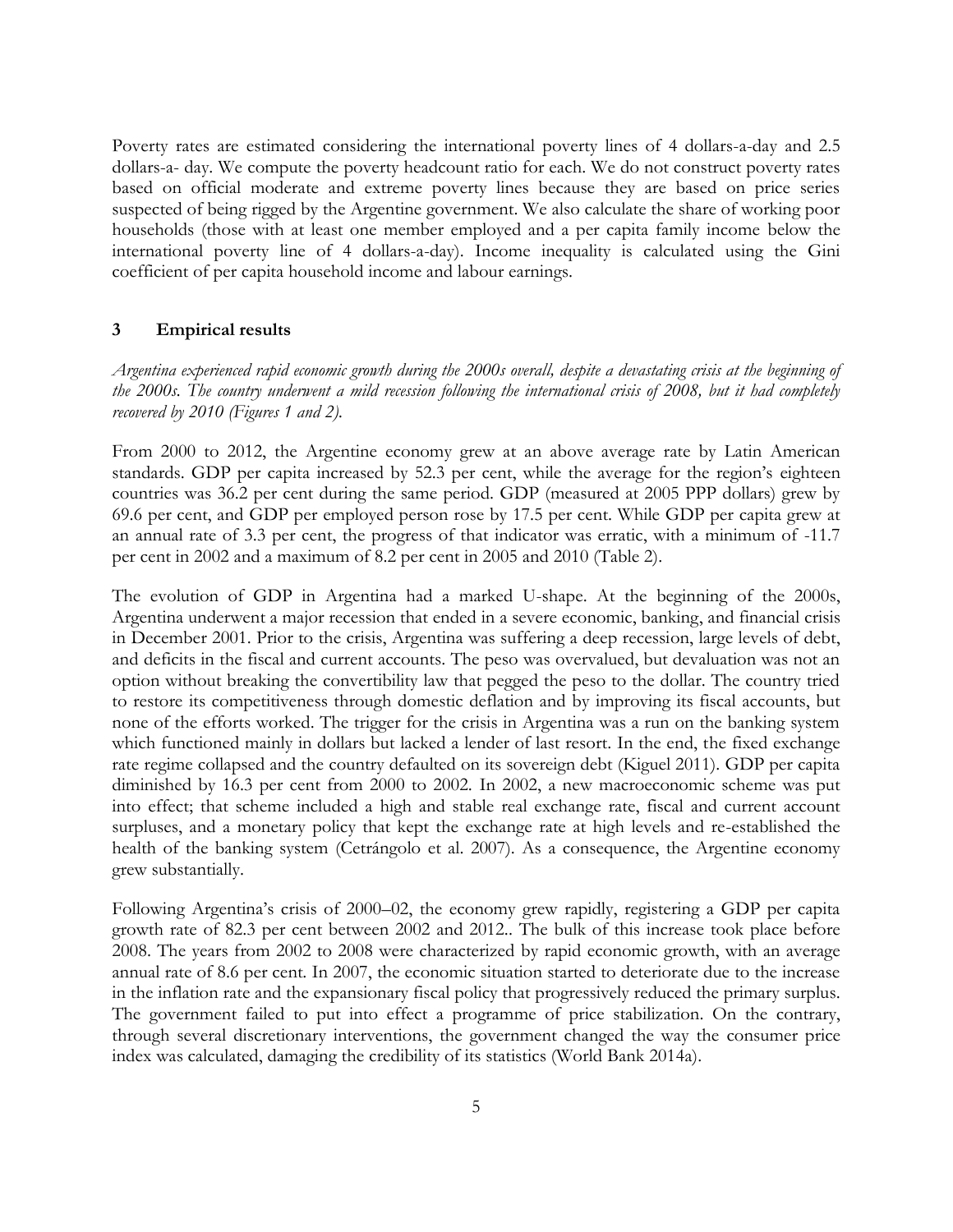The Argentine economy was affected by the international crisis of 2008. GDP per capita grew by 5.8 per cent in 2008 but stopped growing completely in 2009 (0.0 per cent). At the time of the international crisis, the Argentine economy had a relatively large level of international reserves, a trade surplus, and a fiscal surplus. Additionally, the country was in a situation of financial isolation with a small volume of domestic financial intermediation. All these factors contributed to mitigate the impacts of the international crisis. However, the country suffered some negative effects from the Great Recession. First, Argentina was affected by the reduction in the international demand for its products. This impacted mainly the industrial sector, which had been the driving force of the growth period 2002–08. Second, the country suffered from the flight of capital generated by the inflationary pressures, the uncertainty resulting from the conflict between the government and the agricultural sector with regard to export taxes, and the manipulation of the official inflation statistics (Damill and Frenkel 2009). The space to apply countercyclical policies was limited after the international crisis because of the weakening of the economy. The government decided to apply trade and exchange rate restrictions to control the weakening of external balances and to nationalize the pension system in order to increase its resources. The government also raised its resources through increases in overall tax collection, which represented 18.1 per cent of GDP in 2008 and 20.8 per cent in 2012 (CEPALSTAT 2015). That allowed for increases in social expenditure, like the creation (and subsequent rise in levels) of the *Asignación Universal por Hijo* cash transfer programme, reductions in the tax burden for medium- and high-income earners, and public works (Damill and Frenkel 2009). It also allowed for an increase in public employment. The number of people employed in the public sector grew by 3.5 per cent annually between 2008 and 2012 (INDEC 2015). The pre-crisis upward growth trend resumed in 2010 and 2011, though there was a slowdown in 2012. After the crisis, annual GDP per capita growth rates were 8.2 per cent, 7.9 per cent, and 1.0 per cent in 2010, 2011, and 2012 respectively.

Turning now to changes in the composition of GDP by sector from the start of the period of analysis (2000) to the end (2012), the shares of the agricultural and industrial sectors in the economy grew, while the share of the service sector shrank between 2000 and 2012. The share of the agricultural sector increased from 5.1 per cent in 2000 to 9.1 per cent in 2012 and the share of the industrial sector grew from 28.1 per cent in 2001 to 30.5 per cent in 2012. The share of the service sector—the largest sector in the Argentine economy—shrank from 66.9 per cent in 2000 to 60.4 per cent in 2012 (Table 2). The bulk of the change in the composition of GDP by sector occurred during the crises at the beginning of the 2000s. The year 2002 witnessed an increase in the share of export-oriented sectors in GDP due to a devaluation of the domestic currency, along with an increase in the international price of Argentine export products like soybeans, meat, oil, and steel (Bianco et al. 2007). The share of the agricultural sector in GDP jumped from 4.9 per cent in 2001 to 10.8 per cent in 2002, while the share of the industrial sector grew from 27.0 per cent to 32.4 per cent and the share of the service sector dropped from 68.1 per cent to 56.8 per cent over the same period. The international crisis of 2008 impacted mainly the agricultural sector. In 2009, the share of that sector shrank by 2.3 percentage points due to the drop in foreign demand for Argentine agricultural products and its value added decreased by 15.7 per cent. By 2010, the agricultural sector recovered its pre-crisis value added level and share. The industrial sector experienced a smaller decline in value added and a decrease in its share of 0.4 percentage points. It also recovered immediately, though it was not enough to increase its share to the pre-crises level since the rest of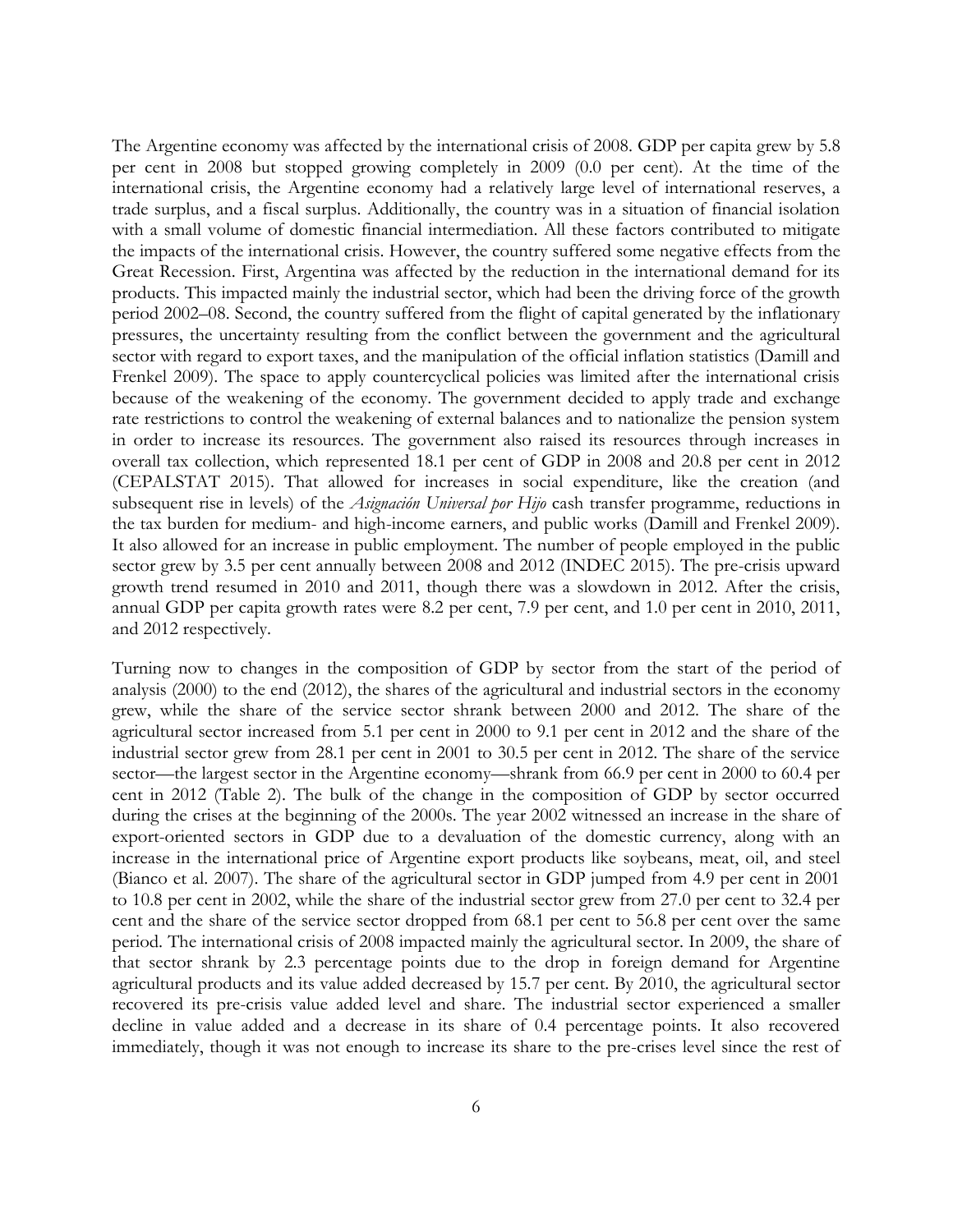the economy grew faster. The service sector was the one least affected by the crises and its share increased by 2.7 percentage points in 2009.

*The 2000-12 period witnessed a significant drop in the aggregate unemployment rate and in the unemployment rate for all population groups. Within this period, the unemployment rate increased in the early years of the period and diminished until 2007. It remained constant afterwards, except for a brief rise in 2009 and an equal drop in 2010 (Figure 3).*

The unemployment rate (measured as the ratio of unemployment to labour force) decreased overall over this period, dropping from 14.8 per cent in 2000 (1,473,288 unemployed persons) to 7.3 per cent in 2012 (856,754 unemployed persons). Initially, the unemployment rate increased in conjunction with a fall in GDP from 2000 to 2002. During the economic crisis of 2001–02, unemployment increased substantially, peaking at 18.4 per cent (1,835,698 unemployed persons). The unemployment rate then fell steadily from 2002 to 2007, when it stood at 7.5 per cent. It remained at that level until 2008. The reduction in the unemployment rate was marked both by the drop in the average duration of unemployment spells and by the reduction in the rate of entry into unemployment (Beccaria and Maurizio 2008). During the Great Recession, and as GDP growth slowed, the unemployment rate increased to 8.6 per cent in 2009 (127,778 new unemployed persons). Both the number of persons in the labour force and the number of employed persons increased between 2008 and 2009 by 194,723 and 66,945 respectively. These figures suggest that the increase in the unemployment rate during the international crisis was brought about by the entry of new people into the labour market who could not find a job. A full recovery took place by 2010, when the unemployment rate returned to its pre-crisis level (7.4 per cent), where it remained in 2011 and 2012.

Looking at the disaggregated patterns and comparing 2000 with 2012, the unemployment rate decreased for youth, adults, men, and women, though it peaked in 2001/2002. The unemployment rate for young workers went from 27.5 per cent in 2000 to 33.5 per cent in 2002, and it diminished to 18.3 per cent in 2012. For adults, unemployment decreased from 11.7 per cent in 2000 to 5.4 per cent in 2012, peaking at 15.3 per cent in 2001. When broken down by gender, the unemployment rate followed a similar pattern for men and women. For men, it rose from 13.6 per cent in 2000 to 18.7 per cent in 2001, then dropped to 5.7 per cent in 2012. For women, the corresponding figures were 16.4 per cent in 2000, 18.0 per cent in 2002, and 9.3 per cent in 2012. All groups of workers were affected by the international crisis. Youth unemployment increased from 18.3 per cent in 2008 to 20.9 per cent in 2009, while the rate for adults grew from 5.6 to 6.3 per cent. The increase in unemployment hit male workers harder than female workers, rising from 6.3 to 7.7 per cent for men and from 9.4 to 9.8 per cent for women. The unemployment rates of all workers, regardless of age and gender, began declining in 2012, though at different paces. The rate for adults and women had returned to pre-crisis levels by 2010, whereas the rate for men did not return to pre-crisis levels until 2011; full recovery for young workers did not take place until 2012.

*The employment structure by occupational position improved. The percentage of paid employees in total employment increased overall, for youth, adults, men, and women. In aggregate and for all population groups, the share of paid employees diminished during the recessionary years of the early 2000s, and increased during the period of rapid economic growth which followed. The international crisis of 2008 negatively affected the composition of employment by occupational position, but that setback proved short-lived (Figure 4).*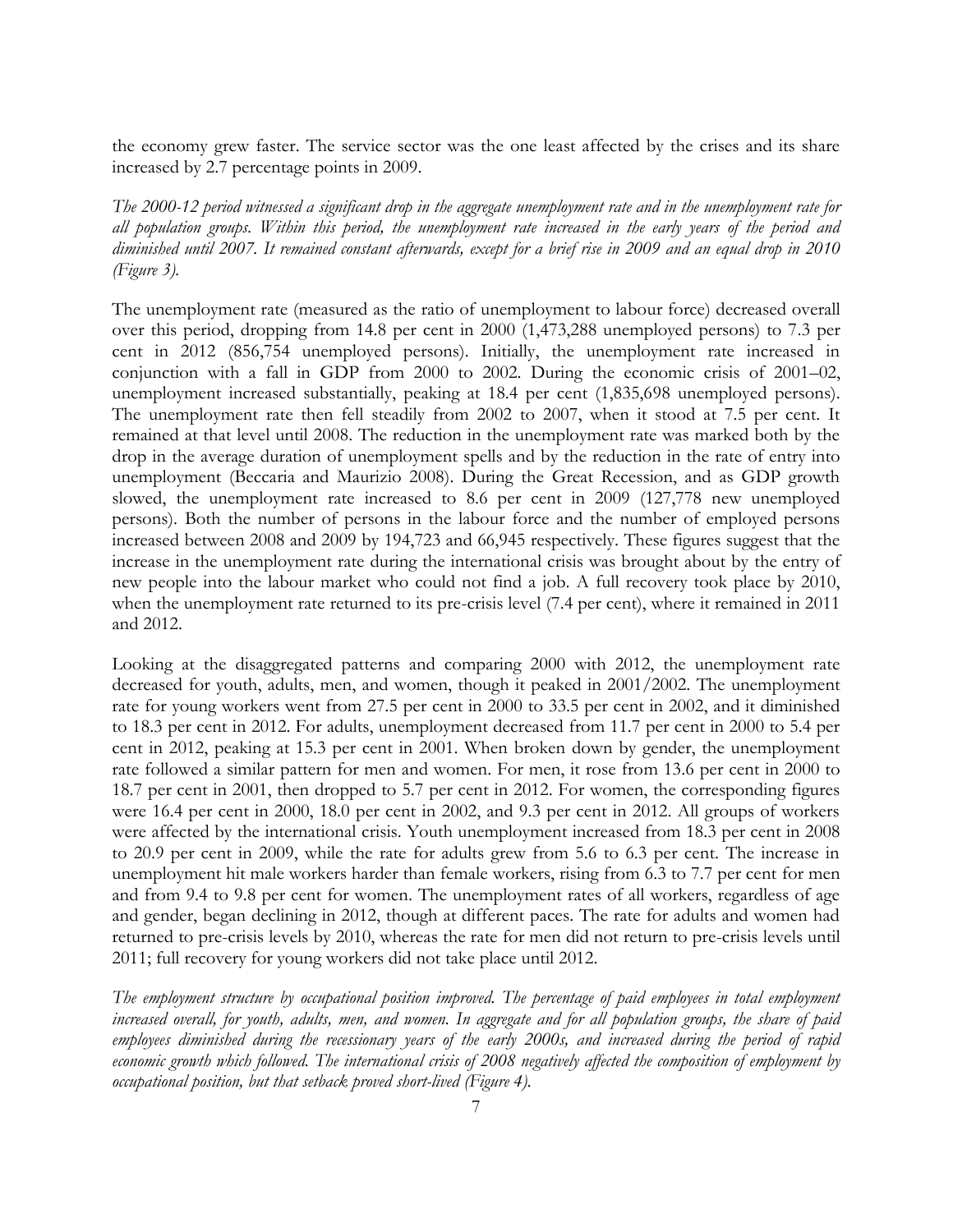The share of wage/salaried employees—the largest employment category—grew by 5.1 percentage points over the period, rising from 72.1 per cent in 2000 to 77.2 per cent in 2012. The share of the self-employed, on the other hand, decreased by 4.0 percentage points, dropping from 22.1 per cent in 2000 to 18.1 per cent in 2012. The shares of employers and of unpaid workers in total employment were small (around 4.3 and 0.9 per cent respectively) and neither one changed substantially during the 2000–12 period (Table 3). During the economic crisis of 2001–02, the share of wage/salaried employees hit its lowest point (71.3 per cent) and the share of self-employed workers reached its maximum (23.4 per cent). In a context of increasing and high unemployment, economic necessity may have compelled workers to take up free-entry self-employment activities. Afterwards, as the economy recovered, the share of wage/salaried employees increased steadily reaching 76.7 per cent in 2007, almost the same level as in 2012. The share of self-employed workers decreased by up to 18.0 per cent in 2007 and kept around that level until the end of the period.

The employment structure by occupational position improved between 2000 and 2012 for youth and adult workers, men, and women. From 2000 to 2012, the share of paid employees grew for young and adult workers (3.3 percentage points in the case of young workers and 5.8 in the case of adult workers), while the shares of self-employed and unpaid workers dropped for both population groups. The shares of paid employees increased over the period for both men and women (5.1 and 4.9 percentage points respectively), with a corresponding reduction in the shares of self-employed and unpaid workers. Within the period, the employment structure by occupational position deteriorated in the early years of the 2000s when the share of paid employees decreased for all groups. It improved in the following years until 2007/2008, when it suffered a slight deterioration during the international crisis. However, the recovery was quick. The share of paid employees decreased from 76.7 per cent in 2007 to 75.9 per cent in 2009, and then rose to 77.0 per cent in 2010. This upward trend continued until 2012, when it stood at 77.2 per cent. These trends hold true when the analysis is broken down by age and gender.

*The employment composition by economic sector exhibited a slight improvement overall, as the share of high-earning sectors increased, the share of middle-earning sectors fell, and the share of low-earning sectors remained largely unchanged. The pattern of improvement in the sectoral composition of employment was not interrupted by the international crisis of 2008, but impacted on the relative shares of low- and mid-earning sectors (Figure 5).*

The period from 2000 to 2012 witnessed a stable pattern in the share of workers in low-earning sectors (domestic workers, construction, and commerce) (around 39.6 per cent both in 2000 and 2012). The share of workers in middle-earning sectors (low- and high-tech industry, utilities and transportation, and education and health) decreased from 42.0 to 40.0 per cent. Among middleearning sectors, the share of the low-tech industry sector—the driving force of the growth period from 2003 to 2008—exhibited an increase in its share of total employment up to 2008 that was undone during the international crisis. Finally, the share in high-earning sectors (primary activities, skilled services, and public administration) rose from 18.3 to 20.5 per cent (Tables 4 and 5).

From 2000 to 2012, the changes in the employment composition by economic sector resulted in a slight improvement for youth, adults, and men, while there was a full improvement for women. In the case of youth, the share of low-earning sectors remained largely unchanged (drop of 0.1 percentage points), the share of mid-earning sectors decreased, and the share of high-earning sectors increased by a similar magnitude (drop of 2.9 percentage points and rise of 3.0 percentage points).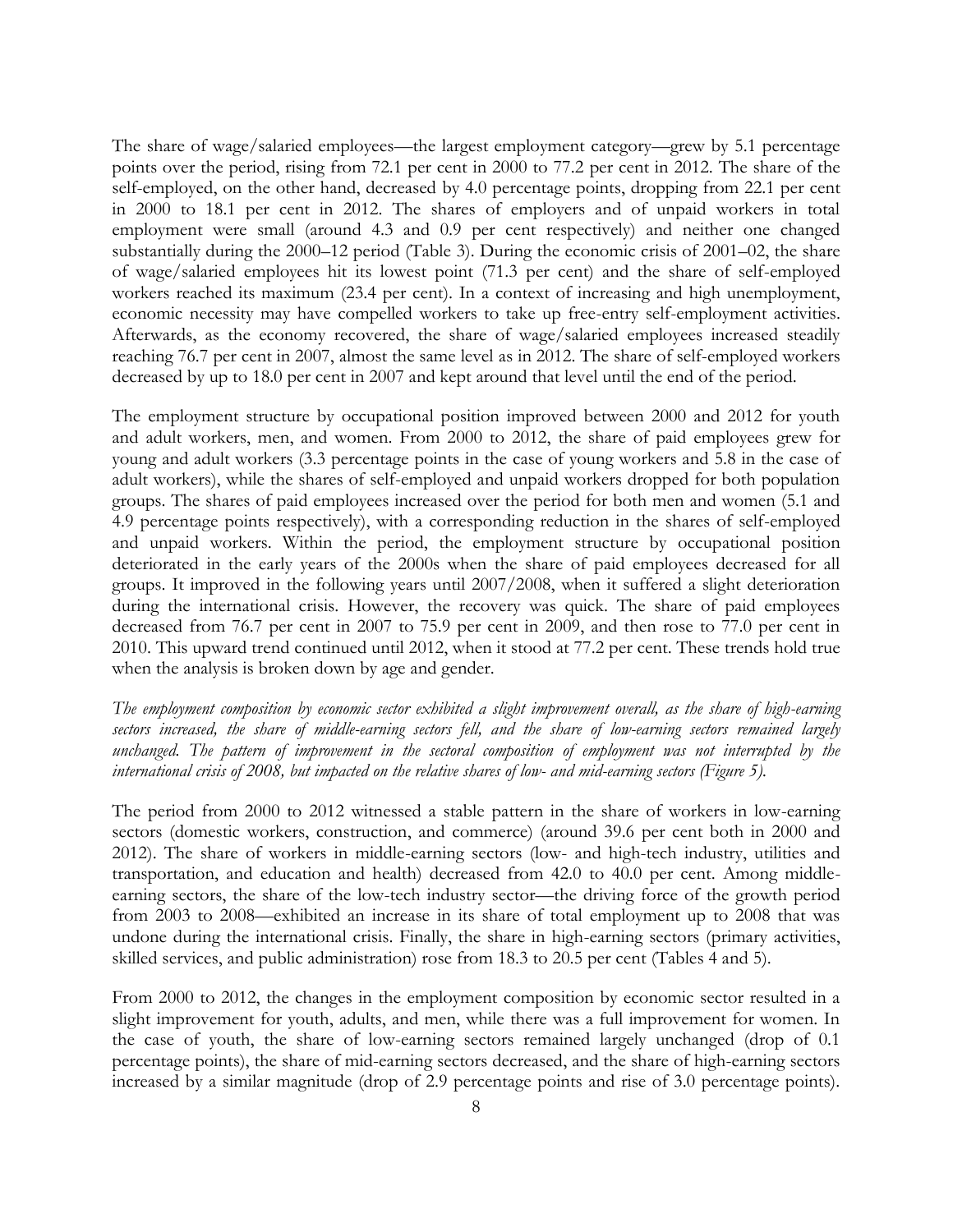Among adults, the share of low-earning sectors exhibited a slight increase (rise of 0.6 percentage points) along with a reduction in the share of mid-earning sectors and an increase in the share of high-earning sectors (drop of 2.2 and rise of 1.6 percentage points). For men, the evolution of employment composition by economic sector followed a similar pattern: there was a slight increase in the share of the low-earning sectors (rise of 0.5 percentage points), a decline in the share of the mid-earning sectors (drop of 2.4 percentage points), and an increase in the share of high-earning sectors (rise of 1.9 percentage points). For women, the changes were substantially different than for men. The share of low-earning and middle-earning sectors fell (drop of 1.3 percentage points in both cases), and the share of high-earning sectors increased by 2.6 percentage points.

The international crisis of 2008 did not affect the improving or slightly improving trend in the composition of employment by economic sector, but led to a change in the relative shares of lowand mid-earning sectors. Between 2008 and 2009, the share of low-earning sectors exhibited a larger reduction compared to the share of mid-earning sectors in the aggregate, for young workers, and for women, while the share of high-earning sectors continued to increase. For adults, the share of lowearning sectors stopped increasing and had a small reduction. For men, the pre-crisis trends in their employment composition by sector were not impacted by the international crisis.

### *The educational level of the Argentine employed population improved steadily over the period, overall and for all population groups. The international crisis of 2008 had no effect on this upward trend (Figure 6).*

The share of employed workers with low educational levels (eight years of schooling or less) dropped from 37.0 per cent in 2000 to 24.9 per cent in 2012, while the shares of workers with medium and high educational levels (nine to thirteen years of schooling and over thirteen years of schooling) grew from 38.8 per cent in 2000 to 43.9 per cent in 2012 and from 24.2 per cent to 31.1 per cent respectively.<sup>3</sup> We interpret this result as an improvement for the employed population as the level of education is an important predictor of labour earnings. Consequently, these changes in the employment structure by educational level implied an increase in the share of workers that tend to have high levels of earnings and a decline in the share of workers with low earnings' levels.<sup>4</sup>

The educational level of the employed population improved between 2000 and 2012 for all population groups, although with some differences between them. For the youth population, the share of employed workers with low educational levels dropped from 32.6 per cent in 2000 to 19.3 per cent in 2012, i.e. 13.4 percentage points. The share of young workers with medium educational levels grew by 13.9 percentage points and the share with high educational levels diminished by 0.5 percentage points. The reduction in the share of adult workers with low educational levels was similar to that of young workers, namely a decrease of 12.0 percentage points over the period. There

 $\overline{a}$ 

 $3$  The most frequent value of years of education for employed workers in Argentina was 7 from 2000 to 2003 (around 24.7 per cent of employed workers had seven years of education) and 12 from 2004 to 2012 (around 26.1 per cent of employed workers had twelve years of education).

<sup>&</sup>lt;sup>4</sup> The improvement in the employment structure by educational level is related to changes in the relative demand and supply of workers with high educational levels with corresponding implications for the wage gap by educational group and the unemployment rate of each educational level. We introduce a discussion about the role of these factors in Argentina in the paragraph on labour earnings.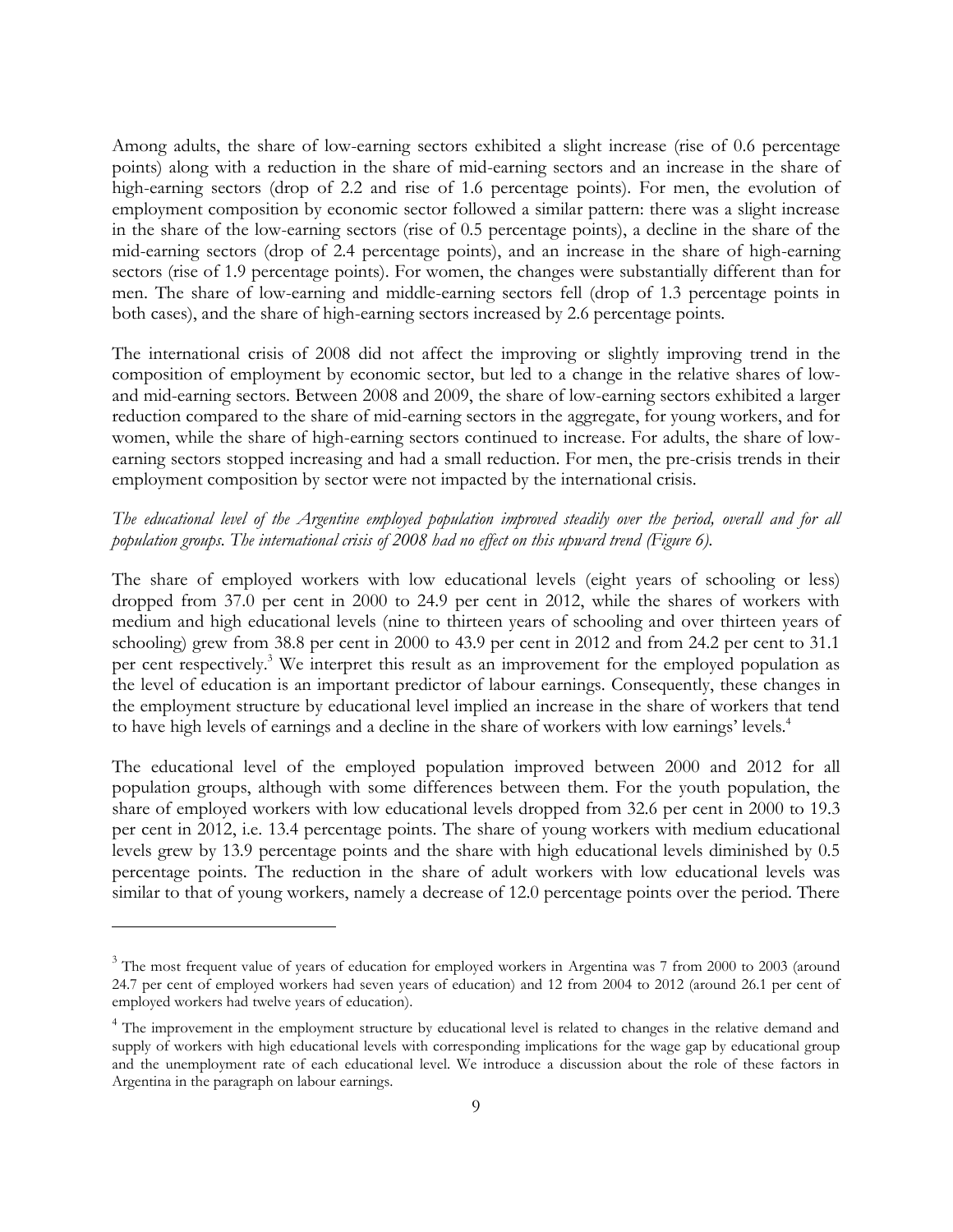was also an increase in the share of adult workers with medium and high educational levels, with changes of 4.4 percentage points and 7.6 percentage points respectively. The improvement in the educational level of the employed population was different between women and men. The reduction in the share of workers with low educational levels was 10.9 percentage points for women and 12.8 for men; the share of workers with medium educational levels increased by 2.2 percentage points for women and 7.3 percentage points for men; the share of workers with high educational levels climbed 8.8 percentage points for women and 5.5 for men.

The pattern of improvement in the educational level of the employed population in Argentina was not abated on the aggregate or on the population group level by the international crisis of 2008.

*The overall share of wage/salaried employees registered with the social security system increased between 2000 and 2012. While this indicator improved for adults, men, and women, it deteriorated for youth. Within this period, the registration rate fell in the early years of the period studied but increased in the later years. This upward trend, which started in 2004, held for all population groups; it was not interrupted by the international crisis of 2008 (Figure 7).*

As detailed in ISSA (2014), the social security system in Argentina consists of a set of benefits covering health risks, old age pensions, unemployment insurance, family allowances, and job risks; these benefits are managed by agencies of the *Ministerio de Trabajo, Empleo y Seguridad Social* and the *Ministerio de Desarrollo Social*. There exist both contributory and non-contributory schemes. The contributory scheme is mandatory for wage/salaried employees and self-employed persons. For other workers, like persons insured under professional provincial systems and housewives, participation is voluntary. The non-contributory scheme covers persons with income below a subsistence level who are not receiving any social security benefit or support from family members. The non-contributory scheme is funded fully by the government.

Social security records show an increase in the percentage of wage/salaried employees registered with the contributory schemes of the system between 2000 and 2012, which rose from 61.6 per cent in 2000 (3,769,596 registered workers) to 65.1 per cent in 2012 (5,504,925 registered workers). The change, though, was not smooth. From 2000 to 2003, a period that included the severe crisis of 2001–02, the percentage of workers registered with the social security system dropped from 61.6 per cent to 50.6 per cent. The share of wage/salaried employees who were registered with the social security system then increased steadily from 2003 to 2011. This upward trend was related to several factors such as: the profitability and productivity increases of local firms driven by the high real exchange rate of the macroeconomic scheme established after the 2001–02 crisis; the set-up of a labour inspection system with the objective of monitoring compliance with labour and social security regulations; the simplification of the administrative procedures needed to register workers with the social security system; the reduction in the social security contributions paid by employers; and the implementation of specific policies for those workers most affected by unregistered employment, such as domestic workers (Novick et al. 2008; Bertranou et al. 2013). Finally, the period from 2011 to 2012 witnessed a slight decrease in the share of registered wage/salaried employees.

The rate of registration with the social security system decreased for youths and increased for adults, men, and women over the period. The share of registered wage/salaried employees fell from 40.2 per cent in 2000 to 38.9 per cent in 2012 for young workers. It experienced a large decrease in the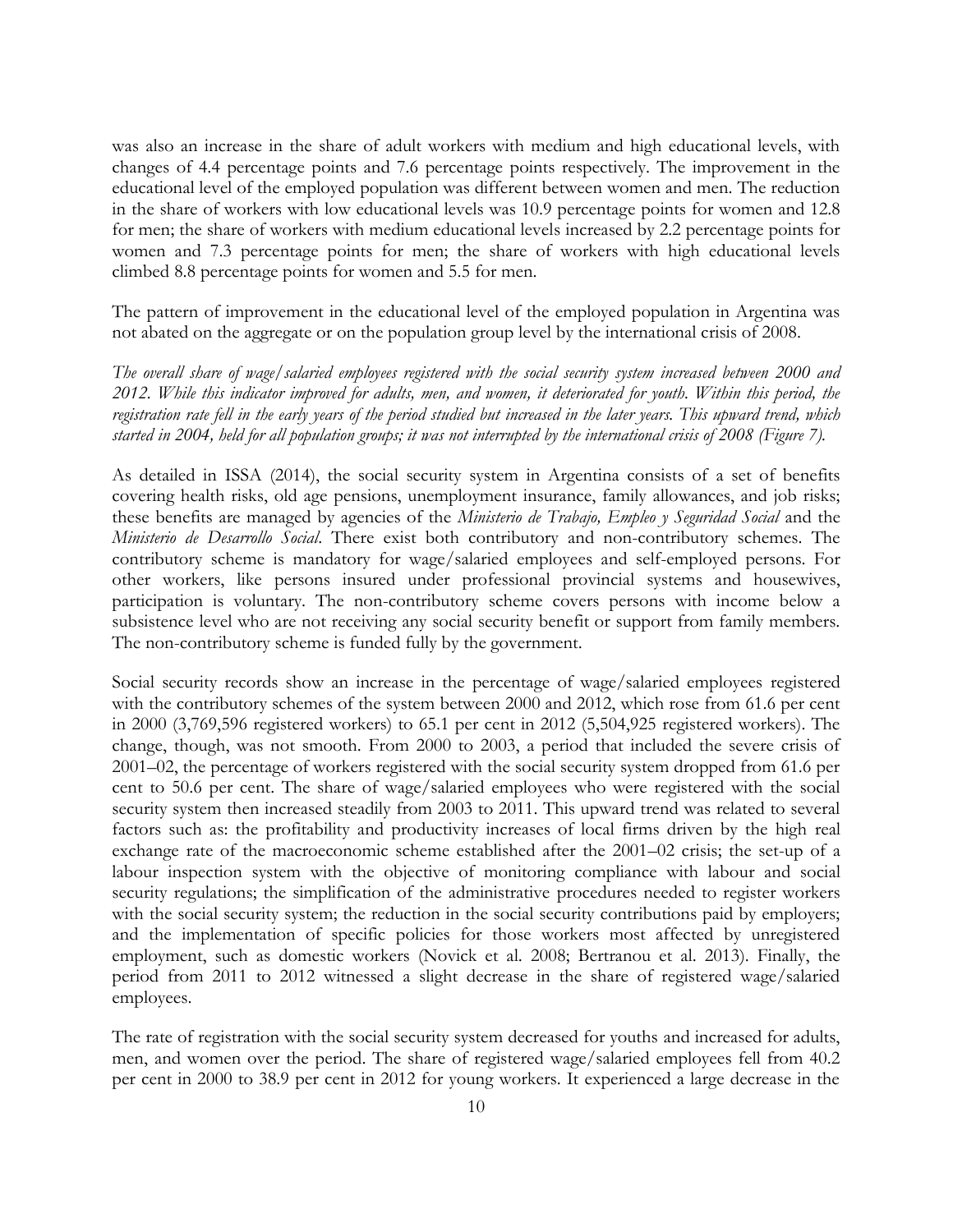period 2000–03, falling to 26.3 per cent in 2003, then it increased steadily from 2003 to 2010 when the share of wage/salaried employees reached 43.7 per cent, and it finally decreased in 2011 and 2012. For adults, the share of registered wage/salaried employees increased from 66.9 to 70.4 per cent over the period, though not monotonically; the lowest point was 56.1 per cent in 2003. The increase in the share of wage/salaried employees registered over the period was slightly larger for women than for men. For women, it climbed from 57.7 to 61.7 per cent between 2000 and 2012, with a drop in 2003 to 44.7 per cent. For men, the rate increased from 64.5 to 67.5 per cent over the entire period, while it was as low as 56.1 per cent in 2003.

The international crisis did not immediately slow down the upward trend in the share of wage/salaried employees registered with the social security system among youth or adults, or among men or women. The number of registered workers increased in the aggregate by 104,751 between 2008 and 2009, while the number of unregistered workers contracted by 82,881 over the same period. However, the share of workers registered with the social security system dropped slightly from 2010 to 2012 due to the increase in the number of unregistered workers, which climbed by 135,979 workers.

*Two years of falling labour earnings from 2000 to 2002 were followed by ten years of rising labour earnings from 2002 to 2012. The increases were large enough so that labour earnings were slightly higher in 2012 than in 2000 in real terms. The pattern of falling labour earnings between 2000 and 2002 and rising labour earnings between 2002 and 2012 held for all population groups, but youth and female workers were the ones who benefited the most. In general, workers in low-earning categories experienced a larger increase in labour earnings than did workers in highearning categories, whose labour earnings even fell for some groups. Labour earnings were not affected negatively by the 2008 crisis (Figure 8)*.

Average monthly earnings expressed in dollars at 2005 PPP increased by 2.5 per cent, climbing from US\$761.7 in 2000 to US\$781.0 in 2012 (Table 5). However, the experiences within the period varied substantially. Argentina suffered an inordinate decline in average real labour earnings (-5.6 per cent) during the economic recession at the beginning of the period—that is, from 2000 to 2002; this drop was brought about by a large increase in domestic prices after the devaluation of the peso coupled with the lack of adjustment of nominal earnings in a context of high unemployment and weak unions (Gasparini and Cruces 2010). After that period, a long and steady recovery set in that brought with it an increase in labour earnings during most of the subsequent years. Starting in 2003, the government favoured successive increases in the minimum wage, and labour earnings continued to increase in a context of employment growth; by 2011, the level of labour earnings surpassed the 2000 level. The upward trend post-2002 was interrupted in 2008 when labour earnings fell by 2.0 per cent. In 2009, real earnings resumed their upward trend until 2011. Finally, labour earnings fell by 2.3 per cent in 2012.

When the analysis is broken down by population groups, women and young workers are found to be the ones who benefited the most from 2000 to 2012. Other groups whose earnings increased substantially were wage employees, middle-earning economic sectors, and workers with low educational levels. Employers and the self-employed, workers in high-earning sectors, and workers with high educational levels experienced a drop in their labour earnings over the period. When analysed by gender, labour earnings grew by 10.5 per cent for women, while they increased by only 0.5 per cent for men. When analysed by age, labour earnings of young workers grew more than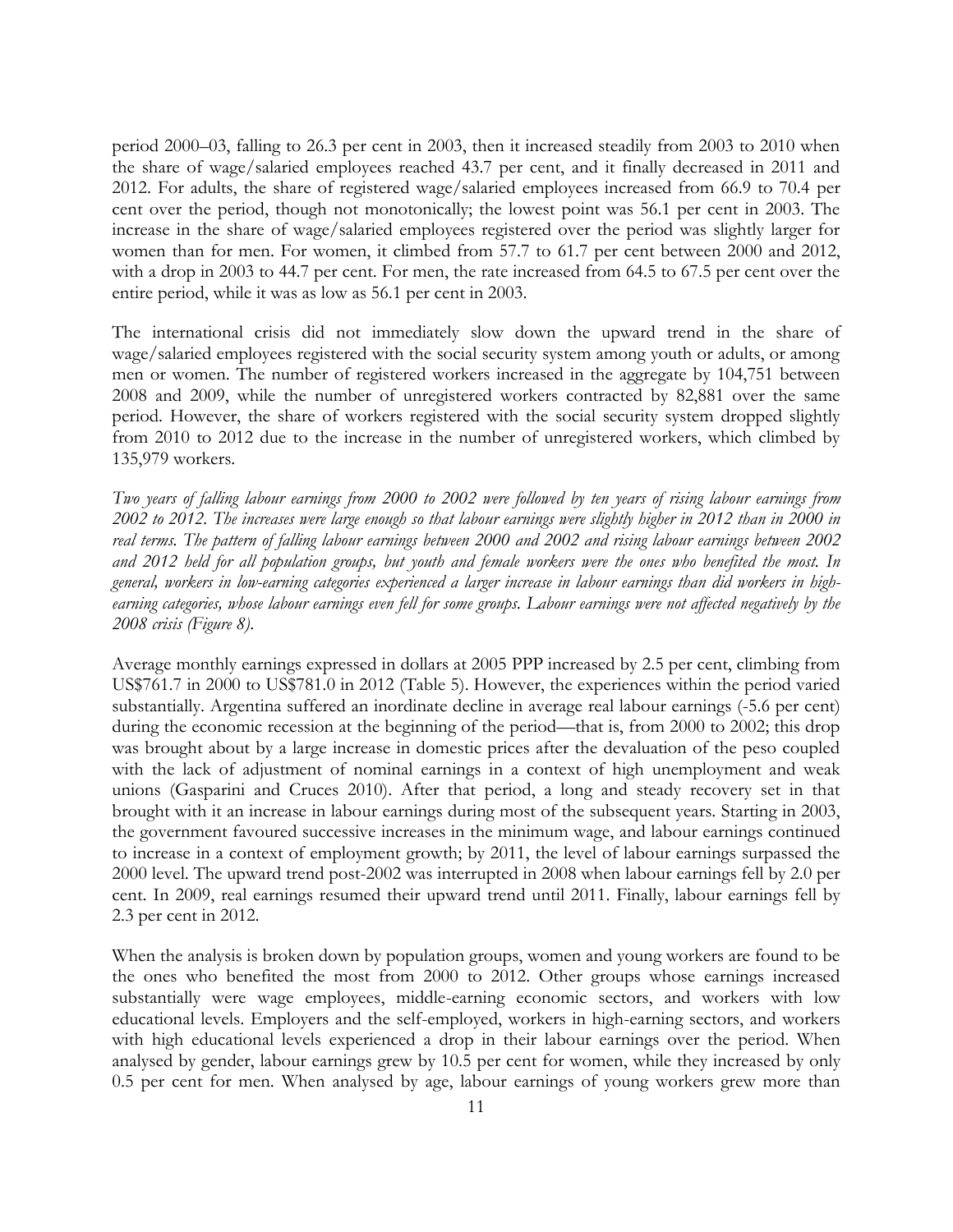those of adults (18.5 per cent for youth and only 0.5 per cent for adults). Both age groups followed the same general trend, with a large fall at the beginning of the 2000s and a steady increase during most of the following years. Labour earnings of self-employed workers and of employers dropped from 2000 to 2012, while labour earnings of wage/salaried employees increased. Of all occupational groups, employers were the ones to experience the largest reduction in labour earnings between 2000 and 2012 with a drop of 38.9 per cent. That category was followed by the self-employed, whose earnings dropped by 5.0 per cent. Labour earnings of wage/salaried employees—the category that includes most Argentine workers (77.2 per cent in 2012)—increased by 7.8 per cent during the period. Labour earnings increased for low- and mid-earning sectors (8.1 and 9.2 per cent respectively), and fell for workers in high-earning sectors (drop of 4.5 per cent). Labour earnings increased for workers with low educational levels, rose slightly for those with medium educational levels, and decreased for those with high educational levels. Workers with low levels of education experienced the largest increase in earnings over the period (an increase of 17.4 per cent). This category was followed by workers with medium educational levels (an increase of 1.3 per cent). The earnings of workers with high educational levels, though, decreased by 18.2 per cent. Hence, when comparing workers with high educational levels to those with low educational levels, the educational earnings ratio fell from 2.9 in 2000 to 2.0 in 2012.

The evidence of falling labour earnings for workers with high educational levels and increasing labour earnings for those with low and medium educational levels can be interpreted in light of previous findings of slight improvement in the employment structure by economic sector and improvement in the educational level of the employed population over the period. Changes in the employment structure by economic sector implied a reduction in the total share of sectors that can be expected to use workers with low and medium educational levels such as utilities and transportation, domestic workers, high-tech industry, and commerce, and an increase in the total share of sectors that employ workers with high educational levels, such as skilled services and public administration. This evidence indicates that the demand for workers with high educational levels relative to those with low and medium educational levels increased between 2000 and 2012. On the other hand, the educational level of people in the labour force improved over the same period, leading to an increase in the relative supply of workers with high and medium levels of education (Table 7). The prediction of a supply and demand analysis is that the relative wages of workers with high educational levels relative to those with low and medium educational levels will rise or fall depending on which effect dominates (increase in the relative demand versus increase in the relative supply). In the Argentinean labour market the relative wages of workers with high and medium educational levels relative to those with low educational levels fell over the period, and the relative wages of workers with high educational levels relative to those with medium educational levels also decreased (Table 6). The adjustment process also led to a reduction in the unemployment rate of all educational groups with a larger reduction for workers with low levels of education (Table 8).

During the international crisis of 2008 and after they experienced a small decrease in 2008, labour earnings continued to grow overall and for all population groups. Some workers in specific economic sectors were negatively affected by the crisis. Labour earnings rose, on average, by 4.0 per cent between 2008 and 2009, the year of the crisis. Increases were similar among most groups analysed, except for workers in high-tech industry (no change) and in the utilities and transportation sector (3.5 per cent decline). The crisis, then, had a mild effect on labour earnings.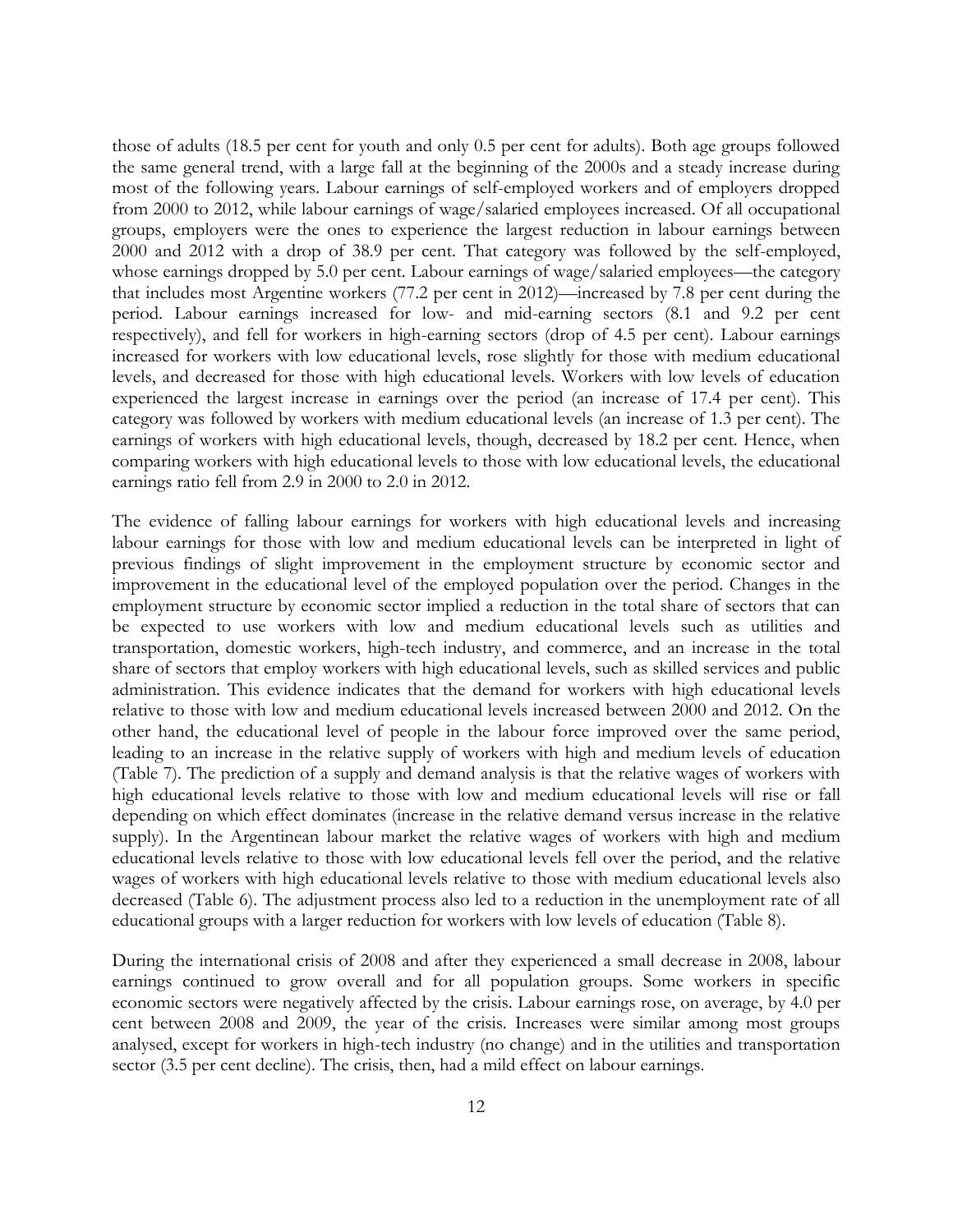### *Despite large increases in the early 2000s, the poverty rate and the rate of working poor households decreased substantially from 2000 to 2012 (Figure 9).*

The 4 dollars-a-day poverty rate fell from 27.5 per cent in 2000 to 10.8 per cent in 2012, after climbing to 45.5 per cent in 2002; the 2.5 dollars-a-day poverty rate dropped from 14.2 per cent to 4.7 per cent from 2000 to 2012, with a peak of 29.2 per cent in 2002; the percentage of the working poor (defined as the proportion of persons in the population living in poor households, according to the 4 dollars-a-day poverty line, where at least one member works) decreased from 14.8 to 5.7 per cent over the same period, with the highest point equal to 27.0 per cent in 2002. The downward trend in all poverty indicators was not affected by the international crisis of 2008.

Thus, poverty rates increased substantially from 2000 to 2002, a period that included the local crisis, and then decreased steadily until 2012, even during the international crisis. The poverty patterns exhibited by Argentina can be understood by examining incomes from various sources as well as government programmes. Household labour earnings, pensions, government transfers, and capital income fell substantially between 2000 and 2002 (Figure 10). The reduction in real earnings after the devaluation of the domestic currency at the beginning of the decade is the most important factor to explain the increase in the poverty rates to unprecedented levels for the country between 2000 and 2002 (Gasparini and Cruces 2010). The reduction in poverty indicators from 2002 to 2011 was related mainly to increases in labour earnings and employment levels. Higher labour earnings and employment levels accounted for nearly 70.0 per cent of the decline in the poverty rate based on the 4 dollar-a-day poverty line between 2004 and 2012. The remaining 30.0 per cent of the decline in the poverty rate was accounted for by the increase in non-labour incomes like pensions and private and public transfers (World Bank 2014a). Pensions increased steadily from 2002 to 2012, while the number of beneficiaries from government transfers exhibited a substantial increase with the implementation of the *Asignación Universal por Hijo* targeted cash transfer programme in 2008. Indeed, it is estimated that poverty measured by the 2.5 dollars-a-day poverty line in 2009 was nearly half what it would have been in the absence of progressive social spending (World Bank 2014a).

*Household per capita income inequality and labour earnings inequality increased at the beginning of the period and then started a sustained downward trend, with the result that inequality was much lower at the end of the period (2012) than it had been at the beginning (2000). The international crisis of 2008 did not affect the downward trend in inequality indices that was observed in the last ten years of the period (Figure 11).* 

The Gini coefficient of household per capita income increased from 2000 to 2002, reaching a maximum of 0.533, and then decreased steadily to 0.423 in 2012, a much lower value than in the year 2000 (0.504). Throughout the period, the Gini coefficient of labour earnings among employed workers was lower than that of household per capita income. Its evolution mirrored the changes in the Gini coefficient of household per capita income, going from 0.459 in 2000 to 0.498 in 2002 and falling every year after, reaching 0.388 in 2012. The overall reduction in labour earnings inequality is in accord with the evidence presented above, showing larger income increases for workers in lowearning employment categories compared to workers in high-earning categories, whose labour incomes even fell for some groups. Consequently, the reduction in labour earnings inequality in Argentina occurred at the expense of income losses for some categories.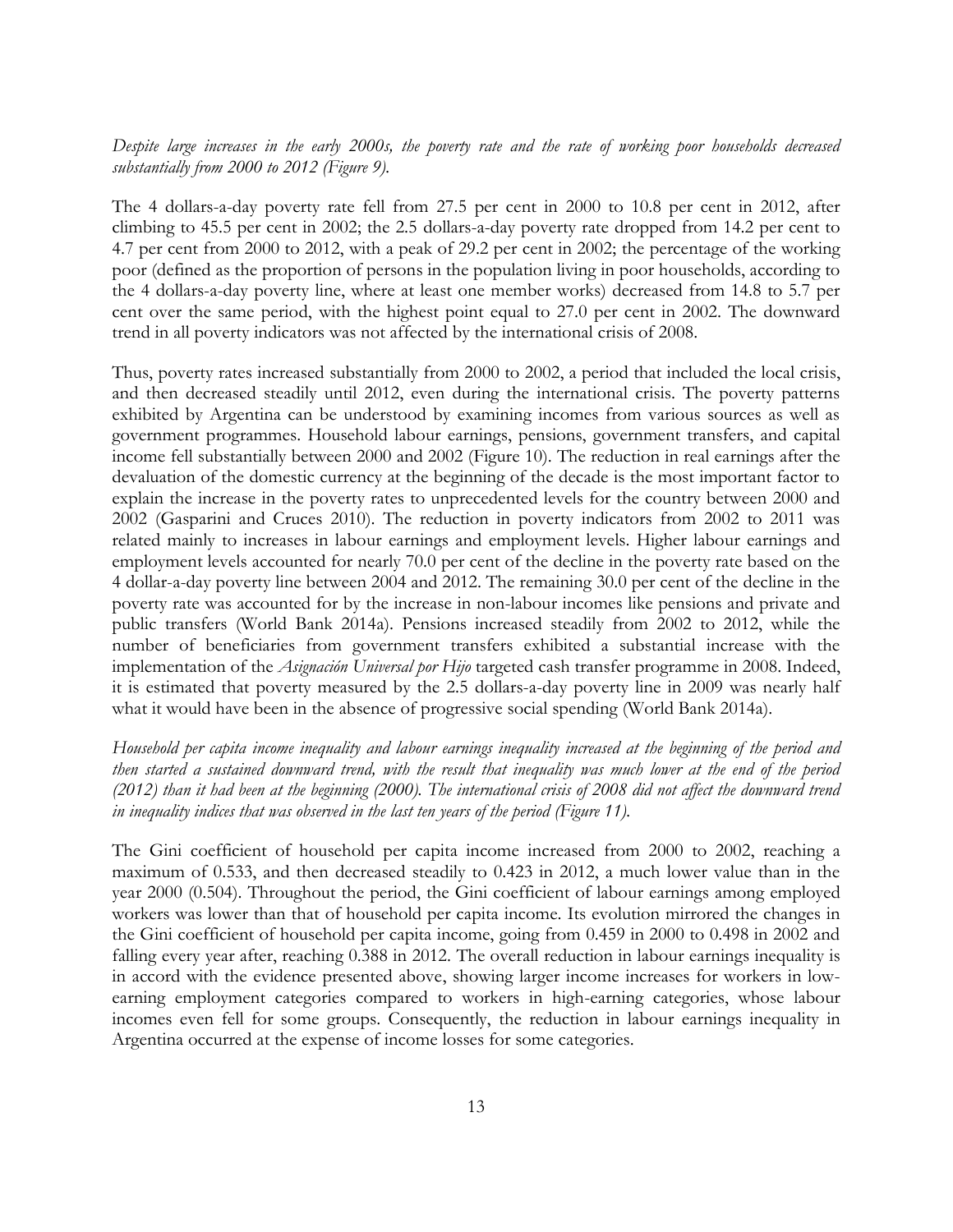Considering that labour earnings are the main source of income for Argentine households, its evolution could be behind the decline in household per capita income inequality. That is confirmed by Bergolo et al. (2011), who used a non-parametric decomposition method to find that the reduction in labour income inequality accounted for around three-quarters of the decline in household per capita income inequality between 2001 and 2009, and the remaining 25.0 per cent was accounted for by the decline in non-labour income inequality. The decline in non-labour income inequality was caused by a more progressive fiscal policy. The initially negative (and disequalizing) effect of the devaluation of the domestic currency on real wages was in part compensated for by the expansion of progressive export taxes, which were used to finance large anti-poverty programmes like *Jefes y Jefas de Hogar Desocupados* in 2002 (Gasparini and Cruces 2010). The excise taxes also had an indirect redistributive impact because they kept domestic prices of traded goods below their international level; this was particularly important for food prices. Within the period 2002–12, the contribution of the increase in the size and progressivity of social spending to the reduction in household income inequality was more important between 2006 and 2009 compared to the period 2003–06. The reason was the introduction of a new non-contributory pension programme, the pension moratorium, in 2004 (Lustig and Pessino 2013).<sup>5</sup>

The literature on labour earnings inequality in Argentina provides some explanations for its decline during the 2000s. Gasparini and Cruces (2010) argue that the fall in labour income inequality over the 2000s can be accounted for by: the expansion of employment generated by the fast economic recovery; the shift of the employment structure in favour of more low-skilled labour-intensive sectors as a result of the devaluation of the Argentine peso at the beginning of the decade; the fading out of the effect of skill-based technical change on the demand for labour in the 1990s; and the rise in the influence of labour unions. All these factors caused the skills premium, measured as relative returns to tertiary education by the authors, to fall. Gasparini et al. (2011) found evidence consistent with the conclusions of Gasparini and Cruces (2010). Their analysis indicates that during the 2000s, demand and institutional factors like the minimum wage were more important for the decline in the skill premium in Argentina than the increase in the relative supply of skilled workers. Other papers analysed the contribution to the declining earnings inequality of changes in the distribution of workers' characteristics and changes in the returns to those characteristics. Azevedo et al. (2013) applied a parametric decomposition method and found that between 2000 and 2010, the changes in the distribution of workers' characteristics like education and experience (or the 'quantity effect') and the changes in the returns to those characteristics (or the 'price effect') were inequality-reducing. However, the results of Battistón et al. (2014), who used a microsimulation approach for the period 2004–09, indicate that the quantity effect was equalizing only when levels of education are used but inequality-increasing when education is measured by years of schooling, as in Azevedo et al. (2013).

 $\overline{a}$ 

<sup>&</sup>lt;sup>5</sup> The *Moratoria Previsional*, which has been translated into English as 'pension moratorium', allowed workers of retirement age to receive a pension regardless of whether they had completed the full thirty years of required social security contributions through formal employment (Lustig and Pessino 2013).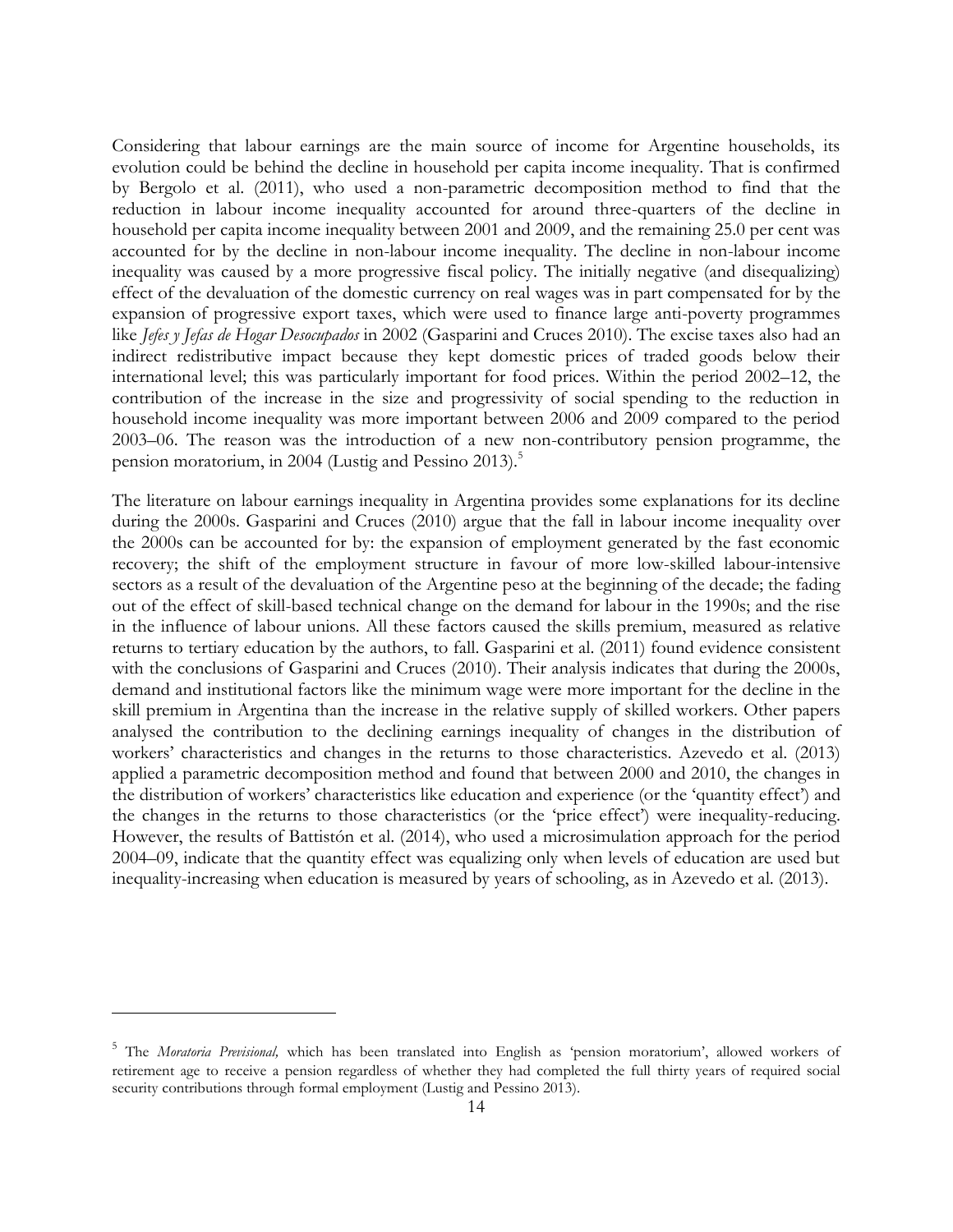#### **4 Conclusions**

By Latin American standards, Argentina experienced high economic growth during the 2000s. Within the period, the pattern of economic growth was U-shaped: GDP fell dramatically during 2000–02 and then grew rapidly during 2003–12. Though the economy of Argentina stopped growing during the international crisis of 2008, it recovered the previous growth pattern by 2010.

Most labour market indicators followed the U-shaped pattern of economic growth over the period. The unemployment rate exhibited an increase in the early years of the period and a downward trend in the later years, falling overall between 2000 and 2012. The employment structure by occupational position deteriorated at the beginning of the period and then improved steadily as the share of wage/salaried employees increased and the share of self-employed and unpaid workers decreased. The educational level of the employed population increased steadily between 2000 and 2012. A reduction in the percentage of registered workers at the beginning of the period was followed by a steady upward trend after 2003. The sectoral composition of employment exhibited small changes that can be interpreted as a slight improvement. Labour earnings fell dramatically in the early years of the period and then started an upward trend. The increases were large enough in 2012 to raise labour earnings above where they had been in 2000. Workers in low-earning categories were the ones who benefited the most, while labour earnings even fell for some high-earning categories*.* In accordance with the pattern of GDP growth, poverty indicators grew by a large amount at the beginning of the period and then started a downward trend. This fall was large enough to bring about a substantial reduction in poverty rates from 2000 to 2012. The Gini coefficients of household per capita income and of labour earnings decreased over the period. Inequality indices increased in the early years of the period and fell in the later years.

Some labour market indicators were affected negatively by the international crisis of 2008: the unemployment rate increased and the composition of employment by occupational position worsened. Both indicators had returned to pre-crises levels by 2010. The comparison between the effects of the international crisis of 2008 on labour market indicators and the effects generated by the 2001–02 crisis reveals that the crisis at the beginning of the 2000s impacted Argentina more strongly. The crisis of 2001–02 generated a larger reduction in GDP, a larger increase in the unemployment rate, and a larger decrease in labour earnings compared to the Great Recession. Moreover, the poverty rates measured by the international poverty lines increased during the first recessionary episode, while they continued to decrease after the international crisis of 2008. The reasons behind the smaller negative impacts of the international crisis compared to the recession at the beginning of the decade were that at the time of the international crisis, the Argentine economy had a relatively high amount of international reserves, a trade and a fiscal surplus, and the country was in a situation of financial isolation.

Young workers and women had worse labour market outcomes over the period compared to adults and men respectively, and while young workers seem to be more vulnerable to macroeconomic crises compared to adults, men were more negatively affected by the crises compared to women. The unemployment rate was higher for young compared to adult workers, the share of young employed workers in low-earning economic sectors was larger than the share of adult workers, the percentage of young workers registered with the social security system was lower when compared to adults, and labour earnings of young workers were below those of adults. On the other hand, the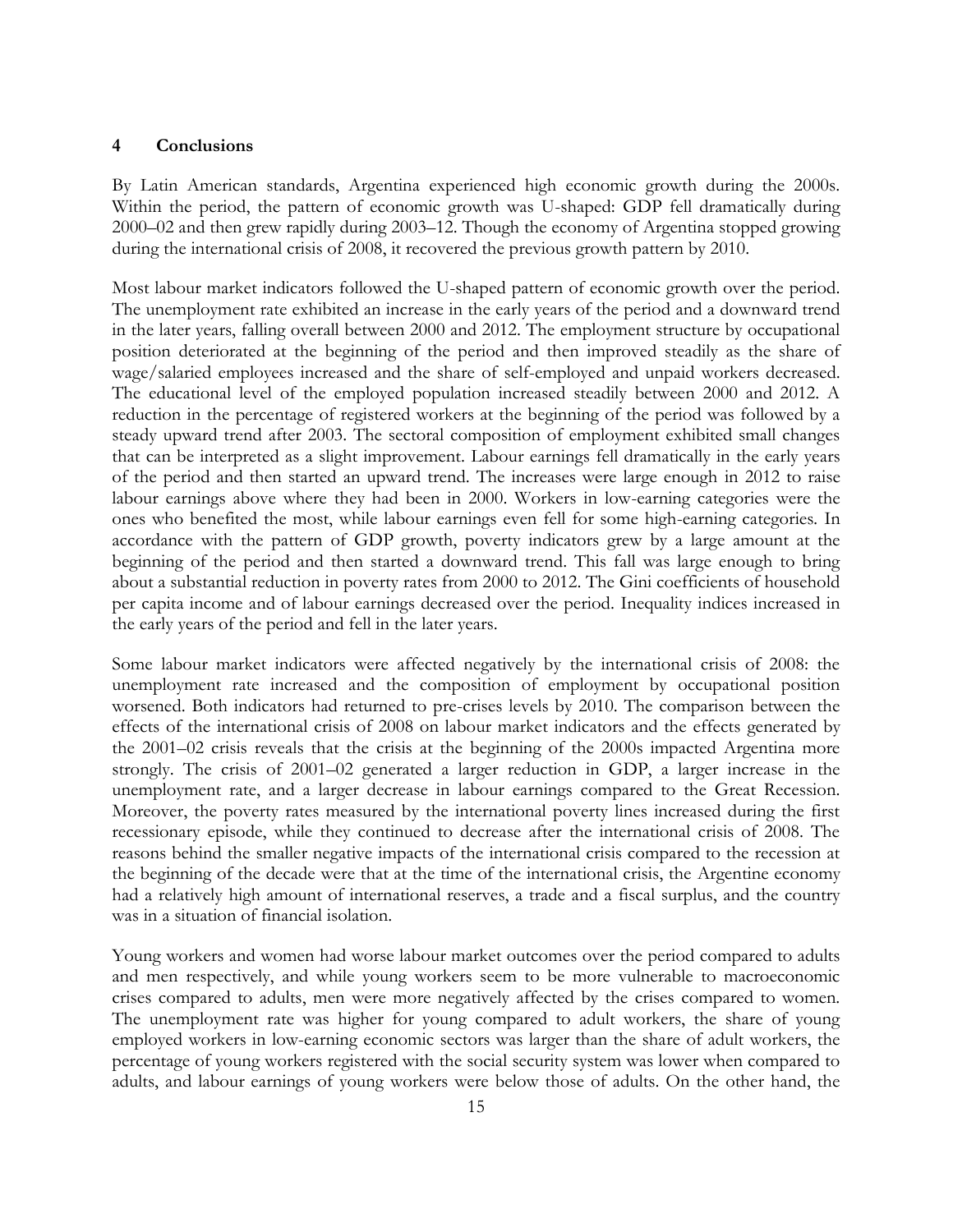share of young workers in low-earning occupational positions was lower compared to adults. In addition to the generally inferior situation of young workers in the labour market compared to adults, youth labour market indicators were more adversely affected by the episodes of crises. Disaggregating by gender, we found that men had better labour market outcomes than women, with the only exception being the share of workers in low-earning positions which was larger among men. However, men were hit hardest by both crises in most labour market indicators, with the labour earning reduction during the crisis at the beginning of the period being the only exception to this pattern.

In summary, notwithstanding Argentina's massive downturn from 2000 to 2002 and the international crisis of 2008, Argentine labour market conditions were in a better state in 2012 than they were at the start of the millennium.

#### **References**

- Azevedo, J.P., M.E. Dávalos, C. Díaz-Bonilla, B. Atuesta, and R.A. Castañeda (2013). 'Fifteen Years of Inequality in Latin America. How Have Labor Markets Helped?'. Policy Research Working Paper 6384. Washington, DC: The World Bank.
- Battistón, D., C. García-Domench, and L. Gasparini (2014). 'Could an Increase in Education Raise Income Inequality? Evidence for Latin America'. *Latin American Journal of Economics—formerly Cuadernos de Economía*, 51(1): 1–39.
- Beccaria, L., and R. Maurizio (2008). 'Mercado de Trabajo y Distribución Personal del Ingreso'. In J. Lindenboim (ed.), *Trabajo, Ingresos y Políticas en Argentina. Contribuciones para Pensar el Siglo XXI.* Buenos Aires: EUDEBA.
- Bergolo, M., F. Carbajal, G. Cruces, and N. Lustig (2011). 'Impacto de las Transferencias Públicas en la Década de 2000: La Experiencia de los Países del Cono Sur'. Unpublished manuscript. La Plata: Centro de Estudios Distributivos, Laborales y Sociales.
- Bertranou, F., L. Casanova, and M. Sarabia (2013). 'Dónde, cómo y por qué se Redujo la Informalidad Laboral en Argentina durante el Período 2003–2012'. Working Paper 1. Buenos Aires: Argentine Office, International Labour Organization.
- Bianco, C., F. Porta, and F. Vismara (2007). 'Evolución Reciente de la Balanza Comercial Argentina. El Desplazamiento de la Restricción Externa'. In B. Kosakoff (ed.), *Crisis, Recuperación y Nuevos Dilemas. La Economía Argentina 2002–2007*. Buenos Aires: CEPAL.
- Cavallo, A. (2013). 'Online and Official Price Indexes: Measuring Argentina's Inflation'. *Journal of Monetary Economics*, 60(2): 152–65.
- CEDLAS and the World Bank (2014). SEDLAC-Socio Economic Database for Latin American and the Caribbean. Available at: [http://sedlac.econo.unlp.edu.ar/eng/index.php.](http://sedlac.econo.unlp.edu.ar/eng/index.php) Centro de Estudios Distributivos, Laborales y Sociales, Facultad de Ciencias Económicas, Uinversidad Nacional de La Plata, and World Bank poverty Group LCR. Date of access: 2014.
- CEPALSTAT (2015). Available at: [http://estadisticas.cepal.org/cepalstat/WEB\\_CEPALSTAT/Portada.asp?idioma=i.](http://estadisticas.cepal.org/cepalstat/WEB_CEPALSTAT/Portada.asp?idioma=i) Date of access: March 2015.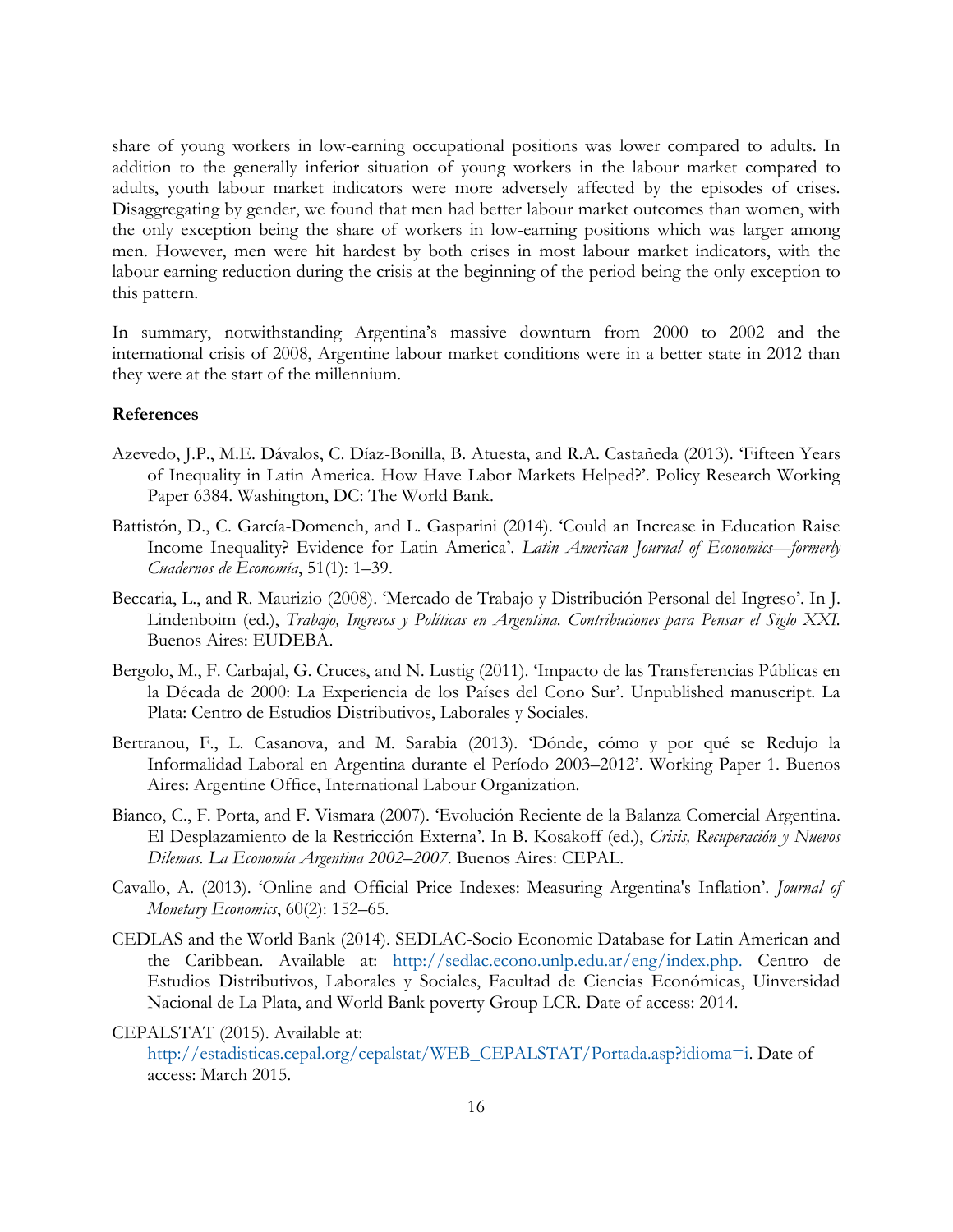- Cetrángolo, O., D. Heymann, and A. Ramos (2007). 'Macroeconomía en Recuperación: la Argentina Post-Crisis'. In B. Kosakoff (ed.), *Crisis, Recuperación y Nuevos Dilemas. La Economía Argentina 2002–2007*. Buenos Aires: CEPAL.
- Damill, M., and R. Frenkel (2009). 'La Argentina y la Crisis Internacional'. ITF Lecturas y Policy Briefs 43. Buenos Aires: Iniciativa para la Transparencia Financiera.
- Fields, G. (2012). 'Challenges and Policy Lessons for the Growth-Employment-Poverty Nexus in Developing Countries'. *IZA Journal of Labor Policy,* 1(6): 1–24.
- Fields, G.S., and W.S. Bagg (2003). 'Long-Term Economic Mobility and the Private Sector in Developing Countries: New Evidence'. In G.S. Fields and G. Pfeffermann (eds), *Pathways out of Poverty: Private Firms and Economic Mobility in Developing Countries*. Norwell, MA: Kluwer Academic Publishers.
- Fields, G.S., and D. Raju (2007). 'Assessing Current and Changing Labor Market Conditions in Brazil'. Report prepared for the World Bank.
- Gasparini, L., and G. Cruces (2010). 'A Distribution in Motion: The Case of Argentina'. In L.F. López Calva and N. Lustig (eds), *Declining Inequality in Latin America: A Decade of Progress?*. Washington, DC: Brookings Institution Press.
- Gasparini, L., S. Galiani, G. Cruces, and P. Acosta (2011). 'Educational Upgrading and Returns to Skills in Latin America: Evidence from a Supply-Demand Framework, 1990–2010'. IZA Working Paper 6244. Bonn: Institute for the Study of Labor.
- Gutierrez, C., P. Paci, and M. Ranzani (2008). *Making Work Pay in Nicaragua*. Washington, DC: The World Bank.
- Ham, C. (2013). 'Did Workers in Colombia Benefit from Economic Growth in the 2000s?'. Unpublished. Masters thesis, Cornell University.
- Inchauste, G. (2012). 'Jobs and Transitions out of Poverty: A Literature Review'. Background paper for the World Development Report 2013.
- INDEC (2015). Available at: [http://www.indec.mecon.ar/.](http://www.indec.mecon.ar/) Date of access: March 2015.
- ISSA (2014). 'Social Security Programs throughout the World: The Americas, 2013'. SSA Publication 13-11804. Washington, DC: Social Security Administration, Office of Retirement and Disability Policy and Office of Research, Evaluation and Statistics.
- Kiguel, M. (2011). 'Argentina's 2001 Economic and Financial Crisis: Lessons for Europe'. In *Think Tank 20: Beyond Macroeconomic Policy Coordination Discussions in the G-20*. Washington, DC: Brookings Institution Press.
- Lustig, N., and C. Pessino (2013). 'Social Spending and Income Redistribution in Argentina in the 2000s: the Rising Role of Noncontributory Pensions'. CEQ Working Paper 5. New Orleans, LA: Center for Inter-American Policy and Research and Department of Economics, Tulane University.
- Novick, M., X. Mazorra, and D. Schleser (2008). 'Un Nuevo Esquema de Políticas Públicas para la Reducción de la Informalidad Laboral'. In *Aportes a una Nueva Visión de la Informalidad Lboral en la Argentina*. Buenos Aires: World Bank and Ministerio de Trabajo, Empleo y Seguridad Social.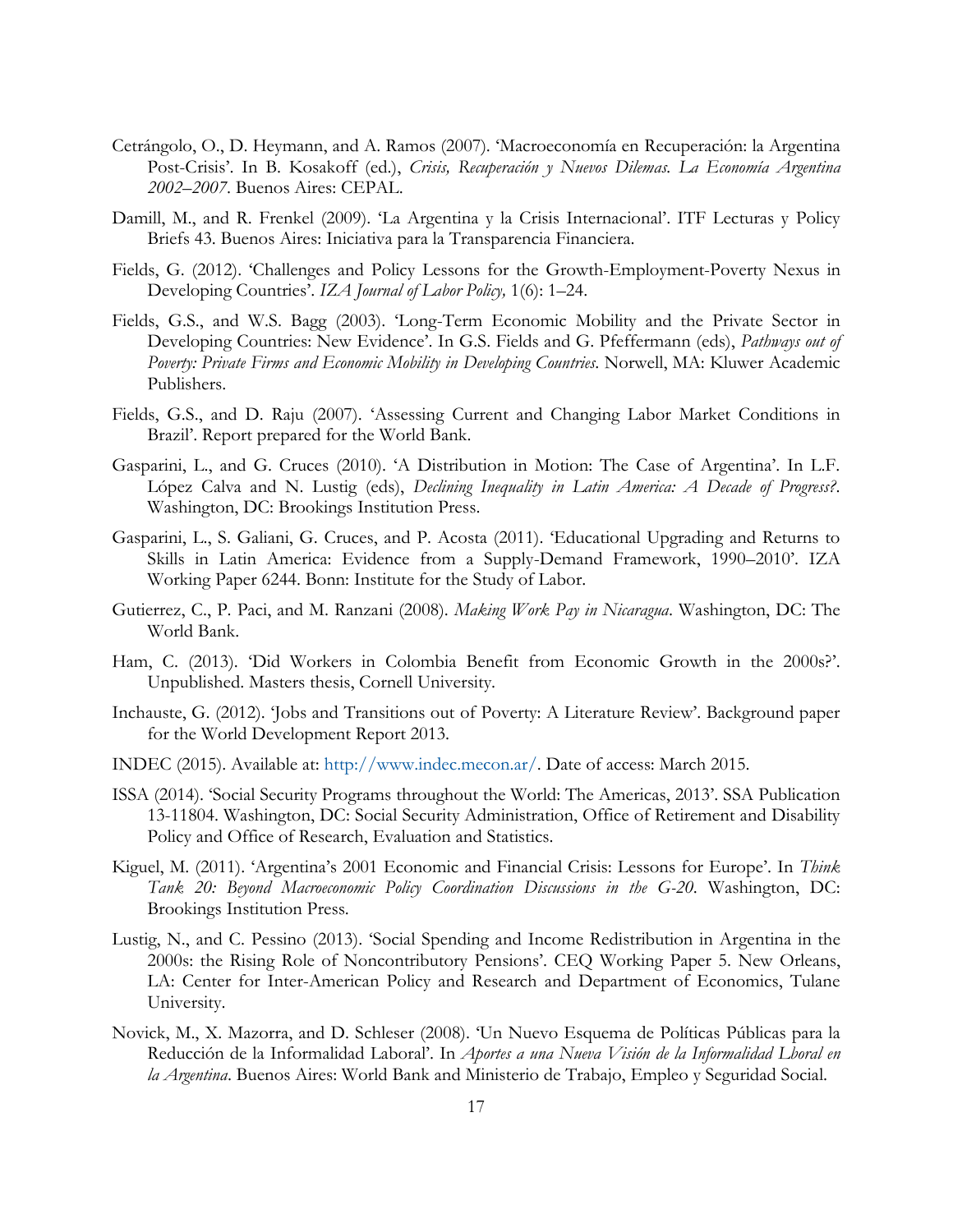- Rangel, E. (2009). 'Have the Poor in Mexico Benefited from Economic Growth in Mexico from 2000 to 2006?'. Unpublished. Masters thesis, Cornell University.
- World Bank (2011). *On the Edge of Uncertainty. Poverty Reduction in Latin America and the Caribbean during the Great Recession and Beyond*. Washington, DC: The World Bank.
- World Bank (2013). 'Jobs'. World Development Report 2013. Washington, DC: The World Bank.
- World Bank (2014a). 'International Bank for Reconstruction and Development, International Finance Corporation, Multilateral Investment Guarantee Agency, and Country Partnership Strategy for the Argentine Republic'. Document of the World Bank, Report 81361-AR. Washington, DC: The World Bank.
- World Bank (2014b). World Development Indicators. Available at: [http://data.worldbank.org/data](http://data.worldbank.org/data-catalog/world-development-indicators)[catalog/world-development-indicators.](http://data.worldbank.org/data-catalog/world-development-indicators) Date of access: April 2014.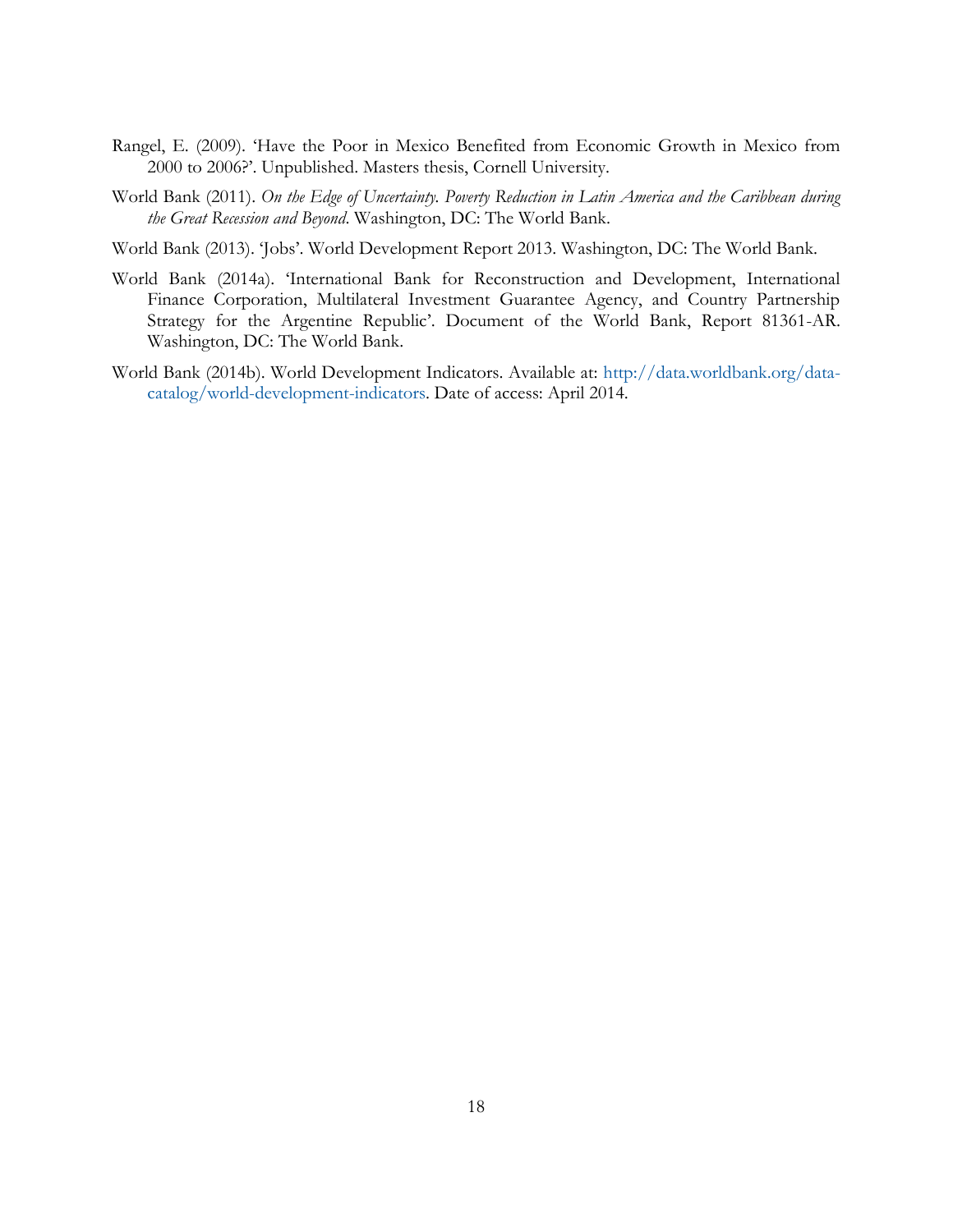# **Figures**



Figure 1: GDP per capita at PPP dollars of 2005, 2000–12

Source: World Development Indicators (the World Bank 2014b).





Source: World Development Indicators (the World Bank 2014b).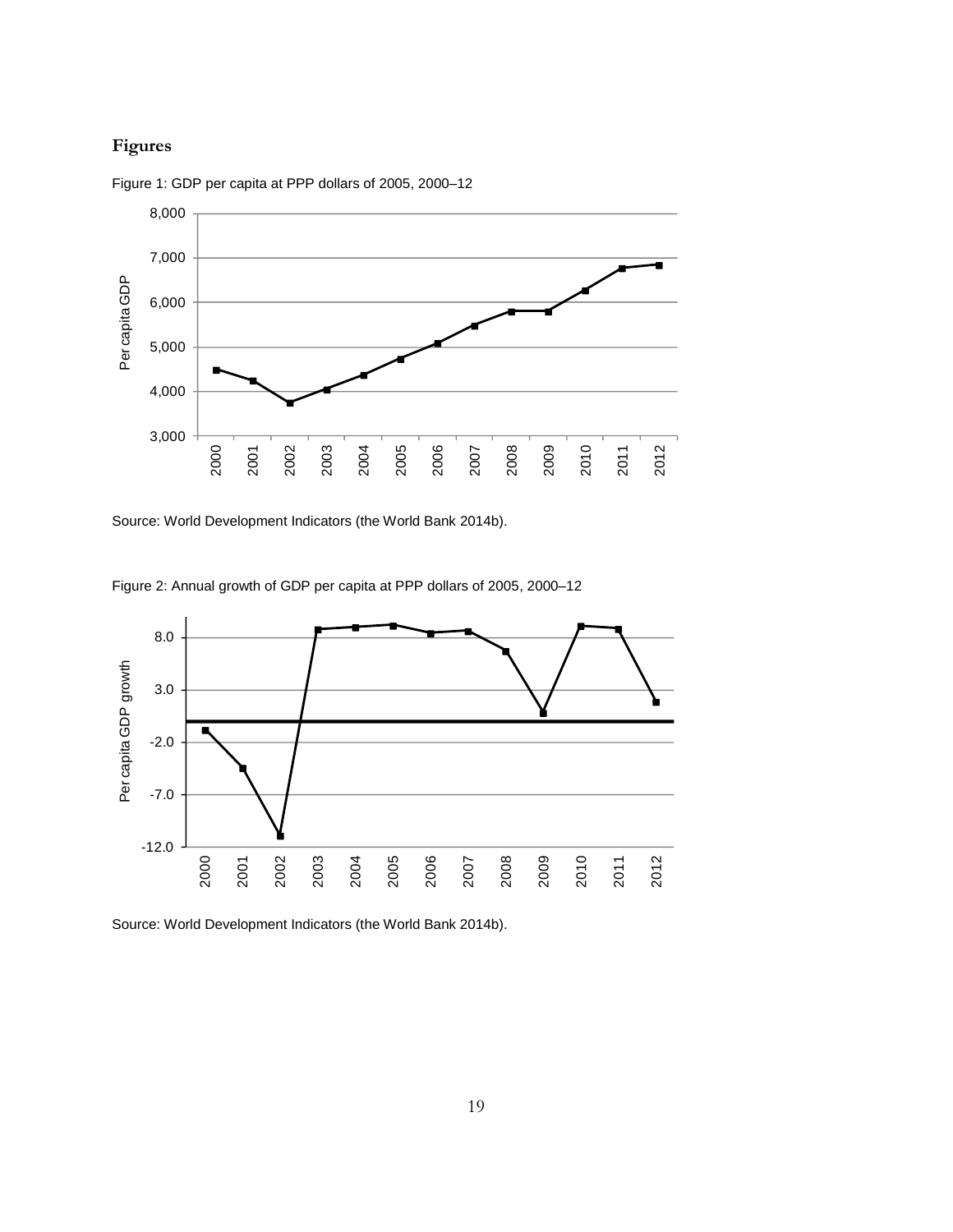

Figure 3: Labour force rate, employment-to-population rate, and unemployment rate: population 15 years old or more, 2000–12

(a) All

2007

Labor force **----** Employment --- Unemployment

2011

2001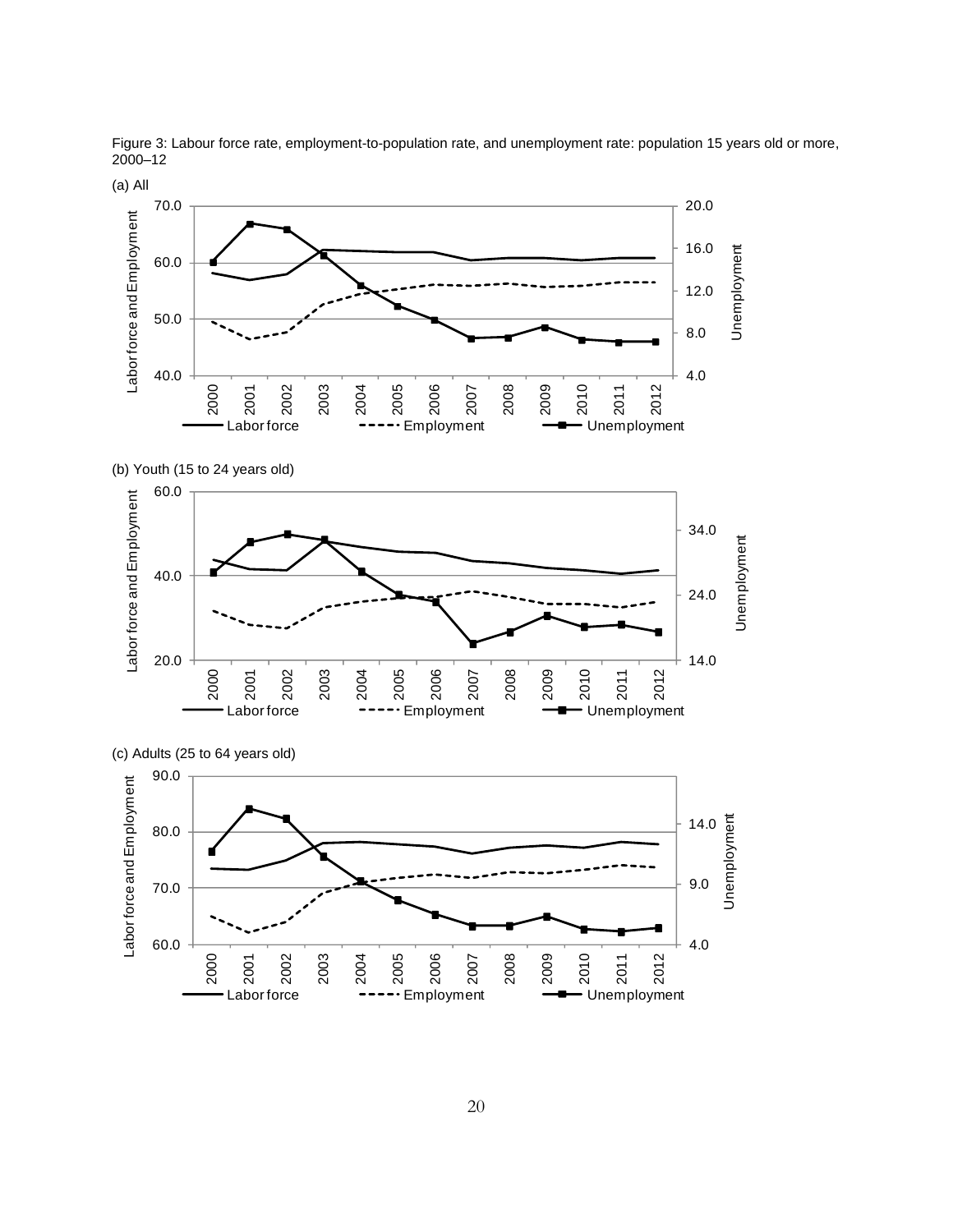

Source: Authors' calculations from SEDLAC (CEDLAS and the World Bank 2014).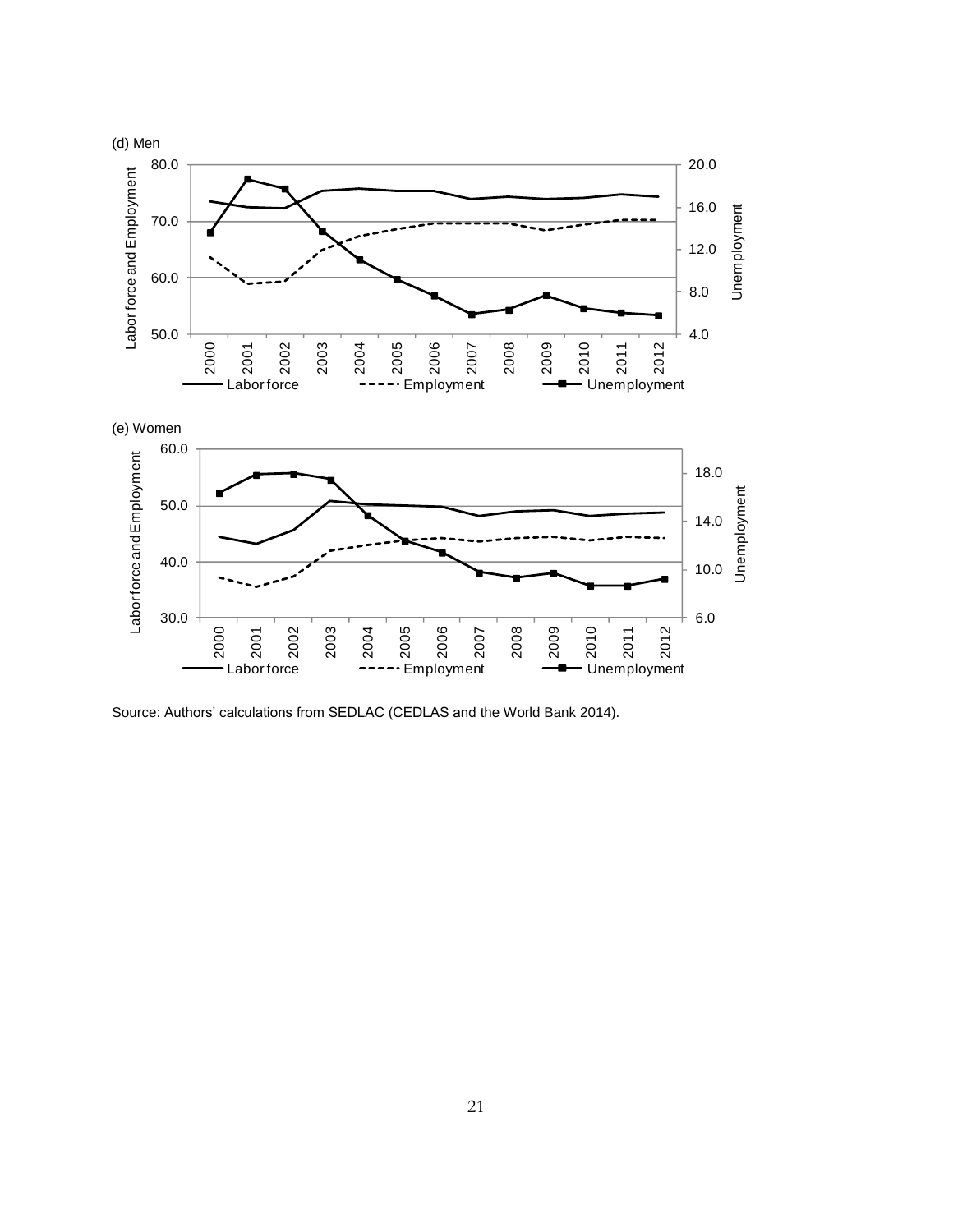

Figure 4: Share of employment by occupational position: all employed workers, 15 years old or more, 2000–12

Source: Authors' calculations from SEDLAC (CEDLAS and the World Bank 2014).

Figure 5: Share of employment by economic sector (categories grouped by earning levels): all employed workers, 15 years old or more, 2000–12



Note: Low-earning sectors: domestic workers, construction, commerce. Middle-earning sectors: low-tech industry, high-tech industry, utilities and transportation, education and health. High-earning sectors: skilled services, public administration, primary activities.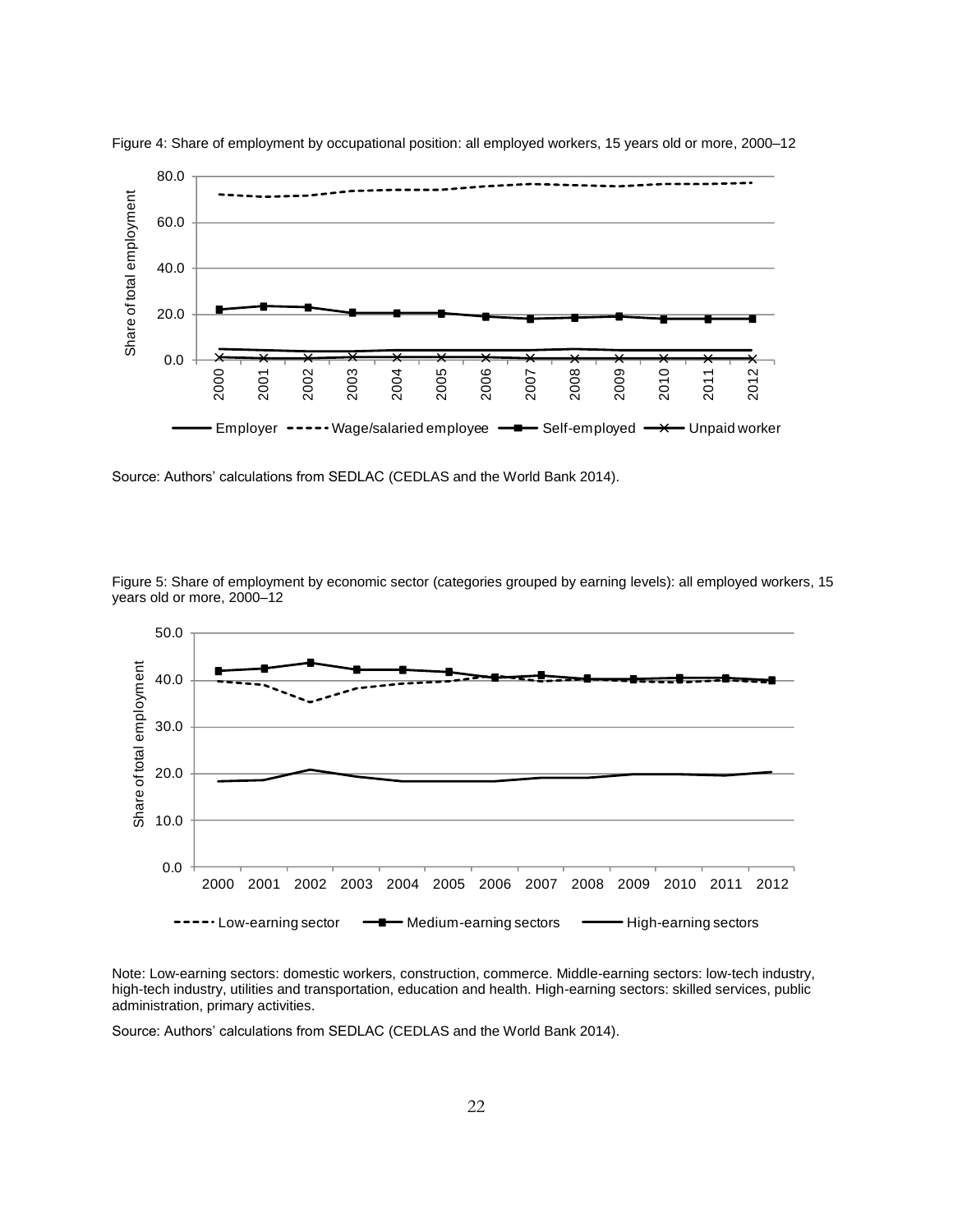

Figure 6: Share of employment by educational level: employed workers, 15 years old or more, 2000–12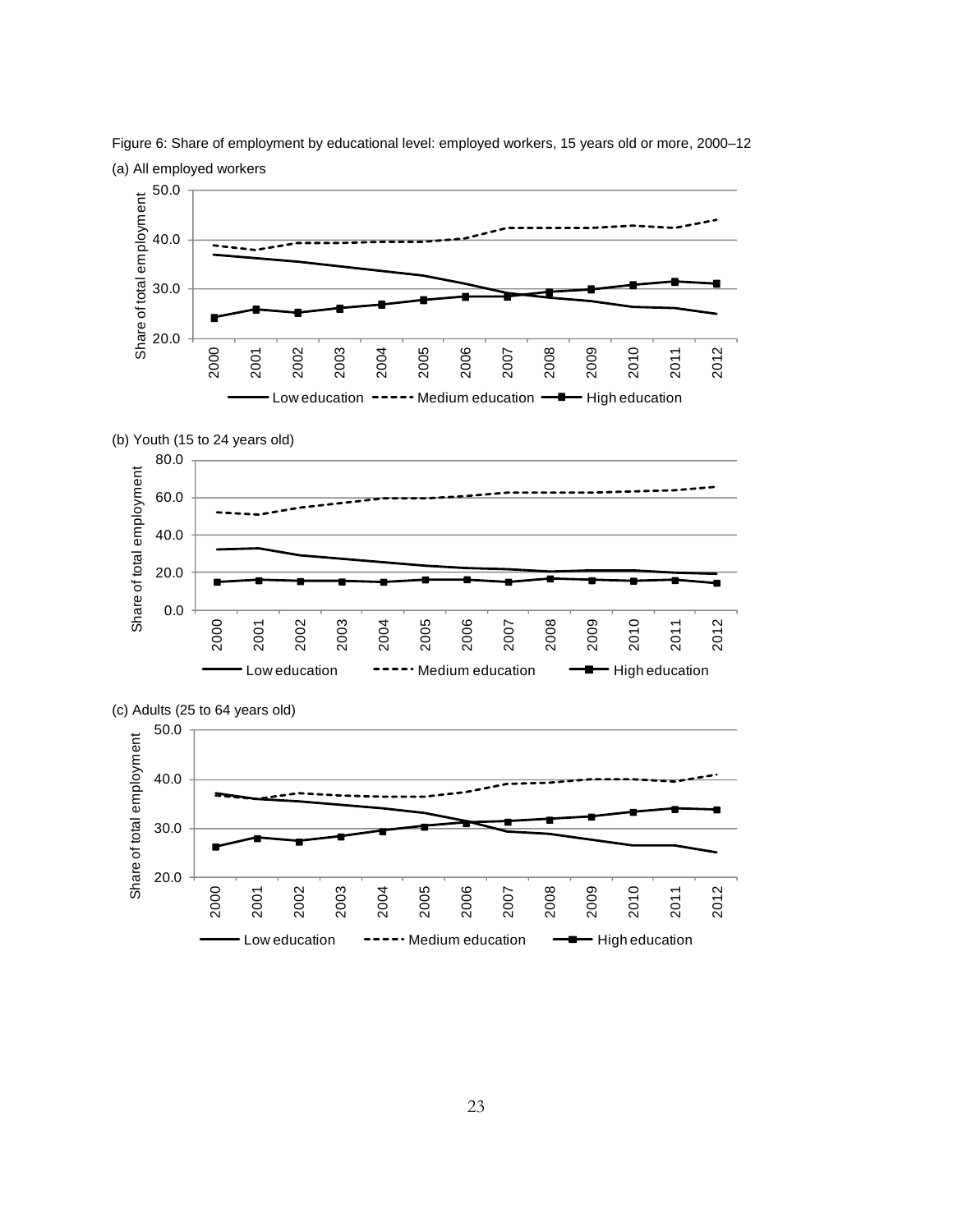

Note: Low: eight years of schooling or less. Medium: from nine to thirteen years of schooling. High: Over thirteen years of schooling.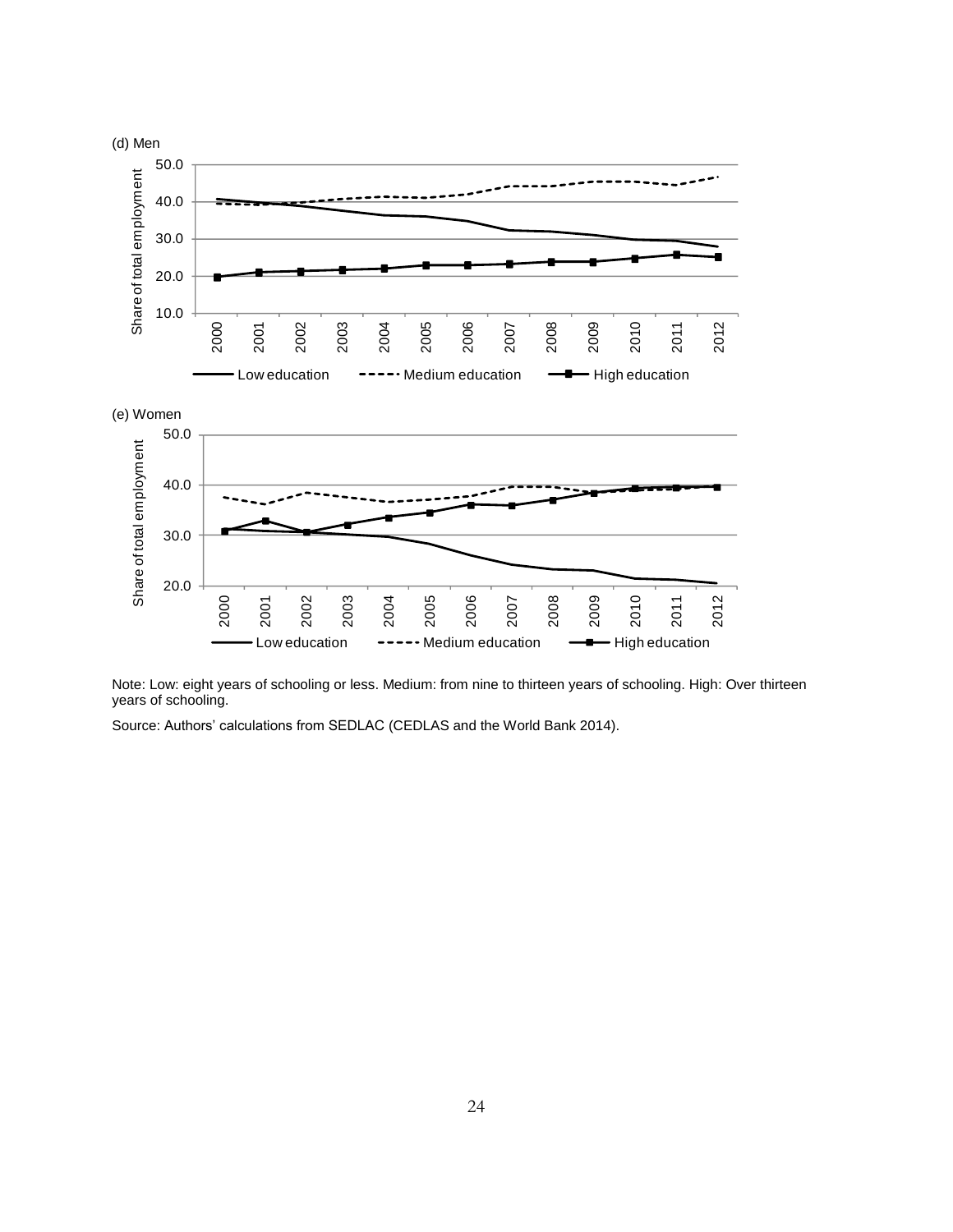Figure 7: Share of employment registered with the national social security system: employed workers, 15 years old or more, 2000–12



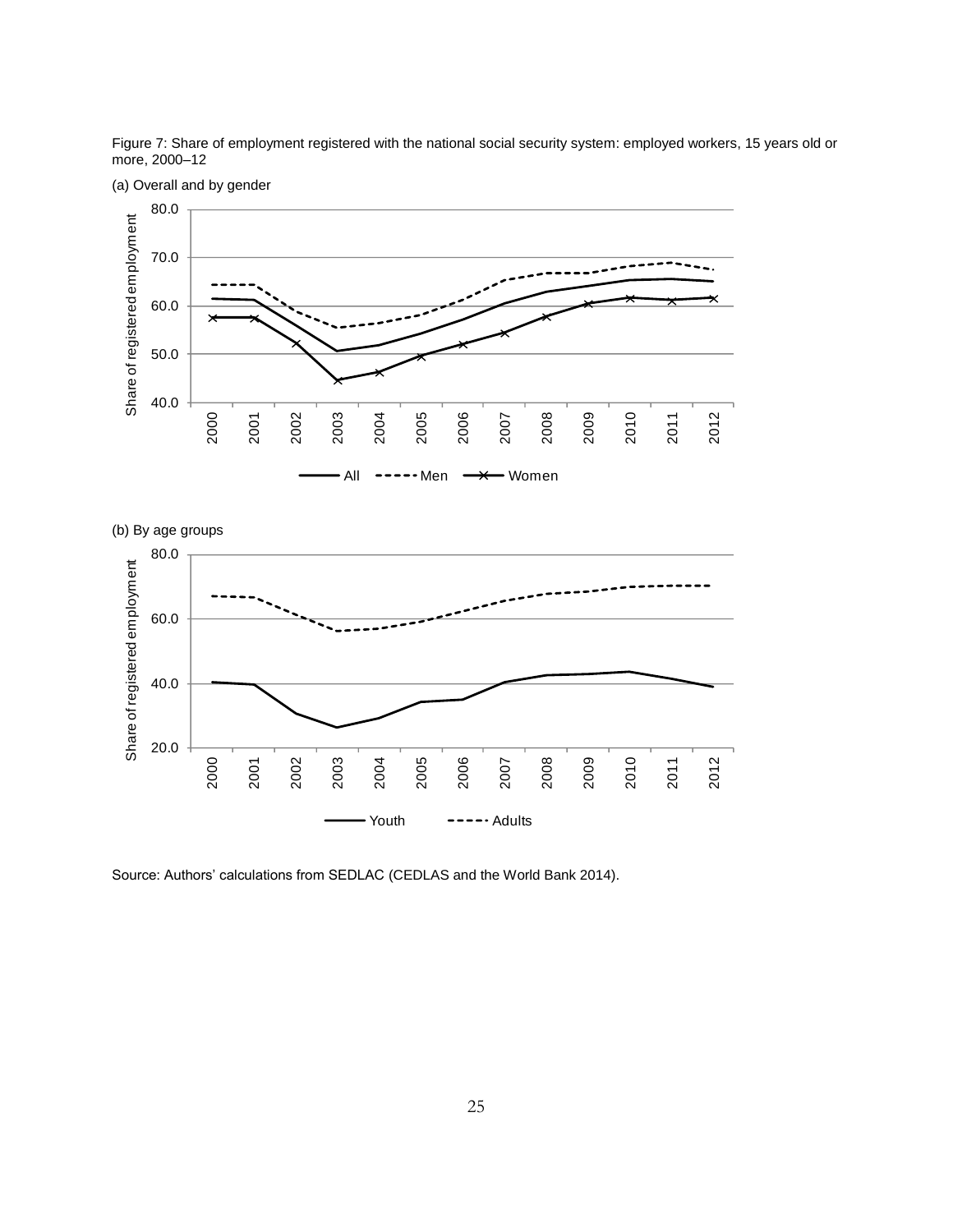

Figure 8: Monthly labour earnings at PPP dollars of 2005, 2000–12

Note: There is no information about incomes from secondary occupations for the year 2003. Hence, that year was not taken into account for estimations of labour earnings.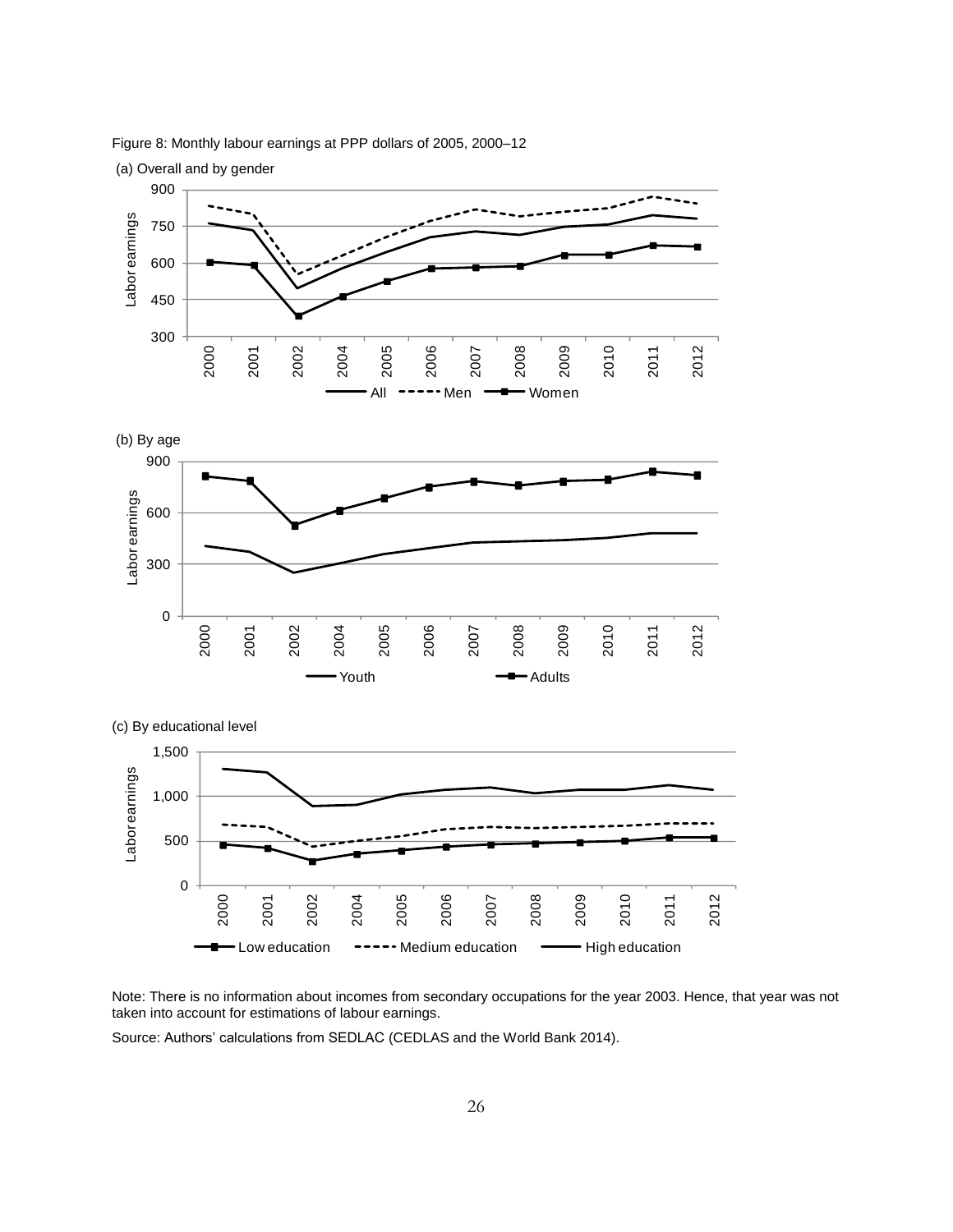

Figure 9: Poverty rates and working poor households, 2000–12

Source: Authors' calculations from SEDLAC (CEDLAS and the World Bank 2014).



Figure 10: Sources of monthly household total income at PPP dollars of 2005, 2000–12

Note: There is no information about incomes from secondary occupations for the year 2003. Hence, that year was not taken into account for estimations of labour earnings.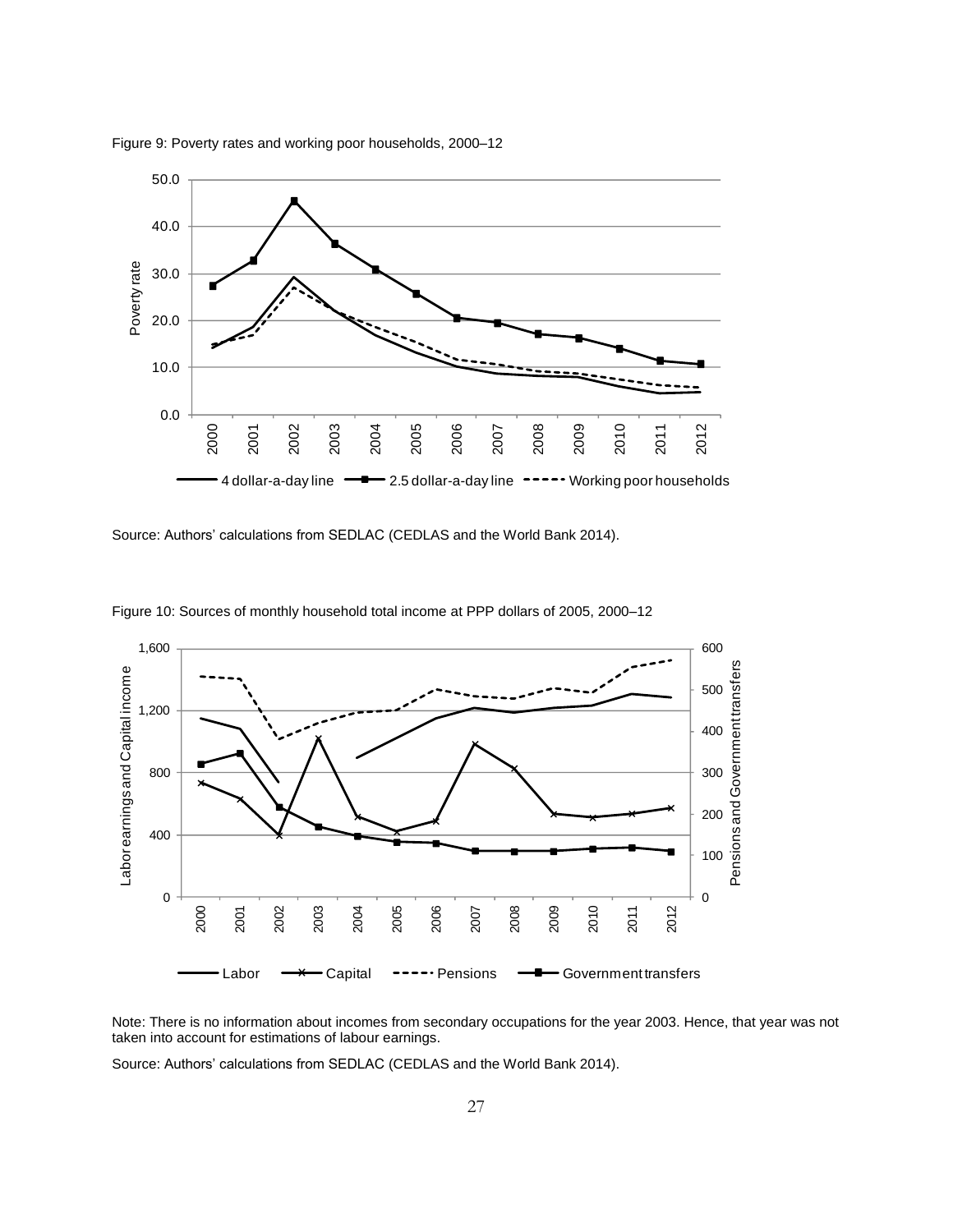

Figure 11: Gini coefficient of household per capita income and labour earnings, 2000–12

Notes: There is no information about incomes from secondary occupations for the year 2003. Hence, that year was not taken into account for estimations of labour earnings.

Gini coefficients of household per capita income and labour earnings are calculated among persons with positive household per capita income and positive labour earnings respectively.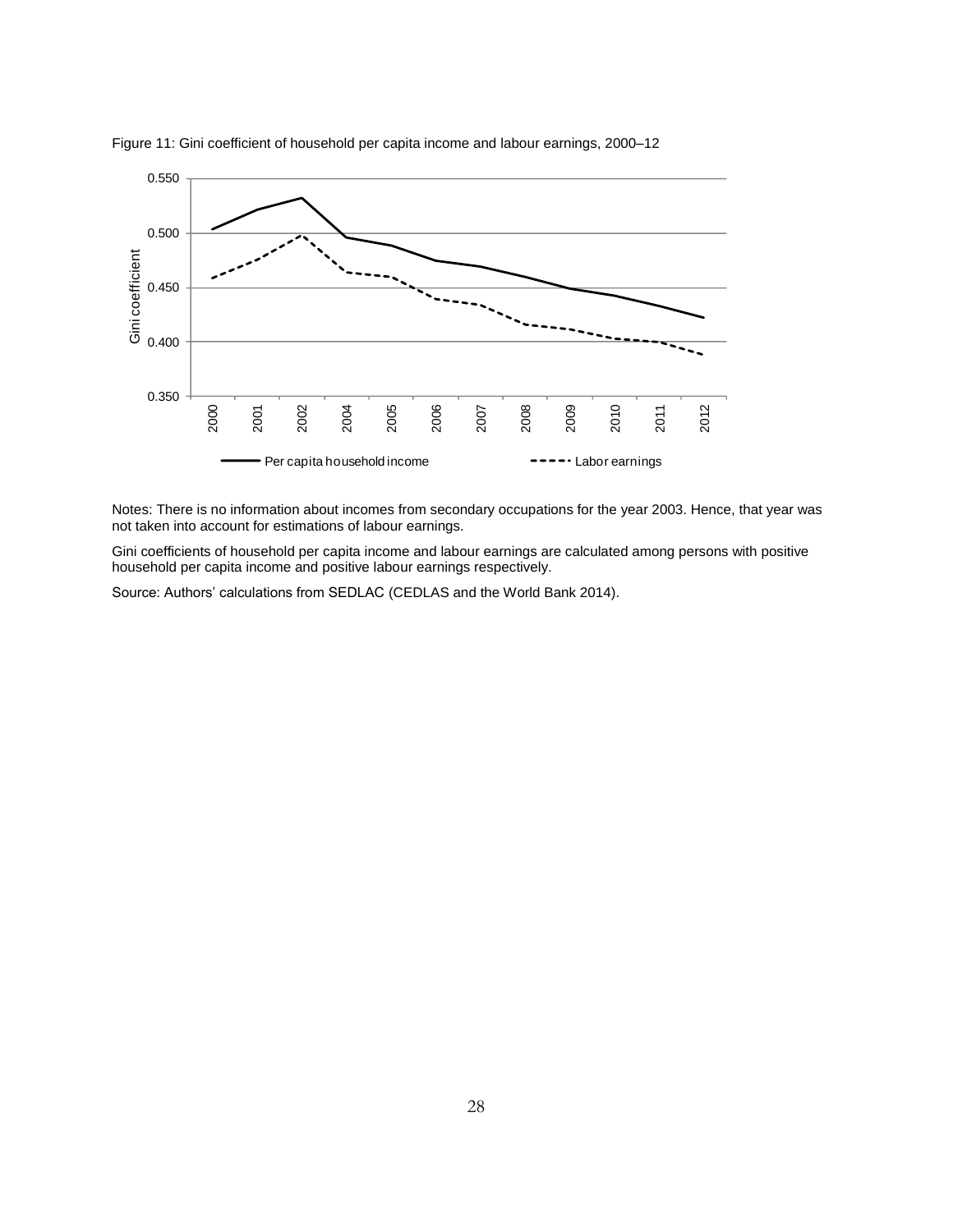# **Tables**

|  |  | Table 1: Household surveys' description |  |
|--|--|-----------------------------------------|--|
|  |  |                                         |  |

|      | Number of  | Number of |
|------|------------|-----------|
|      | households | persons   |
| 2000 | 22,763     | 83,399    |
| 2001 | 22,298     | 83,964    |
| 2002 | 21,148     | 77,733    |
| 2003 | 26,505     | 93,244    |
| 2004 | 27.303     | 94.772    |
| 2005 | 27.511     | 94.813    |
| 2006 | 37.521     | 129.410   |
| 2007 | 17.891     | 61,760    |
| 2008 | 36,543     | 124.222   |
| 2009 | 35,956     | 120,642   |
| 2010 | 35,857     | 118.833   |
| 2011 | 35,447     | 115,147   |
| 2012 | 34.356     | 110.850   |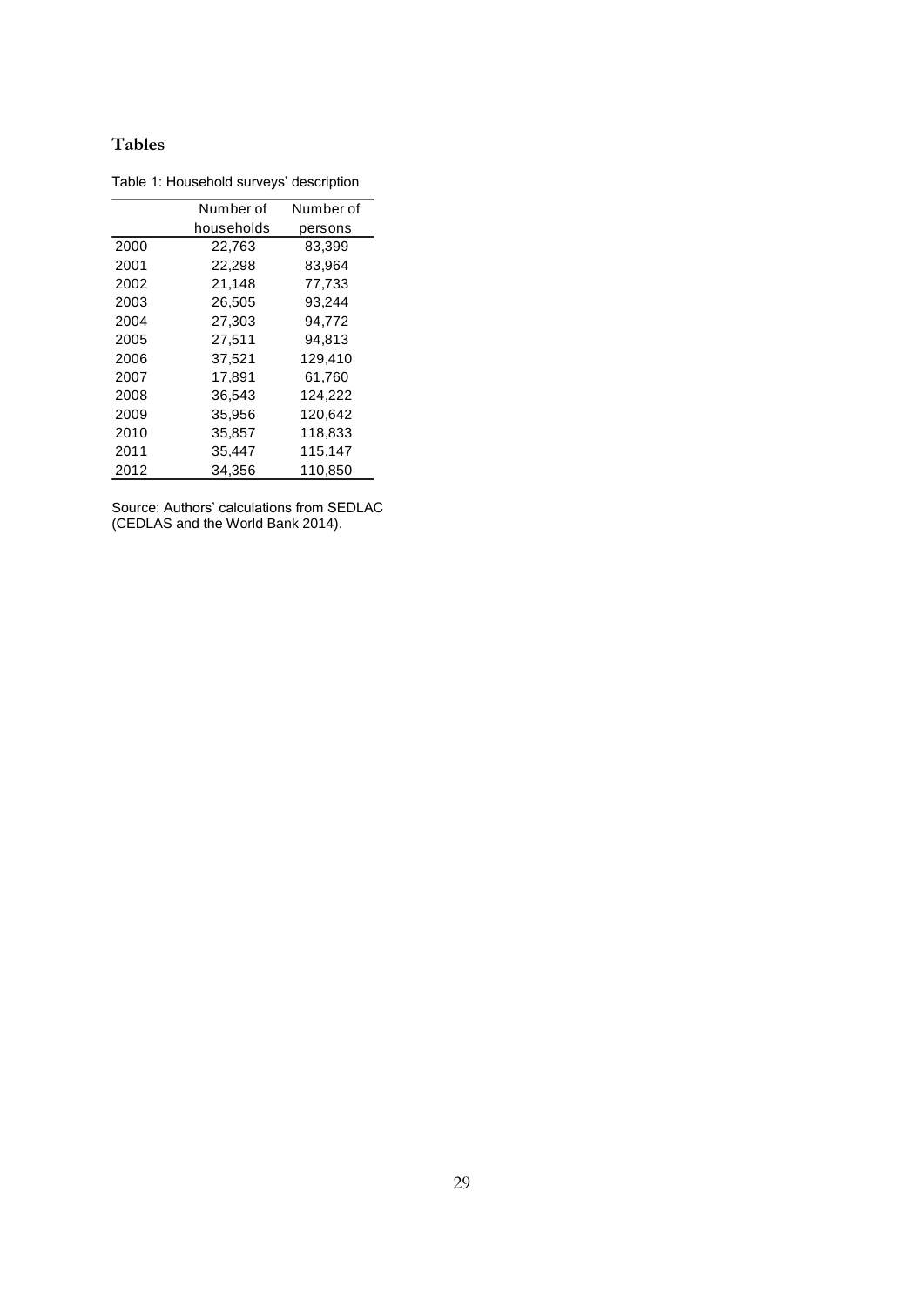Table 2: Macroeconomic variables, 2000–12

|                                     | 2000    | 2001    | 2002     | 2003   | 2004   | 2005   | 2006   | 2007    | 2008    | 2009    | 2010    | 2011    | 2012    |
|-------------------------------------|---------|---------|----------|--------|--------|--------|--------|---------|---------|---------|---------|---------|---------|
| GDP <sup>1,2</sup>                  | 379737  | 362995  | 323448   | 352031 | 383818 | 419049 | 454526 | 493857  | 527235  | 531717  | 580427  | 631909  | 643912  |
| GDP per capita                      | 10290   | 9739    | 8596     | 9271   | 10019  | 10843  | 11658  | 12556   | 13288   | 13285   | 14376   | 15515   | 15672   |
| GDP per person employed             | 36325   | 34173   | 34206    | 34711  | 34886  | 35301  | 36512  | 39110   | 39751   | 39117   | 41658   | 42467   | 42674   |
| GDP growth                          | $-0.79$ | $-4.41$ | $-10.89$ | 8.84   | 9.03   | 9.18   | 8.47   | 8.65    | 6.76    | 0.85    | 9.16    | 8.87    | 1.90    |
| GDP per capita growth               | $-1.83$ | $-5.36$ | $-11.73$ | 7.85   | 8.07   | 8.22   | 7.52   | 7.71    | 5.83    | $-0.03$ | 8.21    | 7.92    | 1.01    |
| Exports of goods and services $1.2$ | 10.99   | 11.58   | 28.38    | 25.93  | 25.71  | 25.07  | 24.76  | 24.63   | 24.48   | 21.35   | 21.71   | 21.82   | 19.71   |
| Agriculture, value added (% of GDP) | 5.05    | 4.89    | 10.82    | 11.04  | 10.47  | 9.46   | 8.46   | 9.47    | 9.92    | 7.58    | 10.10   | 10.70   | 9.09    |
| Industry, value added (% of GDP)    | 28.06   | 27.04   | 32.40    | 34.90  | 35.79  | 35.83  | 35.91  | 34.00   | 32.54   | 32.12   | 31.22   | 31.11   | 30.50   |
| Services, value added (% of GDP)    | 66.88   | 68.07   | 56.78    | 54.06  | 53.74  | 54.71  | 55.63  | 56.53   | 57.54   | 60.29   | 58.68   | 58.19   | 60.41   |
| Agriculture, value added 1,2        | 13,819  | 13,964  | 13,645   | 14,583 | 14,360 | 15,956 | 16,373 | 17.978  | 17,522  | 14.775  | 18,915  | 18,500  | 16,450  |
| Industry, value added 1,2           | 52,006  | 48,623  | 41,907   | 48,818 | 55,345 | 60,437 | 66,512 | 71,487  | 74,371  | 73,483  | 79,211  | 86,520  | 86,217  |
| Services, etc., value added 1,2     | 87.750  | 84.226  | 76.509   | 79.717 | 85.159 | 92.284 | 99.740 | 106.551 | 115.153 | 118.991 | 128.246 | 139,538 | 144,773 |
| Total population <sup>2</sup>       | 36.90   | 37.27   | 37.63    | 37.97  | 38.31  | 38.65  | 38.99  | 39.33   | 39.68   | 40.02   | 40.37   | 40.73   | 41.09   |
| Working age population (15-64) $2$  | 22.93   | 23.25   | 23.57    | 23.89  | 24.20  | 24.52  | 24.83  | 25.14   | 25.45   | 25.75   | 26.04   | 26.33   | 26.61   |

1: US dollars at 2005 purchasing power parity.

2: In millions.

Source: World Development Indicators (the World Bank 2014b).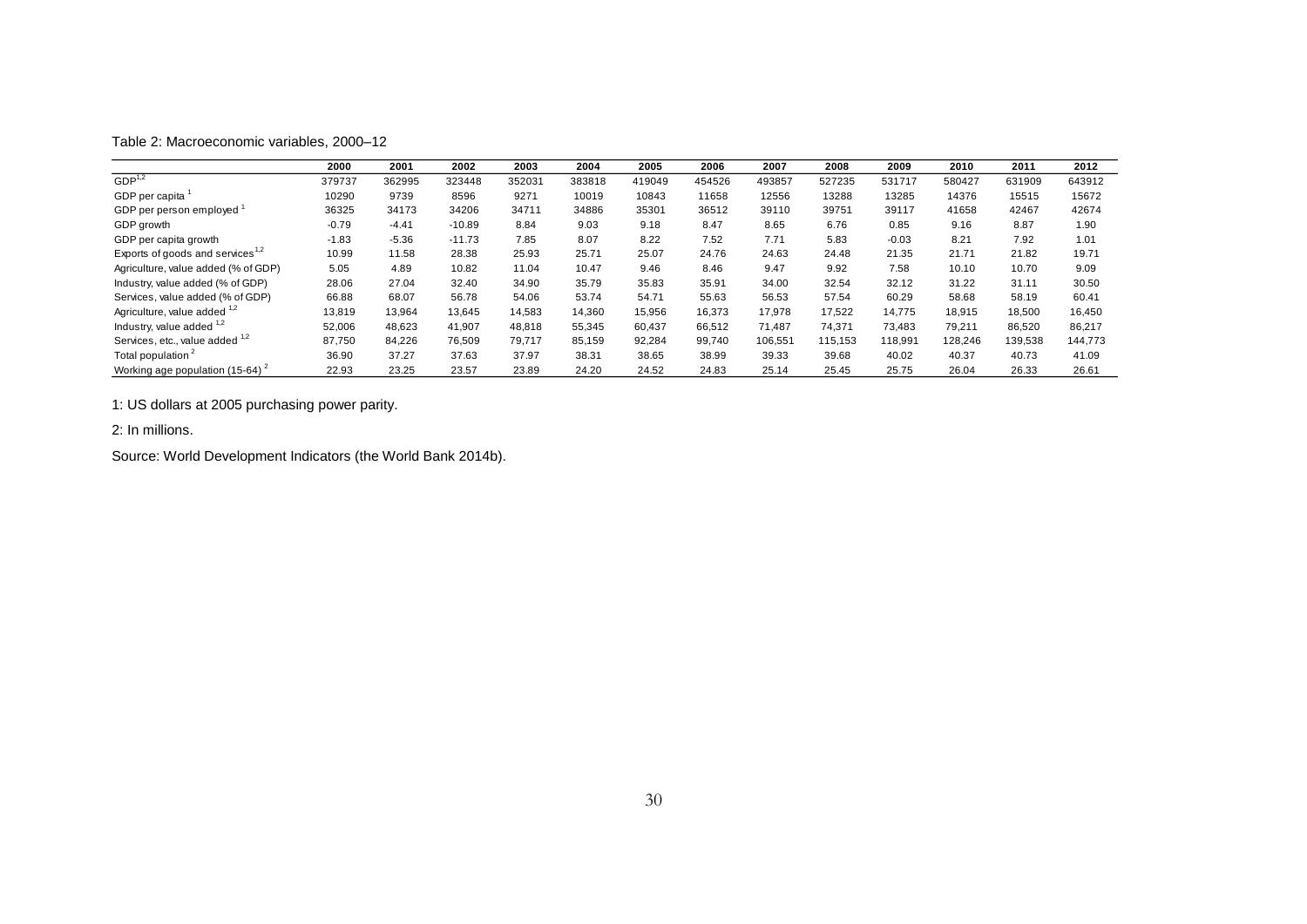Table 3: Share of employment by occupational position: all employed workers, 15 years old or more, 2000–12

(a) All employed workers

|      | Employer | Wage/salaried<br>employee | Self-<br>employed | Unpaid<br>worker |
|------|----------|---------------------------|-------------------|------------------|
| 2000 | 4.60     | 72.13                     | 22.07             | 1.19             |
| 2001 | 4.38     | 71.29                     | 23.41             | 0.92             |
| 2002 | 3.98     | 72.07                     | 22.98             | 0.98             |
| 2003 | 3.76     | 74.06                     | 20.78             | 1.40             |
| 2004 | 4.13     | 74.24                     | 20.46             | 1.17             |
| 2005 | 4.14     | 74.40                     | 20.36             | 1.10             |
| 2006 | 4.19     | 75.79                     | 19.01             | 1.02             |
| 2007 | 4.41     | 76.70                     | 17.99             | 0.90             |
| 2008 | 4.60     | 76.28                     | 18.50             | 0.62             |
| 2009 | 4.33     | 75.88                     | 19.07             | 0.73             |
| 2010 | 4.46     | 76.97                     | 17.79             | 0.78             |
| 2011 | 4.35     | 77.08                     | 17.93             | 0.64             |
| 2012 | 4.17     | 77.25                     | 18.04             | 0.54             |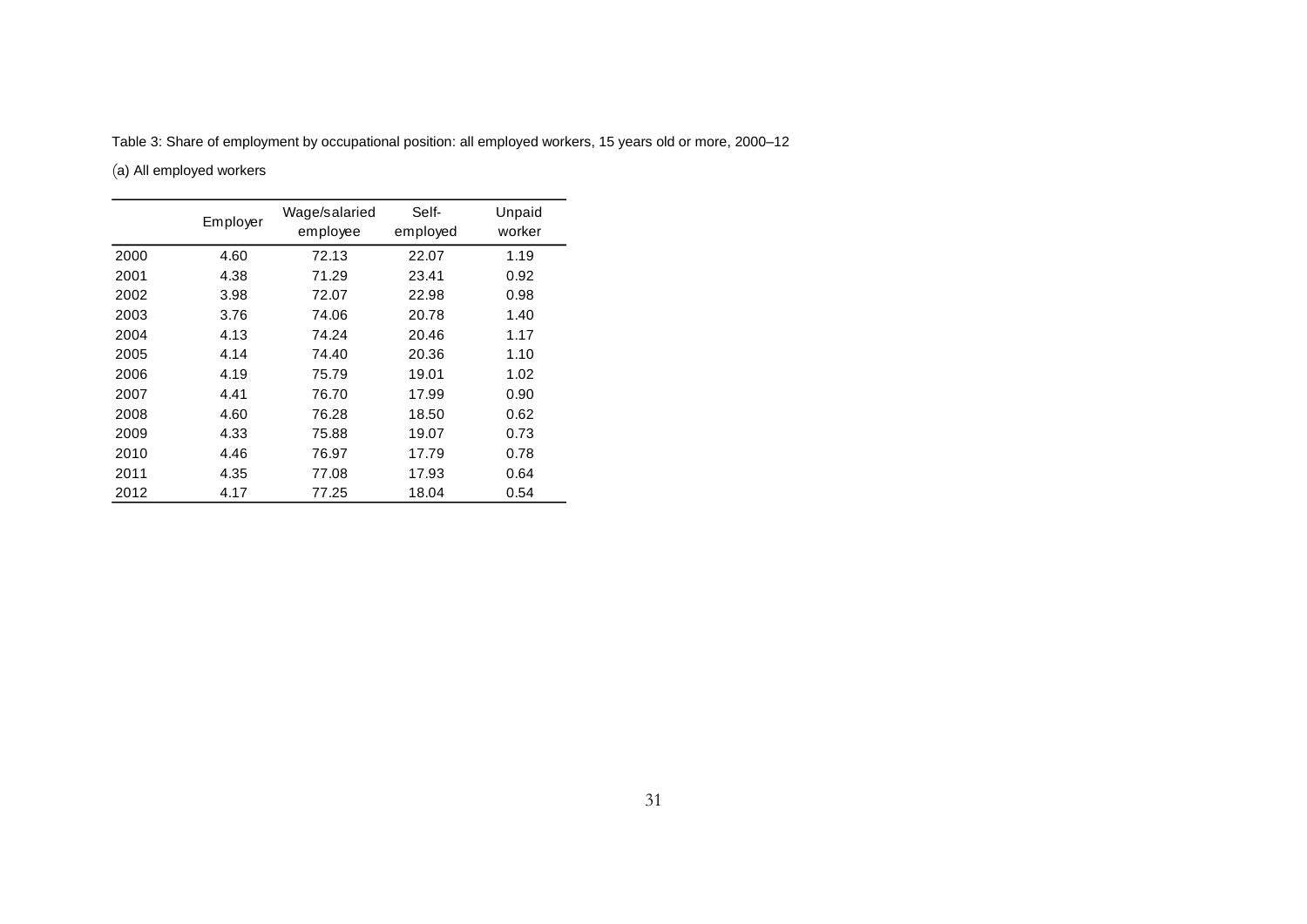|      | (b) Youth (15 to 24 years old) |                           |                   |                  |      | (c) Adults $(25 \text{ to } 64 \text{ years old})$ |                           |                   |                  |
|------|--------------------------------|---------------------------|-------------------|------------------|------|----------------------------------------------------|---------------------------|-------------------|------------------|
|      | Employer                       | Wage/salaried<br>employee | Self-<br>employed | Unpaid<br>worker |      | Employer                                           | Wage/salaried<br>employee | Self-<br>employed | Unpaid<br>worker |
| 2000 | 0.66                           | 85.66                     | 11.20             | 2.48             | 2000 | 5.11                                               | 70.73                     | 23.25             | 0.90             |
| 2001 | 0.56                           | 83.80                     | 13.64             | 1.99             | 2001 | 4.87                                               | 69.84                     | 24.59             | 0.70             |
| 2002 | 0.65                           | 82.34                     | 14.64             | 2.37             | 2002 | 4.43                                               | 71.15                     | 23.82             | 0.60             |
| 2003 | 0.95                           | 82.30                     | 13.19             | 3.56             | 2003 | 3.97                                               | 73.75                     | 21.35             | 0.94             |
| 2004 | 0.89                           | 83.87                     | 12.30             | 2.93             | 2004 | 4.58                                               | 73.76                     | 20.86             | 0.80             |
| 2005 | 0.74                           | 85.35                     | 10.59             | 3.31             | 2005 | 4.66                                               | 73.65                     | 21.03             | 0.66             |
| 2006 | 0.91                           | 86.43                     | 9.77              | 2.89             | 2006 | 4.57                                               | 75.31                     | 19.53             | 0.59             |
| 2007 | 1.08                           | 87.81                     | 9.17              | 1.95             | 2007 | 4.82                                               | 75.66                     | 18.86             | 0.65             |
| 2008 | 0.57                           | 89.13                     | 8.93              | 1.37             | 2008 | 5.14                                               | 75.11                     | 19.29             | 0.46             |
| 2009 | 0.91                           | 87.03                     | 9.62              | 2.45             | 2009 | 4.67                                               | 75.08                     | 19.83             | 0.43             |
| 2010 | 0.73                           | 89.26                     | 8.39              | 1.62             | 2010 | 4.77                                               | 76.16                     | 18.49             | 0.58             |
| 2011 | 0.98                           | 89.35                     | 8.05              | 1.62             | 2011 | 4.65                                               | 76.28                     | 18.61             | 0.46             |
| 2012 | 0.81                           | 88.92                     | 8.72              | 1.54             | 2012 | 4.42                                               | 76.59                     | 18.63             | 0.36             |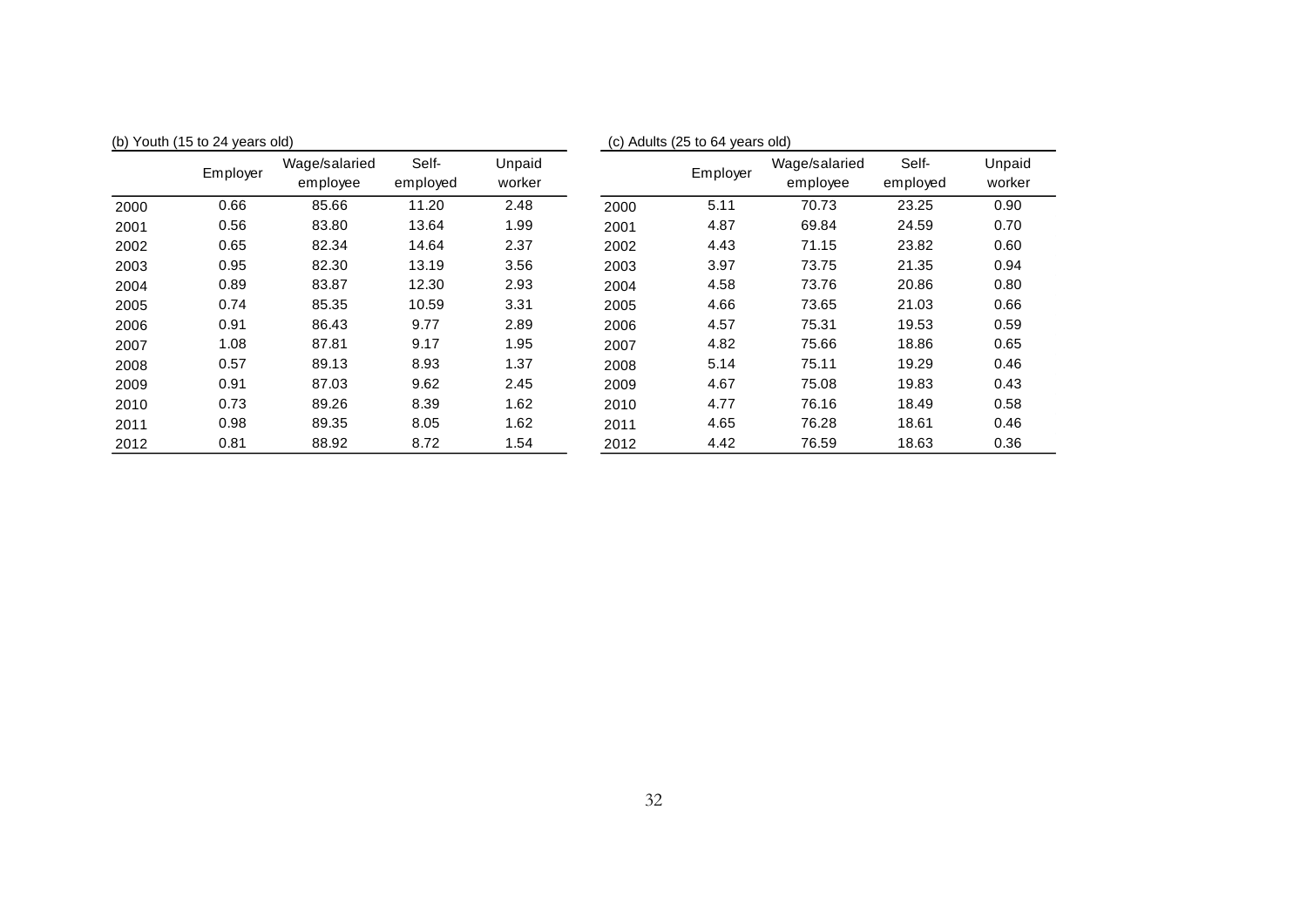|      | Employer | Wage/salaried<br>employee | Self-<br>employed | Unpaid<br>worker |      | Employer | Wage/salaried<br>employee | Self-<br>employed | Unpaid<br>worker |
|------|----------|---------------------------|-------------------|------------------|------|----------|---------------------------|-------------------|------------------|
| 2000 | 5.79     | 69.14                     | 24.28             | 0.79             | 2000 | 2.82     | 76.58                     | 18.79             | 1.80             |
| 2001 | 5.70     | 68.25                     | 25.52             | 0.53             | 2001 | 2.48     | 75.69                     | 20.35             | 1.48             |
| 2002 | 5.18     | 66.82                     | 27.32             | 0.68             | 2002 | 2.32     | 79.26                     | 17.03             | 1.38             |
| 2003 | 4.94     | 70.39                     | 23.81             | 0.87             | 2003 | 2.18     | 79.00                     | 16.70             | 2.12             |
| 2004 | 5.39     | 70.94                     | 23.09             | 0.58             | 2004 | 2.38     | 78.81                     | 16.83             | 1.98             |
| 2005 | 5.39     | 71.20                     | 22.85             | 0.56             | 2005 | 2.41     | 78.83                     | 16.91             | 1.85             |
| 2006 | 5.39     | 72.62                     | 21.42             | 0.58             | 2006 | 2.53     | 80.17                     | 15.68             | 1.62             |
| 2007 | 5.57     | 73.34                     | 20.59             | 0.51             | 2007 | 2.74     | 81.50                     | 14.29             | 1.47             |
| 2008 | 5.75     | 73.19                     | 20.76             | 0.30             | 2008 | 3.00     | 80.58                     | 15.35             | 1.07             |
| 2009 | 5.39     | 72.58                     | 21.57             | 0.46             | 2009 | 2.89     | 80.37                     | 15.65             | 1.08             |
| 2010 | 5.69     | 74.27                     | 19.57             | 0.48             | 2010 | 2.75     | 80.74                     | 15.30             | 1.20             |
| 2011 | 5.52     | 74.06                     | 20.13             | 0.29             | 2011 | 2.70     | 81.34                     | 14.83             | 1.13             |
| 2012 | 5.08     | 74.27                     | 20.31             | 0.34             | 2012 | 2.86     | 81.50                     | 14.81             | 0.83             |

Source: Authors' calculations from SEDLAC (CEDLAS and the World Bank 2014).

(d) Men (e) Women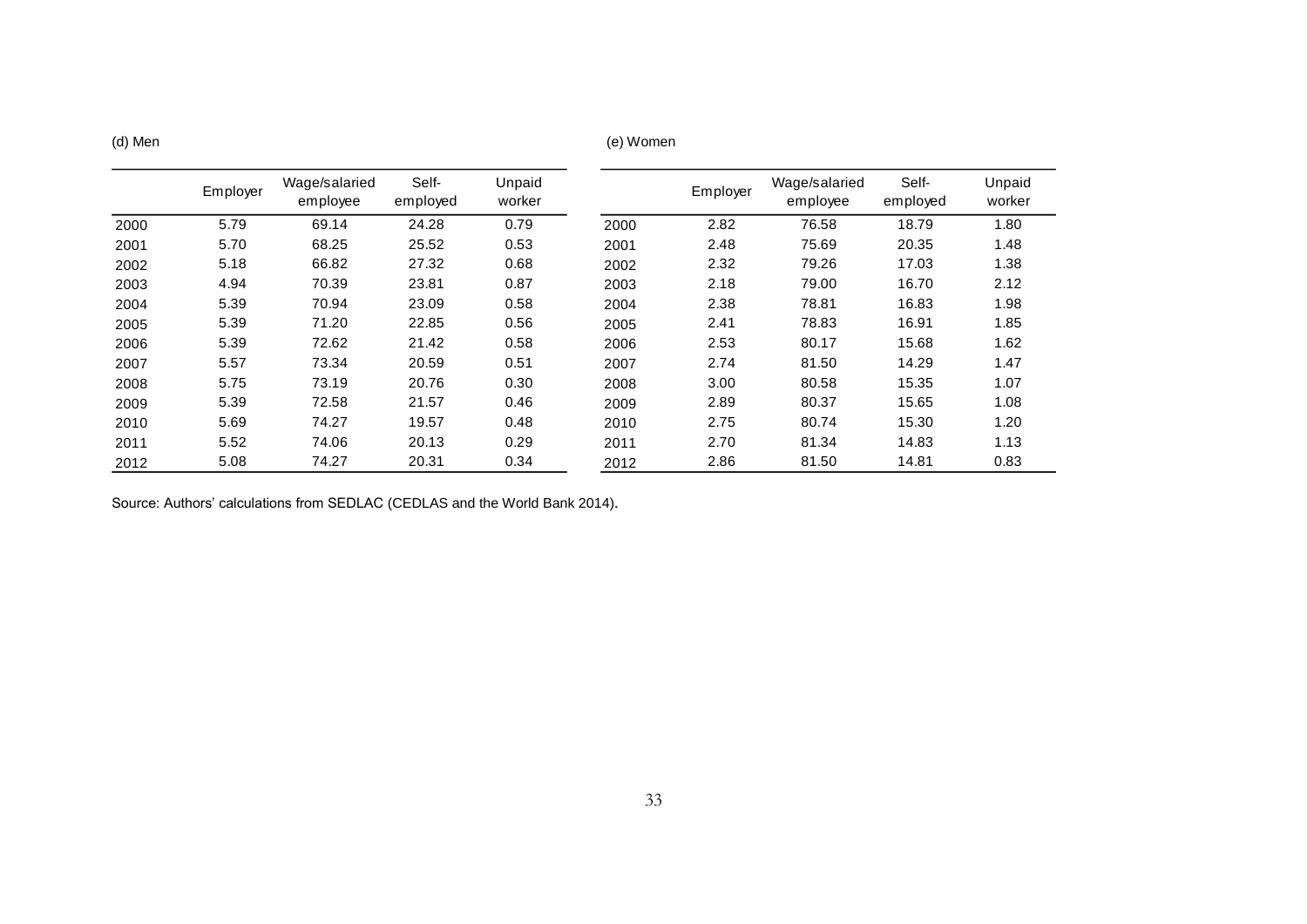|      | (a) All employed workers |                      |                       |              |          |                               |                     |                          |                       |                     |  |  |  |
|------|--------------------------|----------------------|-----------------------|--------------|----------|-------------------------------|---------------------|--------------------------|-----------------------|---------------------|--|--|--|
|      | Primary<br>activities    | Low-tech<br>industry | High-tech<br>industry | Construction | Commerce | Utilities &<br>transportation | Skilled<br>services | Public<br>administration | Education &<br>Health | Domestic<br>workers |  |  |  |
| 2000 | 0.83                     | 5.74                 | 8.25                  | 7.86         | 24.00    | 8.69                          | 9.66                | 7.83                     | 19.28                 | 7.87                |  |  |  |
| 2001 | 1.06                     | 5.42                 | 8.35                  | 7.21         | 23.91    | 8.50                          | 8.99                | 8.45                     | 20.22                 | 7.90                |  |  |  |
| 2002 | 1.37                     | 5.52                 | 7.31                  | 6.73         | 21.78    | 7.64                          | 9.10                | 10.34                    | 23.30                 | 6.91                |  |  |  |
| 2003 | 2.10                     | 7.26                 | 6.19                  | 7.30         | 23.35    | 7.29                          | 9.22                | 8.15                     | 21.53                 | 7.61                |  |  |  |
| 2004 | 1.71                     | 7.69                 | 6.48                  | 7.79         | 23.88    | 7.52                          | 9.08                | 7.64                     | 20.54                 | 7.67                |  |  |  |
| 2005 | 1.63                     | 7.47                 | 6.72                  | 8.48         | 23.56    | 7.36                          | 9.65                | 7.21                     | 20.24                 | 7.69                |  |  |  |
| 2006 | 1.37                     | 7.17                 | 7.06                  | 8.94         | 23.91    | 6.94                          | 9.83                | 7.21                     | 19.44                 | 8.12                |  |  |  |
| 2007 | 1.28                     | 7.20                 | 7.54                  | 9.14         | 22.89    | 7.49                          | 10.65               | 7.11                     | 18.89                 | 7.81                |  |  |  |
| 2008 | 1.67                     | 7.10                 | 7.31                  | 9.11         | 23.68    | 7.42                          | 9.89                | 7.66                     | 18.56                 | 7.60                |  |  |  |
| 2009 | 1.75                     | 6.44                 | 7.07                  | 9.05         | 23.09    | 7.37                          | 10.45               | 7.72                     | 19.34                 | 7.73                |  |  |  |
| 2010 | 1.56                     | 6.73                 | 7.17                  | 8.73         | 23.18    | 7.61                          | 10.78               | 7.56                     | 18.99                 | 7.69                |  |  |  |
| 2011 | 1.60                     | 7.14                 | 6.97                  | 9.40         | 22.79    | 7.55                          | 10.10               | 7.93                     | 18.76                 | 7.76                |  |  |  |
| 2012 | 1.56                     | 6.74                 | 6.64                  | 9.03         | 22.96    | 7.79                          | 10.25               | 8.65                     | 18.82                 | 7.56                |  |  |  |

Table 4: Share of employment by economic sector: all employed workers, 15 years old or more, 2000–12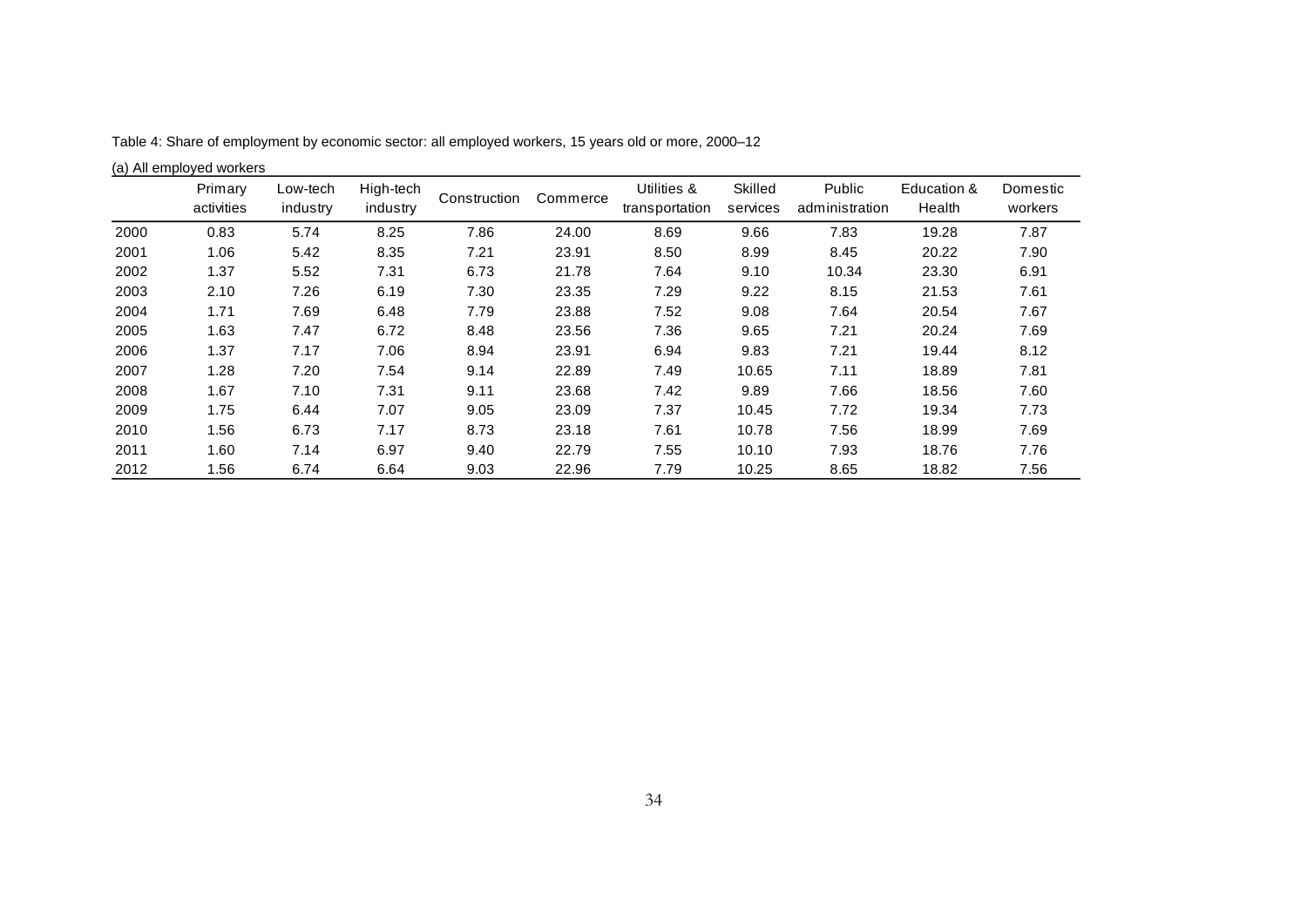|      | Primary<br>activities | Low-tech<br>industry | High-tech<br>industry | Construction | Commerce | Utilities &<br>transportation | <b>Skilled</b><br>services | Public<br>administration | Education &<br>Health | Domestic<br>workers |
|------|-----------------------|----------------------|-----------------------|--------------|----------|-------------------------------|----------------------------|--------------------------|-----------------------|---------------------|
| 2000 | 0.74                  | 6.50                 | 7.89                  | 9.59         | 34.72    | 7.46                          | 8.05                       | 4.40                     | 13.00                 | 7.65                |
| 2001 | 0.92                  | 6.11                 | 8.56                  | 7.90         | 33.86    | 6.31                          | 7.97                       | 4.70                     | 15.38                 | 8.29                |
| 2002 | 1.65                  | 6.82                 | 6.85                  | 7.48         | 31.28    | 5.33                          | 8.89                       | 6.90                     | 16.73                 | 8.06                |
| 2003 | 2.43                  | 8.93                 | 6.22                  | 7.76         | 35.33    | 4.65                          | 8.12                       | 5.52                     | 13.69                 | 7.34                |
| 2004 | 1.80                  | 10.00                | 6.56                  | 8.83         | 33.33    | 5.82                          | 8.14                       | 4.39                     | 13.59                 | 7.54                |
| 2005 | 1.91                  | 9.44                 | 7.19                  | 10.14        | 32.42    | 6.53                          | 9.12                       | 4.00                     | 12.99                 | 6.25                |
| 2006 | 1.46                  | 7.95                 | 8.01                  | 10.53        | 33.28    | 5.48                          | 9.67                       | 4.22                     | 11.73                 | 7.67                |
| 2007 | 1.00                  | 8.05                 | 7.70                  | 11.36        | 32.14    | 5.84                          | 11.43                      | 3.31                     | 12.39                 | 6.77                |
| 2008 | 2.57                  | 8.86                 | 7.52                  | 10.55        | 33.34    | 6.07                          | 9.43                       | 3.83                     | 10.73                 | 7.10                |
| 2009 | 2.34                  | 8.47                 | 6.73                  | 11.51        | 32.11    | 6.42                          | 10.83                      | 3.93                     | 10.96                 | 6.70                |
| 2010 | 1.65                  | 8.45                 | 7.03                  | 10.59        | 33.27    | 5.80                          | 11.26                      | 3.93                     | 10.94                 | 7.08                |
| 2011 | 1.67                  | 8.03                 | 6.93                  | 13.49        | 32.20    | 5.08                          | 9.51                       | 4.95                     | 11.34                 | 6.81                |
| 2012 | 1.74                  | 8.29                 | 6.76                  | 13.08        | 32.67    | 5.38                          | 9.55                       | 4.87                     | 11.55                 | 6.11                |

(b) Youth (15 to 24 years old)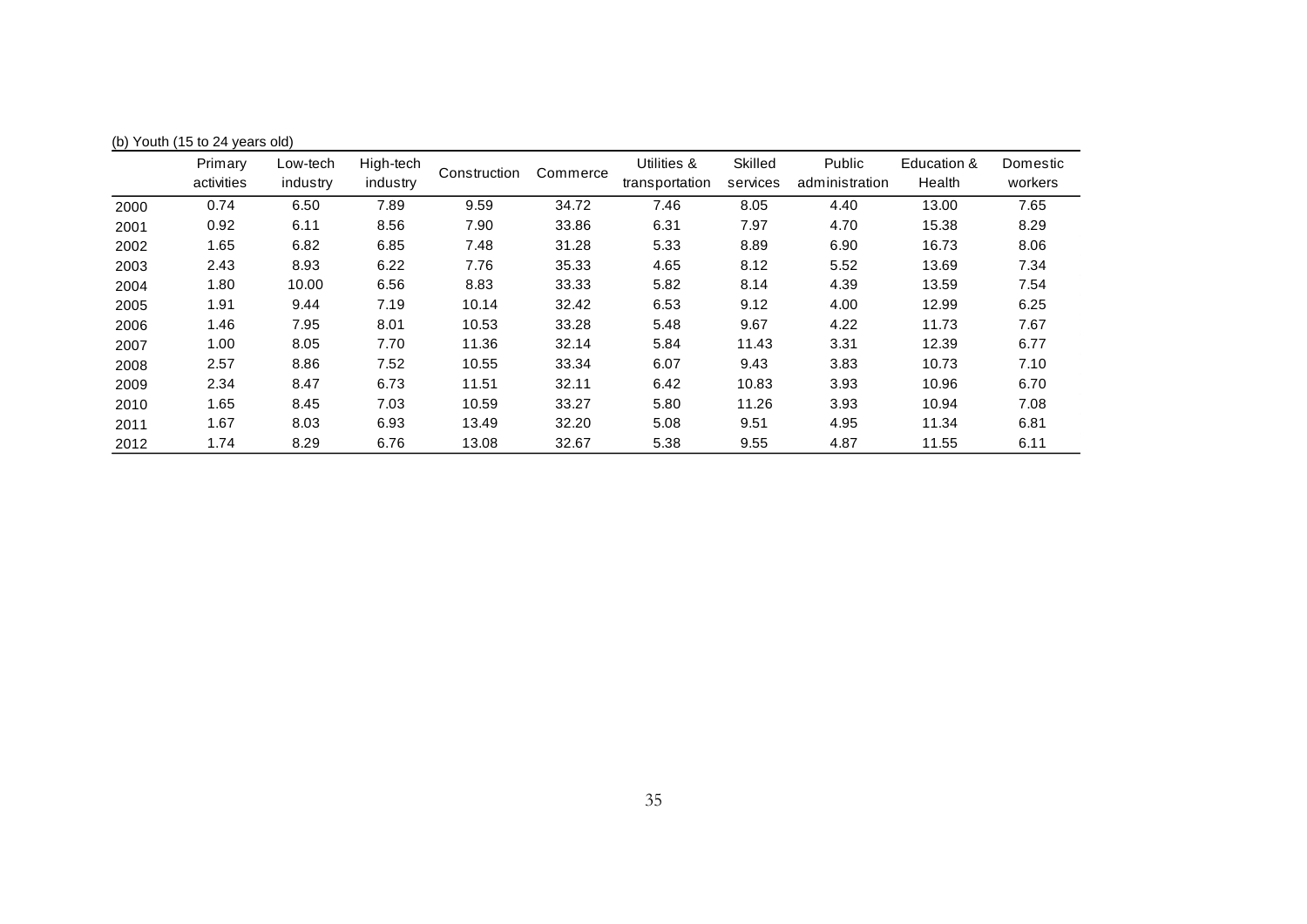|      | Primary<br>activities | Low-tech<br>industry | High-tech<br>industry | Construction | Commerce | Utilities &<br>transportation | Skilled<br>services | Public<br>administration | Education &<br>Health | Domestic<br>workers |
|------|-----------------------|----------------------|-----------------------|--------------|----------|-------------------------------|---------------------|--------------------------|-----------------------|---------------------|
| 2000 | 0.83                  | 5.61                 | 8.33                  | 7.46         | 21.76    | 9.04                          | 10.02               | 8.71                     | 20.48                 | 7.76                |
| 2001 | 1.06                  | 5.32                 | 8.25                  | 7.16         | 21.87    | 9.03                          | 9.19                | 9.34                     | 21.05                 | 7.73                |
| 2002 | 1.27                  | 5.34                 | 7.40                  | 6.65         | 19.95    | 8.12                          | 9.12                | 11.10                    | 24.52                 | 6.53                |
| 2003 | 2.02                  | 6.86                 | 6.19                  | 7.19         | 20.92    | 7.90                          | 9.48                | 8.80                     | 23.09                 | 7.54                |
| 2004 | 1.70                  | 7.22                 | 6.43                  | 7.63         | 21.89    | 7.94                          | 9.27                | 8.41                     | 21.89                 | 7.61                |
| 2005 | 1.59                  | 7.18                 | 6.64                  | 8.15         | 21.71    | 7.66                          | 9.72                | 7.93                     | 21.66                 | 7.76                |
| 2006 | 1.33                  | 7.05                 | 6.89                  | 8.69         | 21.89    | 7.35                          | 9.87                | 7.95                     | 20.90                 | 8.09                |
| 2007 | 1.32                  | 7.08                 | 7.53                  | 8.61         | 21.13    | 7.87                          | 10.52               | 8.01                     | 20.05                 | 7.87                |
| 2008 | 1.47                  | 6.75                 | 7.26                  | 8.84         | 21.84    | 7.75                          | 10.00               | 8.49                     | 19.92                 | 7.69                |
| 2009 | 1.62                  | 6.07                 | 7.12                  | 8.73         | 21.64    | 7.57                          | 10.38               | 8.45                     | 20.63                 | 7.79                |
| 2010 | 1.56                  | 6.48                 | 7.28                  | 8.38         | 21.44    | 7.94                          | 10.77               | 8.23                     | 20.21                 | 7.71                |
| 2011 | 1.56                  | 7.07                 | 7.03                  | 8.75         | 21.15    | 7.94                          | 10.19               | 8.47                     | 19.99                 | 7.85                |
| 2012 | 1.51                  | 6.53                 | 6.63                  | 8.48         | 21.31    | 8.19                          | 10.32               | 9.34                     | 19.96                 | 7.74                |

(c) Adults (25 to 64 years old)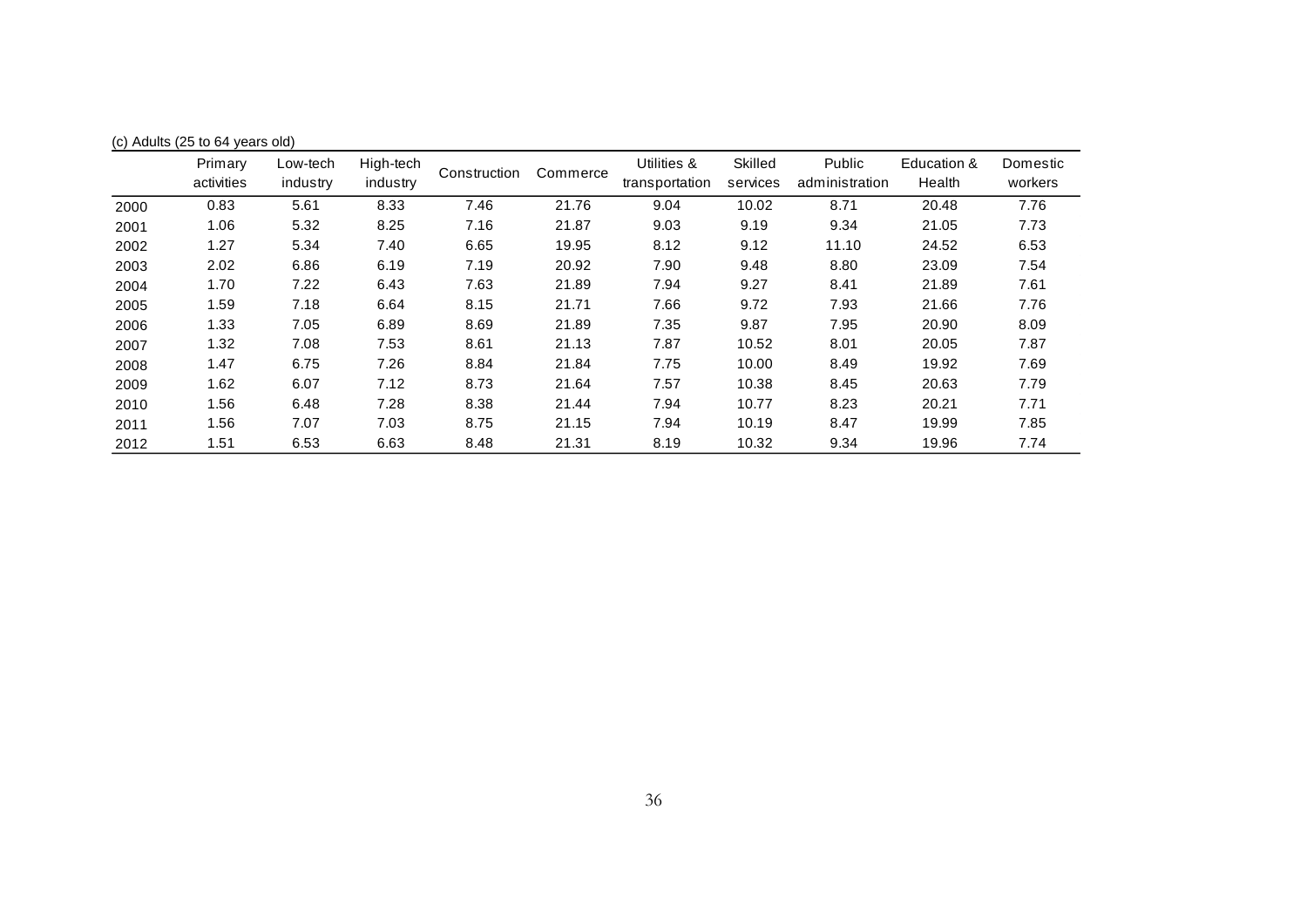| $(v)$ $(v)$ |                       |                      |                       |              |          |                               |                     |                          |                       |                     |
|-------------|-----------------------|----------------------|-----------------------|--------------|----------|-------------------------------|---------------------|--------------------------|-----------------------|---------------------|
|             | Primary<br>activities | Low-tech<br>industry | High-tech<br>industry | Construction | Commerce | Utilities &<br>transportation | Skilled<br>services | Public<br>administration | Education &<br>Health | Domestic<br>workers |
| 2000        | 1.21                  | 6.04                 | 11.14                 | 12.74        | 25.16    | 12.53                         | 10.29               | 7.94                     | 12.02                 | 0.91                |
| 2001        | 1.61                  | 5.71                 | 11.14                 | 12.00        | 25.08    | 12.71                         | 9.19                | 8.75                     | 12.79                 | 1.02                |
| 2002        | 1.81                  | 5.84                 | 9.93                  | 11.39        | 24.00    | 11.49                         | 9.55                | 9.93                     | 14.72                 | 1.35                |
| 2003        | 2.72                  | 7.25                 | 8.83                  | 12.37        | 25.82    | 10.82                         | 10.53               | 8.70                     | 12.25                 | 0.70                |
| 2004        | 2.20                  | 7.89                 | 9.10                  | 13.12        | 25.31    | 11.10                         | 10.09               | 8.19                     | 12.08                 | 0.93                |
| 2005        | 2.16                  | 7.73                 | 9.49                  | 14.26        | 25.00    | 10.82                         | 10.17               | 7.50                     | 11.92                 | 0.95                |
| 2006        | 2.03                  | 7.41                 | 10.16                 | 14.91        | 25.46    | 10.39                         | 10.39               | 7.33                     | 11.54                 | 0.38                |
| 2007        | 1.88                  | 7.61                 | 10.73                 | 15.01        | 23.58    | 10.95                         | 11.14               | 7.18                     | 11.52                 | 0.41                |
| 2008        | 2.55                  | 7.63                 | 10.22                 | 15.30        | 24.22    | 10.87                         | 10.03               | 8.18                     | 10.83                 | 0.16                |
| 2009        | 2.63                  | 6.84                 | 9.82                  | 15.28        | 24.11    | 10.92                         | 10.35               | 8.13                     | 11.56                 | 0.36                |
| 2010        | 2.29                  | 7.62                 | 10.03                 | 14.54        | 24.14    | 11.24                         | 10.71               | 7.83                     | 11.36                 | 0.24                |
| 2011        | 2.43                  | 7.71                 | 9.51                  | 15.64        | 23.13    | 11.24                         | 10.72               | 7.75                     | 11.47                 | 0.40                |
| 2012        | 2.33                  | 7.36                 | 9.18                  | 14.97        | 24.01    | 11.60                         | 10.39               | 8.62                     | 11.18                 | 0.36                |

(d) Men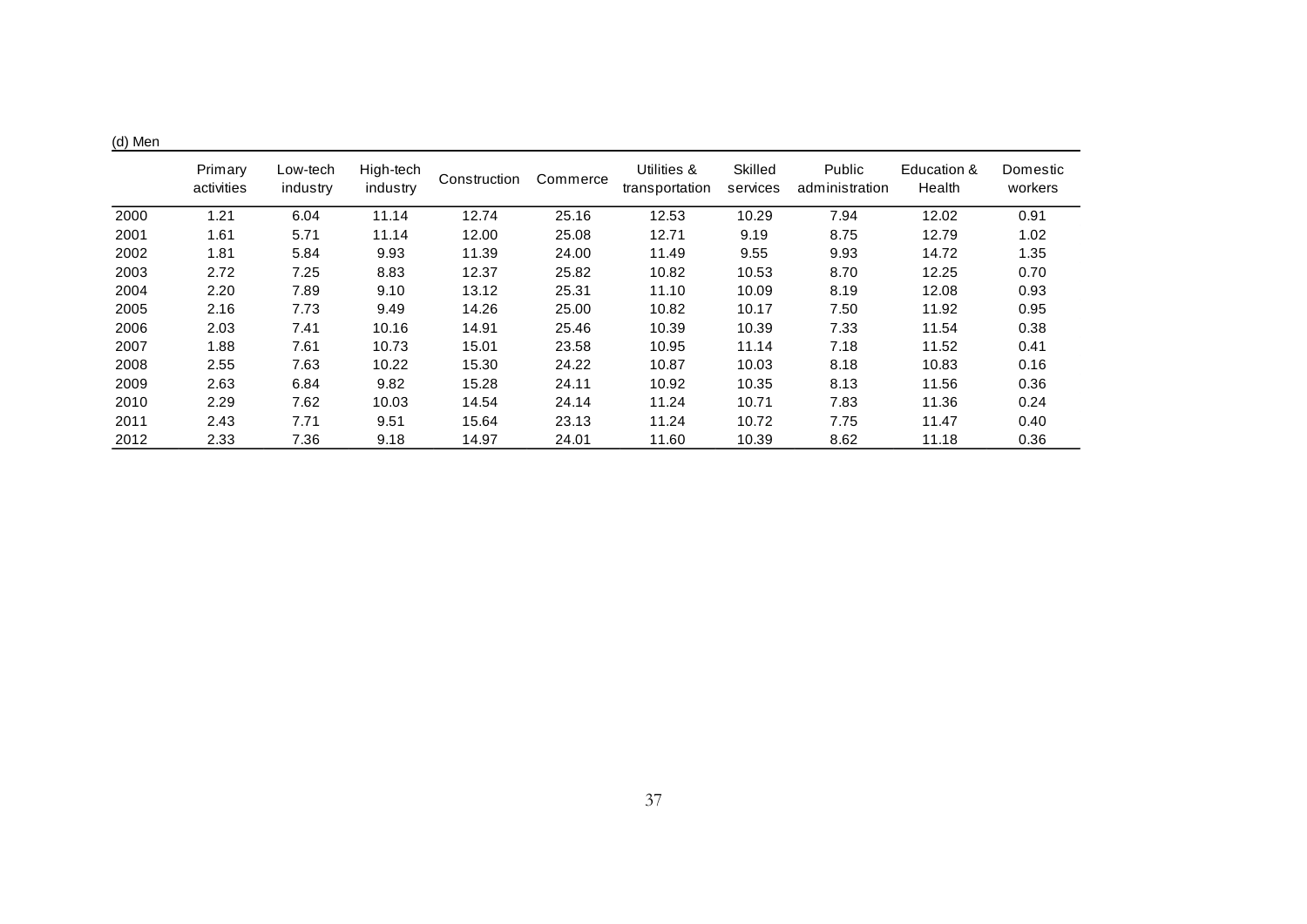|  | (e) Women |
|--|-----------|
|--|-----------|

|      | Primary<br>activities | Low-tech<br>industry | High-tech<br>industry | Construction | Commerce | Utilities &<br>transportation | Skilled<br>services | Public<br>administration | Education &<br>Health | Domestic<br>workers |
|------|-----------------------|----------------------|-----------------------|--------------|----------|-------------------------------|---------------------|--------------------------|-----------------------|---------------------|
| 2000 | 0.26                  | 5.29                 | 3.94                  | 0.59         | 22.27    | 2.96                          | 8.71                | 7.66                     | 30.09                 | 18.24               |
| 2001 | 0.26                  | 4.98                 | 4.31                  | 0.28         | 22.21    | 2.42                          | 8.70                | 8.00                     | 30.97                 | 17.87               |
| 2002 | 0.77                  | 5.08                 | 3.72                  | 0.35         | 18.74    | 2.36                          | 8.48                | 10.91                    | 35.06                 | 14.53               |
| 2003 | 1.27                  | 7.29                 | 2.63                  | 0.47         | 20.01    | 2.53                          | 7.45                | 7.40                     | 34.03                 | 16.92               |
| 2004 | 1.04                  | 7.41                 | 2.84                  | 0.39         | 21.90    | 2.56                          | 7.69                | 6.88                     | 32.28                 | 17.02               |
| 2005 | 0.90                  | 7.12                 | 2.87                  | 0.46         | 21.55    | 2.56                          | 8.92                | 6.80                     | 31.77                 | 17.04               |
| 2006 | 0.47                  | 6.85                 | 2.76                  | 0.71         | 21.78    | 2.17                          | 9.06                | 7.05                     | 30.34                 | 18.82               |
| 2007 | 0.43                  | 6.61                 | 2.99                  | 0.74         | 21.91    | 2.52                          | 9.93                | 7.02                     | 29.44                 | 18.41               |
| 2008 | 0.44                  | 6.35                 | 3.23                  | 0.46         | 22.94    | 2.59                          | 9.70                | 6.94                     | 29.36                 | 17.98               |
| 2009 | 0.54                  | 5.89                 | 3.33                  | 0.53         | 21.68    | 2.51                          | 10.58               | 7.16                     | 29.96                 | 17.81               |
| 2010 | 0.53                  | 5.49                 | 3.16                  | 0.58         | 21.84    | 2.52                          | 10.89               | 7.19                     | 29.69                 | 18.12               |
| 2011 | 0.43                  | 6.33                 | 3.37                  | 0.56         | 22.31    | 2.32                          | 9.23                | 8.20                     | 29.08                 | 18.18               |
| 2012 | 0.46                  | 5.86                 | 3.02                  | 0.55         | 21.46    | 2.36                          | 10.05               | 8.69                     | 29.72                 | 17.82               |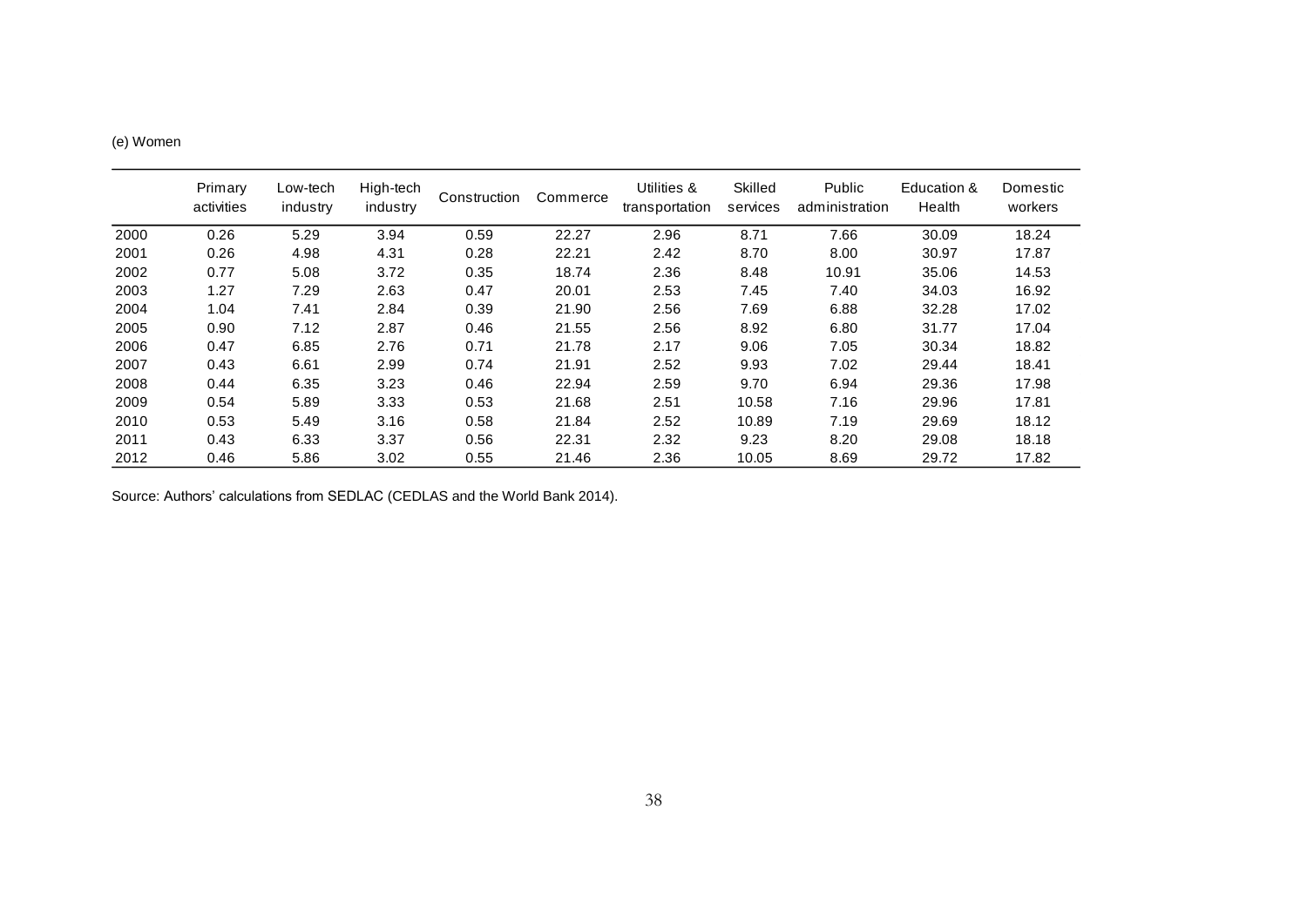|      |       |       | Gender |       | Age    |          | Occupational position      |                   |       | <b>Educational level</b> |        |  |
|------|-------|-------|--------|-------|--------|----------|----------------------------|-------------------|-------|--------------------------|--------|--|
|      | All   | Men   | Women  | Youth | Adults | Employer | Wage/salarie<br>d employee | Self-<br>employed | Low   | Medium                   | High   |  |
| 2000 | 761.7 | 837.0 | 605.2  | 405.9 | 815.9  | 1746.9   | 748.6                      | 636.4             | 455.7 | 684.7                    | 1313.4 |  |
| 2001 | 736.0 | 800.6 | 593.8  | 369.8 | 787.7  | 1740.8   | 733.3                      | 573.5             | 420.9 | 657.3                    | 1270.9 |  |
| 2002 | 497.8 | 556.0 | 385.5  | 253.7 | 527.3  | 1459.5   | 485.5                      | 394.2             | 271.8 | 433.4                    | 896.1  |  |
| 2004 | 578.4 | 632.4 | 464.6  | 305.2 | 614.1  | 1162.0   | 571.5                      | 485.0             | 353.2 | 502.6                    | 909.3  |  |
| 2005 | 646.1 | 707.3 | 527.4  | 361.4 | 687.0  | 1529.7   | 631.3                      | 517.3             | 389.7 | 555.8                    | 1024.8 |  |
| 2006 | 705.8 | 774.6 | 579.8  | 390.8 | 750.1  | 1409.4   | 704.1                      | 556.7             | 435.5 | 625.1                    | 1071.5 |  |
| 2007 | 732.6 | 821.2 | 583.6  | 430.5 | 783.5  | 1506.1   | 716.8                      | 607.9             | 458.5 | 651.6                    | 1103.8 |  |
| 2008 | 718.5 | 792.8 | 589.5  | 436.5 | 761.4  | 1222.0   | 726.8                      | 559.6             | 471.3 | 644.4                    | 1036.8 |  |
| 2009 | 747.4 | 809.1 | 633.1  | 442.4 | 783.2  | 1354.0   | 758.7                      | 567.2             | 484.2 | 659.1                    | 1079.8 |  |
| 2010 | 756.8 | 826.4 | 635.5  | 453.8 | 795.0  | 1248.5   | 769.7                      | 577.1             | 504.4 | 665.1                    | 1072.2 |  |
| 2011 | 799.0 | 872.2 | 674.6  | 483.0 | 841.9  | 1192.2   | 826.4                      | 587.2             | 541.6 | 695.3                    | 1127.6 |  |
| 2012 | 781.0 | 843.7 | 668.7  | 480.9 | 820.0  | 1068.1   | 806.9                      | 604.7             | 535.1 | 693.3                    | 1074.4 |  |

# Table 5: Monthly labour earnings at PPP dollars of 2005, 2000–02, 2004–2012

(a) All employed workers, by gender, age group, occupational position, and educational level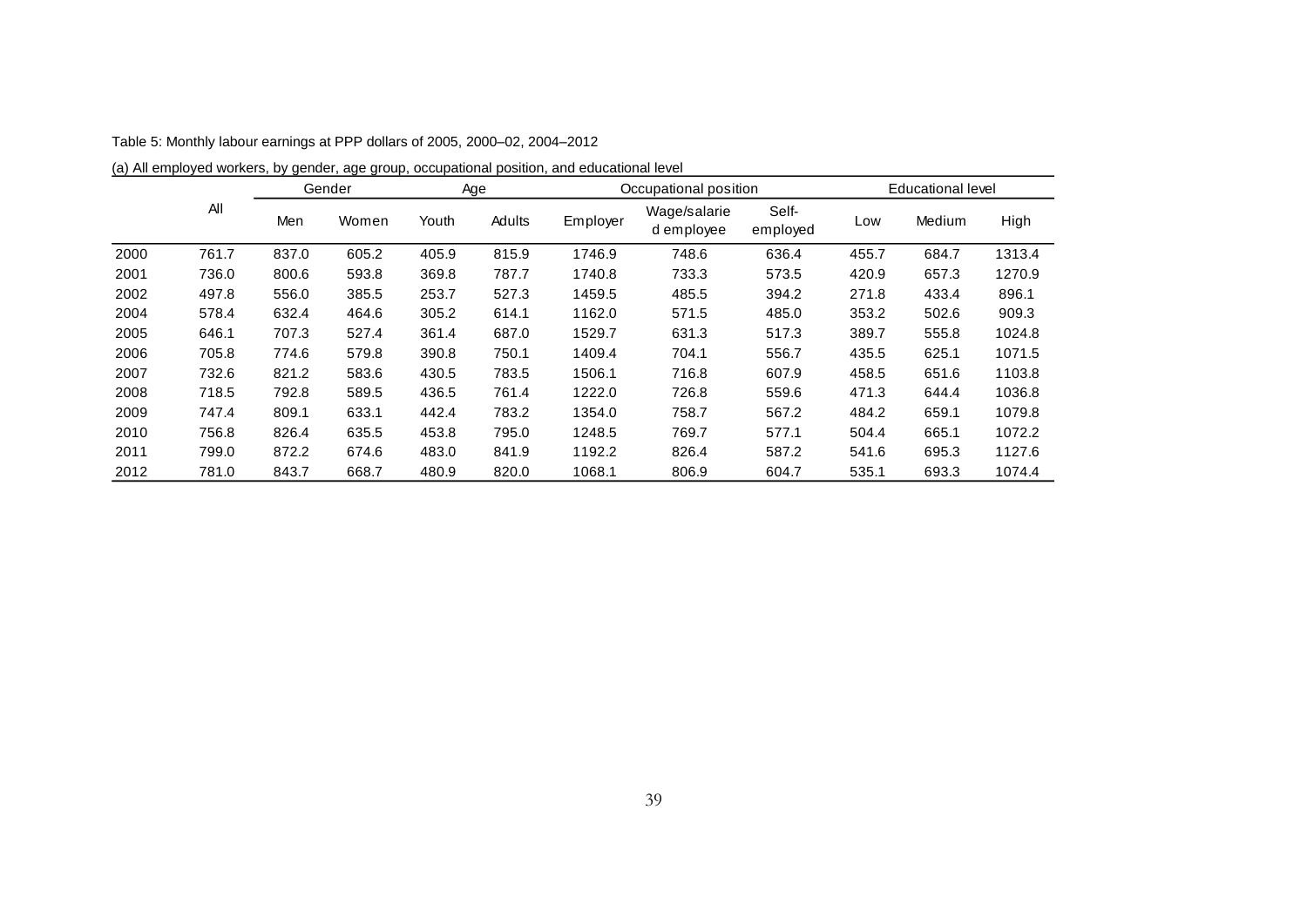|      | (b) By economic sector |                      |                       |              |          |                               |                     |                                 |                       |                     |
|------|------------------------|----------------------|-----------------------|--------------|----------|-------------------------------|---------------------|---------------------------------|-----------------------|---------------------|
|      | Primary<br>activities  | Low-tech<br>industry | High-tech<br>industry | Construction | Commerce | Utilities &<br>transportation | Skilled<br>services | <b>Public</b><br>administration | Education &<br>Health | Domestic<br>workers |
| 2000 | 860.6                  | 630.6                | 891.8                 | 516.1        | 587.4    | 794.7                         | 1252.5              | 1015.8                          | 815.2                 | 300.8               |
| 2001 | 1123.5                 | 617.9                | 826.4                 | 463.2        | 556.7    | 791.8                         | 1252.6              | 963.9                           | 795.6                 | 277.9               |
| 2002 | 633.5                  | 519.7                | 581.1                 | 293.8        | 375.3    | 557.4                         | 923.1               | 484.6                           | 508.4                 | 181.5               |
| 2004 | 781.2                  | 495.0                | 734.8                 | 409.4        | 461.4    | 667.0                         | 840.9               | 777.9                           | 654.8                 | 213.6               |
| 2005 | 1326.1                 | 525.1                | 780.2                 | 440.4        | 529.0    | 724.9                         | 932.5               | 943.5                           | 702.9                 | 212.8               |
| 2006 | 1106.1                 | 579.3                | 873.5                 | 522.8        | 581.7    | 814.5                         | 986.8               | 962.4                           | 811.2                 | 234.4               |
| 2007 | 1328.1                 | 604.4                | 826.8                 | 587.0        | 612.3    | 837.6                         | 1005.4              | 935.1                           | 843.7                 | 227.8               |
| 2008 | 804.6                  | 623.8                | 858.1                 | 572.3        | 588.9    | 869.1                         | 932.8               | 971.1                           | 833.2                 | 249.2               |
| 2009 | 824.0                  | 641.1                | 858.0                 | 587.8        | 621.7    | 838.7                         | 989.4               | 1040.2                          | 853.2                 | 263.2               |
| 2010 | 971.5                  | 665.9                | 933.8                 | 584.1        | 615.1    | 875.9                         | 978.7               | 996.9                           | 863.7                 | 270.8               |
| 2011 | 938.1                  | 697.7                | 988.9                 | 606.7        | 656.8    | 957.9                         | 1022.3              | 1056.4                          | 922.5                 | 287.0               |
| 2012 | 907.5                  | 682.5                | 921.1                 | 612.0        | 663.6    | 924.3                         | 979.7               | 1043.6                          | 887.7                 | 279.1               |

Note: There is no information about incomes from secondary occupations for the year 2003. Hence, that year was not taken into account for estimations of labour earnings. Source: Authors' calculations from SEDLAC (CEDLAS and the World Bank 2014).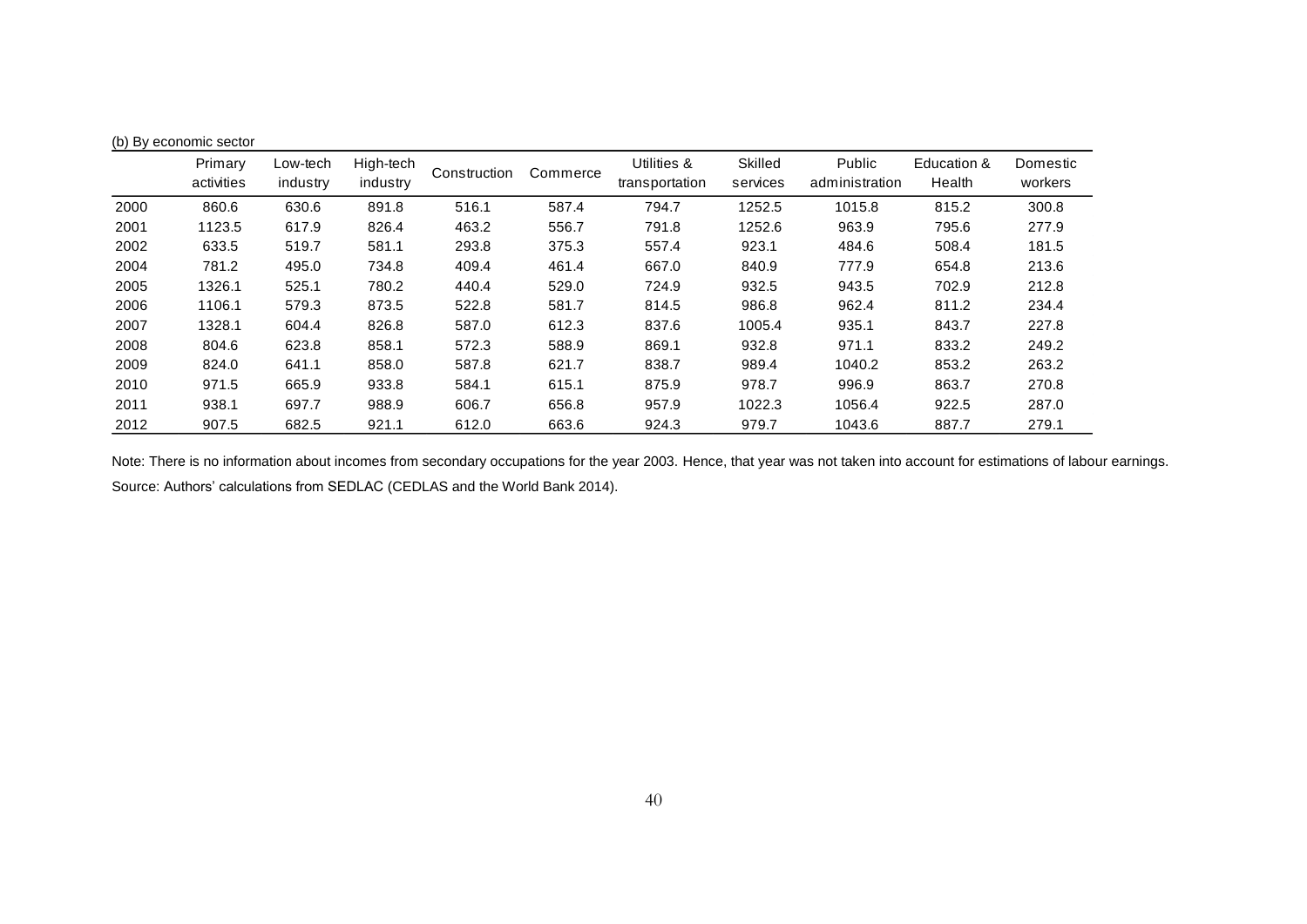| (a) All employed workers, by gender, by age group, by occupational position, and by educational level |      |        |       |       |        |                       |                            |                   |                          |        |      |
|-------------------------------------------------------------------------------------------------------|------|--------|-------|-------|--------|-----------------------|----------------------------|-------------------|--------------------------|--------|------|
|                                                                                                       |      | Gender |       | Age   |        | Occupational position |                            |                   | <b>Educational level</b> |        |      |
|                                                                                                       | All  | Men    | Women | Youth | Adults | Employer              | Wage/salarie<br>d employee | Self-<br>employed | Low                      | Medium | High |
| 2000                                                                                                  | 4.83 | 4.86   | 4.77  | 2.98  | 5.18   | 8.57                  | 4.66                       | 4.75              | 3.18                     | 4.28   | 8.30 |
| 2001                                                                                                  | 4.82 | 4.86   | 4.76  | 3.01  | 5.15   | 9.45                  | 4.69                       | 4.46              | 3.12                     | 4.26   | 8.18 |
| 2002                                                                                                  | 3.40 | 3.57   | 3.18  | 2.06  | 3.63   | 8.20                  | 3.25                       | 3.19              | 2.19                     | 2.90   | 6.02 |
| 2004                                                                                                  | 3.81 | 3.84   | 3.77  | 2.42  | 4.00   | 6.09                  | 3.67                       | 3.82              | 2.51                     | 3.33   | 6.00 |
| 2005                                                                                                  | 4.22 | 4.18   | 4.28  | 2.61  | 4.42   | 9.41                  | 4.01                       | 3.86              | 2.73                     | 3.46   | 6.90 |
| 2006                                                                                                  | 4.52 | 4.53   | 4.50  | 2.88  | 4.74   | 7.77                  | 4.46                       | 4.02              | 2.92                     | 3.89   | 7.10 |
| 2007                                                                                                  | 4.69 | 4.83   | 4.49  | 3.09  | 4.97   | 8.17                  | 4.53                       | 4.48              | 3.08                     | 3.98   | 7.36 |
| 2008                                                                                                  | 4.73 | 4.78   | 4.65  | 3.20  | 4.97   | 6.67                  | 4.73                       | 4.24              | 3.17                     | 4.21   | 7.02 |
| 2009                                                                                                  | 4.91 | 4.93   | 4.88  | 3.31  | 5.12   | 7.29                  | 4.93                       | 4.28              | 3.33                     | 4.24   | 7.33 |
| 2010                                                                                                  | 4.97 | 4.96   | 4.99  | 3.46  | 5.16   | 7.22                  | 4.95                       | 4.49              | 3.37                     | 4.26   | 7.31 |
| 2011                                                                                                  | 5.30 | 5.31   | 5.29  | 3.94  | 5.47   | 6.80                  | 5.38                       | 4.59              | 3.66                     | 4.51   | 7.69 |
| 2012                                                                                                  | 5.21 | 5.17   | 5.26  | 3.71  | 5.40   | 6.00                  | 5.27                       | 4.78              | 3.68                     | 4.61   | 7.26 |

Table 6: Hourly wage in main occupation at PPP dollars of 2005, 2000–02, 2004–12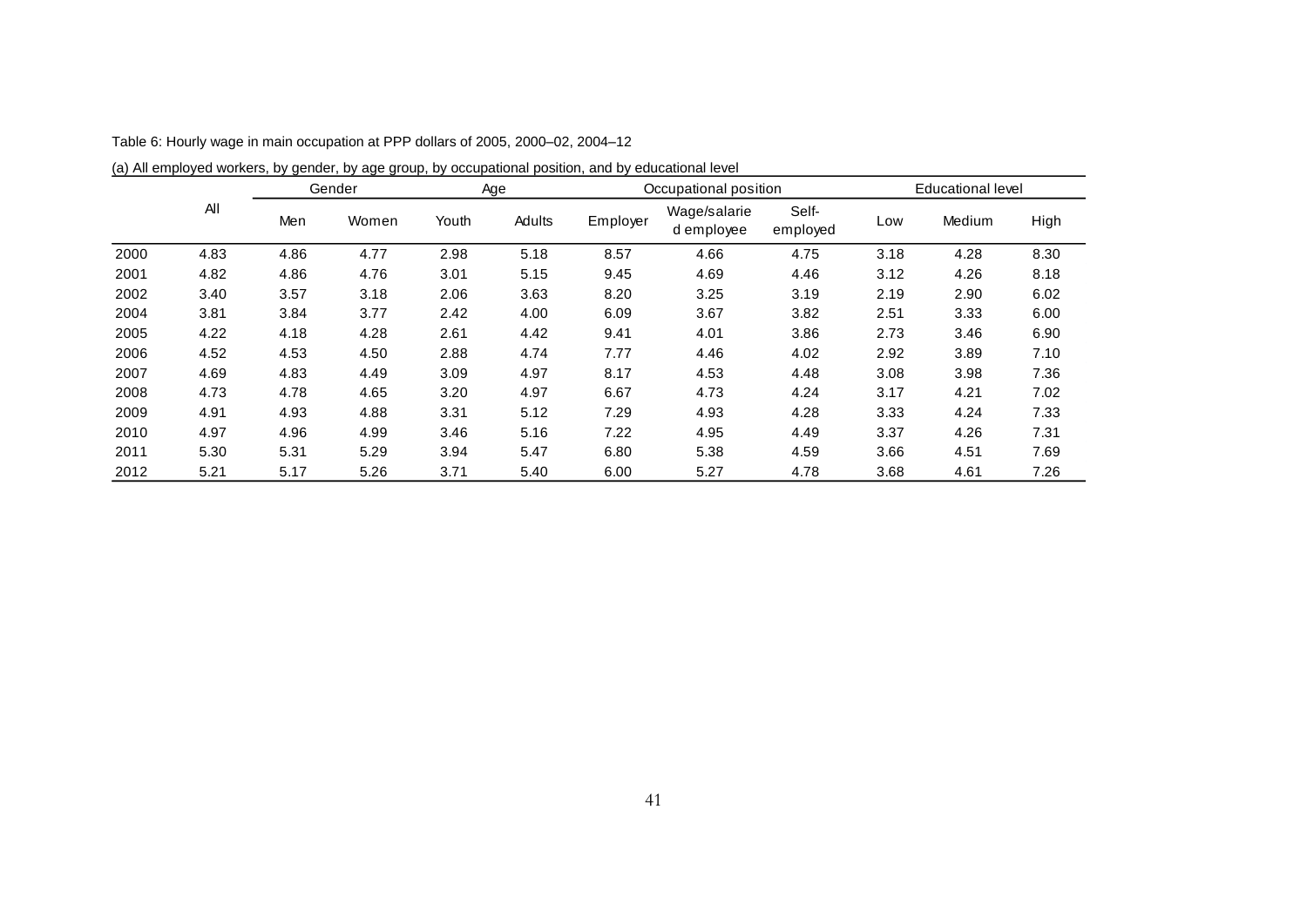|      | (b) By employment sector |                      |                       |              |          |                               |                     |                          |                       |                     |
|------|--------------------------|----------------------|-----------------------|--------------|----------|-------------------------------|---------------------|--------------------------|-----------------------|---------------------|
|      | Primary<br>activities    | Low-tech<br>industry | High-tech<br>industry | Construction | Commerce | Utilities &<br>transportation | Skilled<br>services | Public<br>administration | Education &<br>Health | Domestic<br>workers |
| 2000 | 4.20                     | 3.54                 | 5.25                  | 3.61         | 3.45     | 4.15                          | 7.33                | 6.42                     | 6.19                  | 3.50                |
| 2001 | 6.11                     | 3.65                 | 5.01                  | 3.78         | 3.33     | 4.53                          | 7.49                | 6.06                     | 6.07                  | 3.52                |
| 2002 | 3.19                     | 3.09                 | 3.36                  | 2.68         | 2.25     | 3.32                          | 5.65                | 3.44                     | 4.19                  | 2.51                |
| 2004 | 4.30                     | 3.25                 | 4.35                  | 2.83         | 2.65     | 3.74                          | 5.37                | 4.82                     | 5.09                  | 2.62                |
| 2005 | 12.47                    | 3.11                 | 4.45                  | 3.01         | 3.00     | 3.81                          | 6.03                | 5.68                     | 5.36                  | 2.54                |
| 2006 | 5.72                     | 3.36                 | 5.04                  | 3.22         | 3.30     | 4.43                          | 6.28                | 6.22                     | 6.18                  | 2.65                |
| 2007 | 6.91                     | 3.25                 | 4.88                  | 3.44         | 3.50     | 4.61                          | 6.54                | 5.78                     | 6.49                  | 2.62                |
| 2008 | 5.28                     | 3.84                 | 4.98                  | 3.55         | 3.48     | 4.82                          | 6.64                | 6.12                     | 6.39                  | 2.61                |
| 2009 | 5.05                     | 3.89                 | 5.07                  | 3.75         | 3.63     | 4.74                          | 6.24                | 6.77                     | 6.64                  | 2.87                |
| 2010 | 5.73                     | 4.08                 | 5.37                  | 3.80         | 3.61     | 4.89                          | 6.25                | 6.49                     | 6.77                  | 2.85                |
| 2011 | 6.06                     | 4.18                 | 6.11                  | 3.86         | 3.89     | 5.12                          | 6.67                | 7.12                     | 7.20                  | 3.13                |
| 2012 | 5.24                     | 4.11                 | 5.34                  | 4.07         | 4.02     | 5.23                          | 6.43                | 6.60                     | 7.00                  | 3.30                |

Note: There is no information about incomes from secondary occupations for the year 2003. Hence, that year was not taken into account for estimations of hourly wages. Source: Authors' calculations from SEDLAC (CEDLAS and the World Bank 2014).